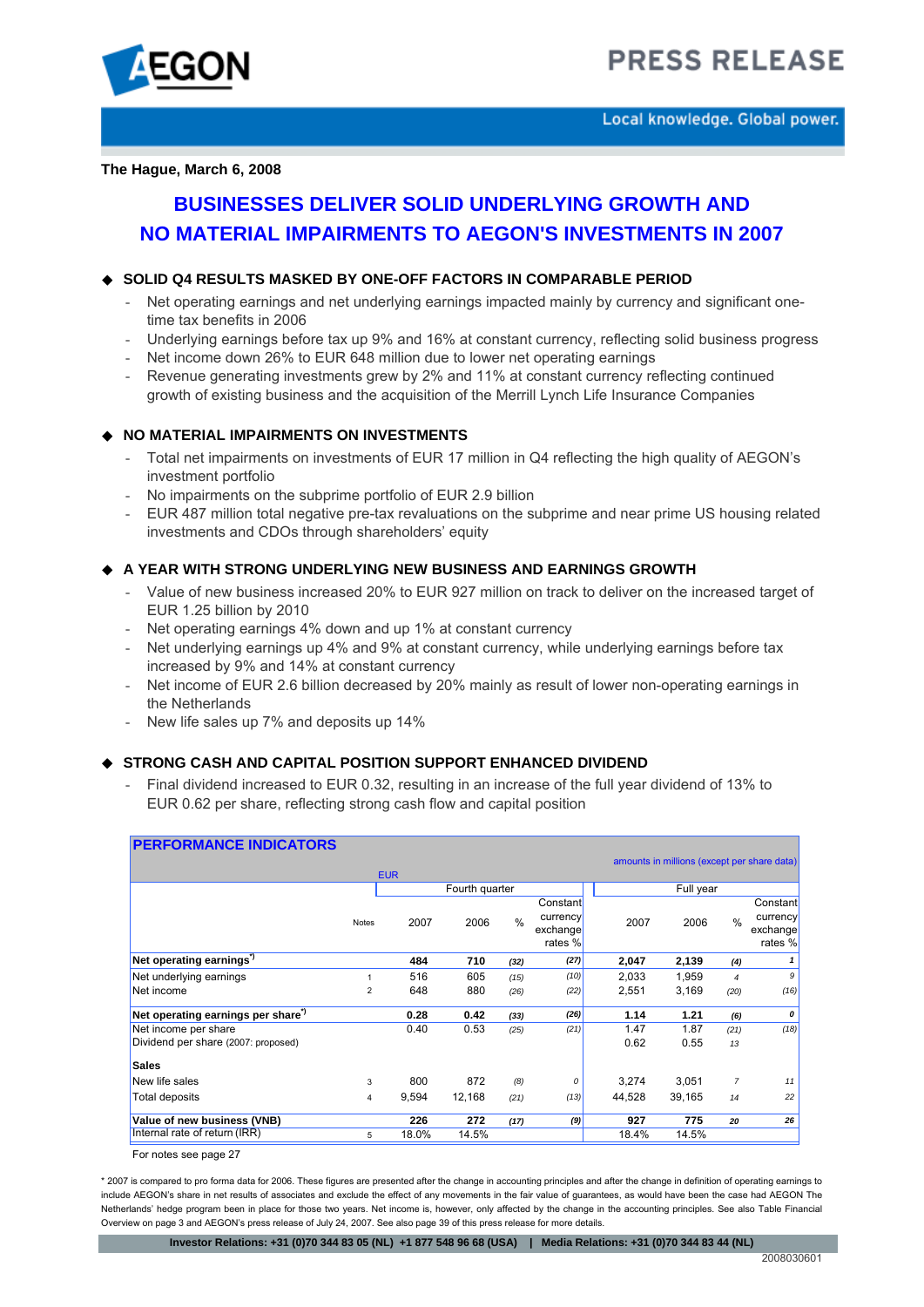# **CHAIRMAN'S OVERVIEW**

During 2007, AEGON's businesses delivered solid performance, as demonstrated by increased sales, deposits and growth in underlying operating earnings.

AEGON continues to maintain its strong financial position. Despite the turbulence currently underway in world financial markets, we experienced no material impairments to AEGON's investment portfolio during the year, nor did we have any impairments related to our subprime mortgage-backed securities during the year. AEGON's subprime portfolio, totaling EUR 2.9 billion, continues to be high quality with over 99% rated doubleand triple-A.

Net operating earnings for the year were stable at constant currency exchange rates and net underlying earnings were up 9% by the same measure, a reflection of solid business performance. Net income in 2007 declined mainly as a result of lower non-operating earnings in the Netherlands. Revenue generating investments increased 2% or 11% at constant currency exchange rates, reflecting the continued growth of our existing business, in addition to the acquisition of the Merrill Lynch life companies last December.

The better-than-expected progress our businesses made in the Americas, Europe and Asia toward AEGON's 2010 value of new business target led us to increase the target by 14% to EUR 1.25 billion. This fourth consecutive year of VNB growth resulted in a record EUR 927 million in 2007.

The completion of a EUR 1 billion share repurchase plan in November and the 13% increase in AEGON's full year dividend to EUR 0.62 per common share are evidence of our continued strong cash flows and solid capital position. At the same time, we continue to have sufficient capital to support the organic growth of our businesses while pursuing acquisition opportunities that are consistent with our pricing discipline.

We further strengthened AEGON's distribution network with our new partnership with Barclays in the United Kingdom; an agreement with one of Taiwan's leading banks, Taishin; an asset management joint venture with China's Industrial Securities; and a fourth regional bank partnership in Spain with Caja Cantabria. AEGON's partnership with Merrill Lynch will serve to enhance AEGON's position as a leading provider of life insurance and variable annuity products in the United States.

I am very grateful to the Supervisory Board for having had the opportunity to lead AEGON as Chairman these past several years. Along with my Executive Board and Management Board colleagues, we have focused on improving AEGON's solid balance sheet, enhancing the Group's distribution strength, expanding AEGON's global footprint, and positioning our businesses to capture continued growth in both our established and developing markets. I also wish to thank our many distribution partners and our 30,000 employees whose dedication and commitment justifies the trust of our customers in helping them create better futures for themselves and their families.

Finally, I welcome the selection of Alex Wynaendts to lead AEGON into its next phase of growth during what will continue to be an exciting time for the life insurance and pensions business internationally.

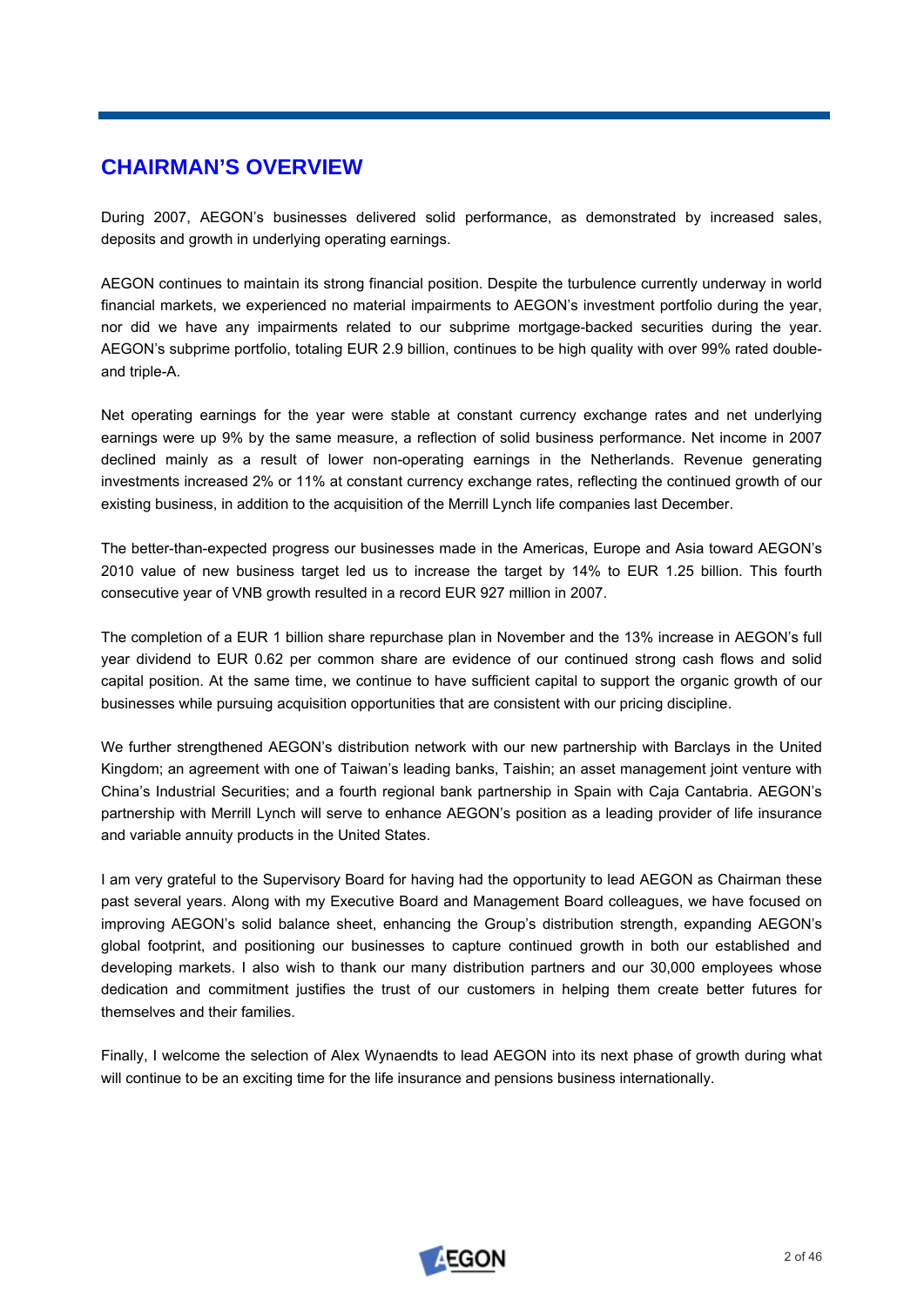# **FINANCIAL OVERVIEW**

| I INANUAL OVENVILIV                               |              |            |          |                    |                |                     |
|---------------------------------------------------|--------------|------------|----------|--------------------|----------------|---------------------|
|                                                   |              | <b>EUR</b> |          |                    |                | amounts in millions |
|                                                   |              |            |          | Fourth quarter     |                |                     |
|                                                   | <b>Notes</b> | 2007       | 2006     | $\frac{9}{6}$      | 2006           | $\frac{9}{6}$       |
| Operating earnings before tax by line of business | 6            |            | adjusted | (to adjusted)      | pro forma      | (to pro forma)      |
| Life and protection                               |              | 363        | 270      | 34                 | 289            | 26                  |
| Individual savings and retirement products        |              | 79         | 191      | (59)               | 191            | (59)                |
| Pensions and asset management                     |              | 110        | 114      | (4)                | 141            | (22)                |
| Institutional products                            |              | 93         | 120      | (23)               | 120            | (23)                |
| Reinsurance                                       |              | 22         | 40       | (45)               | 40             | (45)                |
| Distribution                                      |              | (21)       | 6        | N.M.               | 6              | N.M.                |
| General insurance                                 |              | 13         | 8        | 63                 | 8              | 63                  |
| Interest charges and other                        |              | (34)       | (39)     | (13)               | (39)           | (13)                |
| Share in net results of associates                |              | 11         | 13       | (15)               | 13             | (15)                |
| Operating earnings before tax                     |              | 636        | 723      | (12)               | 769            | (17)                |
| Gains/(losses) on investments                     |              | 167        | 160      | $\overline{\bf 4}$ | 160            | 4                   |
| Impairment charges                                |              | (17)       | 23       | N.M.               | 23             | N.M.                |
| Other income/(charges)                            |              | (24)       | 38       | N.M.               | 38             | N.M.                |
| Income before tax                                 |              | 762        | 944      | (19)               | 944            | (19)                |
| Income tax                                        |              | (114)      | (64)     | 78                 | (64)           | 78                  |
| Net income                                        |              | 648        | 880      | (26)               | 880            | (26)                |
| Net operating earnings                            |              | 484        | 651      | (26)               | 710            | (32)                |
| Underlying earnings before tax                    |              | 667        | 612      | 9                  | 612            | 9                   |
| Net underlying earnings                           |              | 516        | 605      | (15)               | 605            | (15)                |
| Operating earnings geographically                 |              |            |          |                    |                |                     |
| Americas                                          |              | 506        | 597      | (15)               | 597            | (15)                |
| The Netherlands                                   |              | 75         | 79       | (5)                | 125            | (40)                |
| United Kingdom                                    |              | 67         | 60       | 12                 | 60             | 12                  |
| Other countries                                   |              | 22         | 26       | (15)               | 26             | (15)                |
| Holding and other activities                      |              | (46)       | (46)     | 0                  | (46)           | 0                   |
| Eliminations                                      |              | 12         | 7        | 71                 | $\overline{7}$ | 71                  |
| Operating earnings before tax                     |              | 636        | 723      | (12)               | 769            | (17)                |
|                                                   |              |            |          |                    |                |                     |

| <b>SALES</b>                                         |            |                |      | amounts in millions |
|------------------------------------------------------|------------|----------------|------|---------------------|
|                                                      | <b>EUR</b> |                |      |                     |
|                                                      |            | Fourth quarter |      |                     |
|                                                      |            |                |      | Constant            |
|                                                      |            |                |      | currency            |
|                                                      |            |                |      | exchange            |
|                                                      | 2007       | 2006           | $\%$ | rates %             |
| Gross deposits (on and off balance sheet)            | 9,594      | 12,168         | (21) | (13)                |
| Net deposits (on balance sheet)                      | (2,076)    | (2,621)        | 21   | 13                  |
| New life sales                                       |            |                |      |                     |
| Life single premiums                                 | 3,447      | 3,450          | (0)  | 8                   |
| Life recurring premiums annualized                   | 456        | 526            | (13) | (6)                 |
| Total recurring plus 1/10 single                     | 800        | 872            | (8)  | 0                   |
|                                                      |            |                |      |                     |
| New premium production accident and health insurance | 178        | 212            | (16) | (6)                 |
| New premium production general insurance             | 21         | 14             | 50   | 49                  |

| <b>REVENUE GENERATING INVESTMENTS</b>       |            |         |     |                     |
|---------------------------------------------|------------|---------|-----|---------------------|
|                                             |            |         |     | amounts in millions |
|                                             | <b>EUR</b> |         |     |                     |
|                                             |            |         |     | Constant            |
|                                             |            |         |     | currency            |
|                                             | At         | At      |     | exchange            |
|                                             | Dec. 31    | Dec. 31 |     | rates               |
|                                             | 2007       | 2006    | %   | %                   |
| Revenue generating investments (total)      | 370,941    | 362,651 | 2   | 11                  |
| Investments general account                 | 133.191    | 136,131 | (2) | $6 \mid$            |
| Investments for account of policyholders    | 142,525    | 135,537 | 5   | 14                  |
| Off balance sheet investments third parties | 95.225     | 90.983  | 5   | 14                  |



┓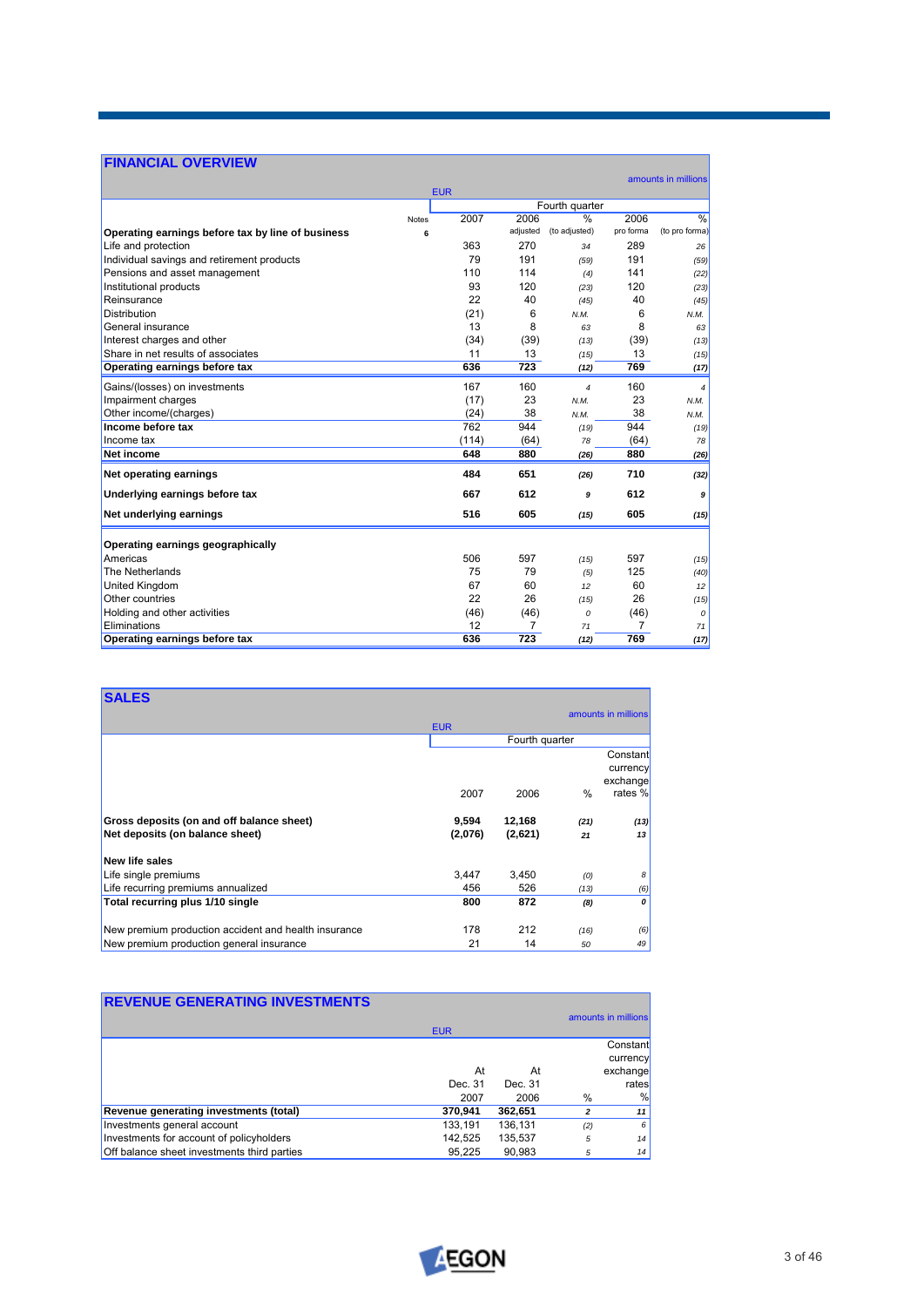# **FINANCIAL OVERVIEW**

|                                                   |       | <b>EUR</b> |          |               |           | amounts in millions |
|---------------------------------------------------|-------|------------|----------|---------------|-----------|---------------------|
|                                                   |       |            |          | Full year     |           |                     |
|                                                   | Notes | 2007       | 2006     | $\frac{9}{6}$ | 2006      | $\frac{0}{0}$       |
| Operating earnings before tax by line of business | 6     |            | adjusted | (to adjusted) | pro forma | (to pro forma)      |
| Life and protection                               |       | 1,332      | 1,284    | 4             | 1,159     | 15                  |
| Individual savings and retirement products        |       | 524        | 630      | (17)          | 630       | (17)                |
| Pensions and asset management                     |       | 458        | 1,024    | (55)          | 501       | (9)                 |
| Institutional products                            |       | 339        | 383      | (11)          | 383       | (11)                |
| Reinsurance                                       |       | 135        | 163      | (17)          | 163       | (17)                |
| <b>Distribution</b>                               |       | 6          | 12       | (50)          | 12        | (50)                |
| General insurance                                 |       | 47         | 55       | (15)          | 55        | (15)                |
| Interest charges and other                        |       | (185)      | (242)    | (24)          | (242)     | (24)                |
| Share in net results of associates                |       | 36         | 32       | 13            | 32        | 13                  |
| Operating earnings before tax                     |       | 2,692      | 3,341    | (19)          | 2,693     | (0)                 |
| Gains/(losses) on investments                     |       | 421        | 569      | (26)          | 569       | (26)                |
| Impairment charges                                |       | (76)       | (25)     | N.M.          | (25)      | N.M.                |
| Other income/(charges)                            |       | 40         | 86       | (53)          | 86        | (53)                |
| Income before tax                                 |       | 3,077      | 3,971    | (23)          | 3,971     | (23)                |
| Income tax                                        |       | (526)      | (802)    | (34)          | (802)     | (34)                |
| Net income                                        |       | 2,551      | 3,169    | (20)          | 3,169     | (20)                |
| <b>Net operating earnings</b>                     |       | 2,047      | 2,570    | (20)          | 2,139     | (4)                 |
| Underlying earnings before tax                    |       | 2,639      | 2,426    | 9             | 2,426     | 9                   |
| Net underlying earnings                           |       | 2,033      | 1,959    | 4             | 1,959     | 4                   |
| Operating earnings geographically                 |       |            |          |               |           |                     |
| Americas                                          |       | 2,102      | 2,174    | (3)           | 2,174     | (3)                 |
| The Netherlands                                   |       | 362        | 1,122    | (68)          | 474       | (24)                |
| <b>United Kingdom</b>                             |       | 271        | 226      | 20            | 226       | 20                  |
| Other countries                                   |       | 142        | 61       | 133           | 61        | 133                 |
| Holding and other activities                      |       | (195)      | (238)    | (18)          | (238)     | (18)                |
| Eliminations                                      |       | 10         | (4)      | N.M.          | (4)       | N.M.                |
| Operating earnings before tax                     |       | 2,692      | 3,341    | (19)          | 2,693     | (0)                 |

| <b>SALES</b>                                         |            |           |                |                                             |
|------------------------------------------------------|------------|-----------|----------------|---------------------------------------------|
|                                                      | <b>EUR</b> |           |                | amounts in millions                         |
|                                                      |            | Full year |                |                                             |
|                                                      | 2007       | 2006      | $\frac{0}{0}$  | Constant<br>currency<br>exchange<br>rates % |
| Gross deposits (on and off balance sheet)            | 44,528     | 39,165    | 14             | 22                                          |
| Net deposits (on balance sheet)                      | (3, 133)   | (6, 130)  | 49             | 44                                          |
| <b>New life sales</b>                                |            |           |                |                                             |
| Life single premiums                                 | 14,414     | 11,935    | 21             | 23                                          |
| Life recurring premiums annualized                   | 1,833      | 1,857     | (1)            | 3                                           |
| Total recurring plus 1/10 single                     | 3,274      | 3,051     | $\overline{z}$ | 11                                          |
|                                                      |            |           |                |                                             |
| New premium production accident and health insurance | 680        | 811       | (16)           | (9)                                         |
| New premium production general insurance             | 58         | 56        | 4              | 1                                           |



 $\overline{\phantom{0}}$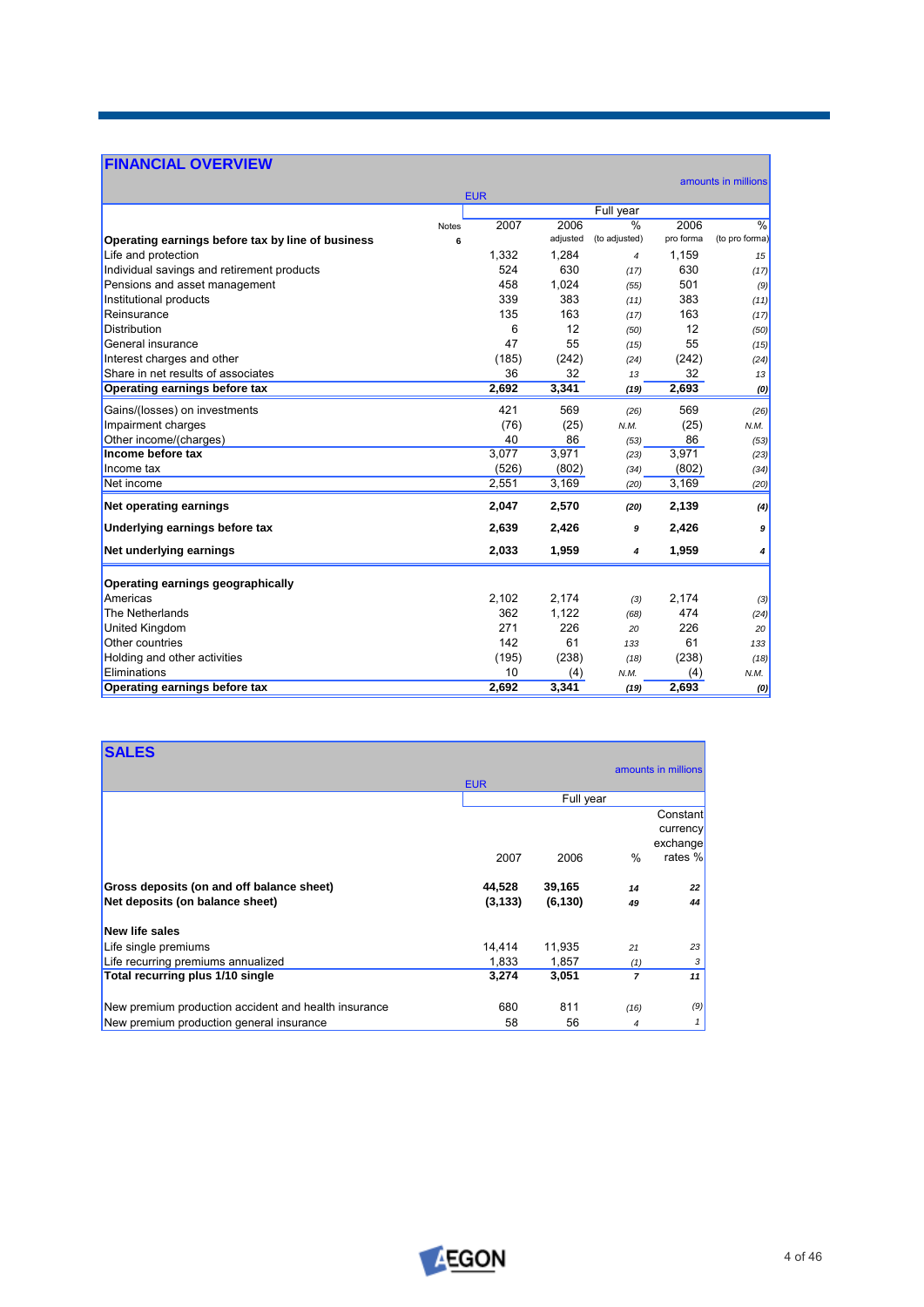# **FOURTH QUARTER 2007 GROUP HIGHLIGHTS**

# **NET OPERATING EARNINGS**

AEGON's net operating earnings declined by 32% (or 27% on a constant currency basis) in the fourth quarter of 2007 to EUR 484 million, compared with pro forma earnings of EUR 710 million over the same period of 2006. The decline was due in part to a lower contribution from fair value items like certain investment classes in the Americas and the Netherlands. In addition fourth quarter 2006 net operating earnings included a significant one-off tax item in both the Netherlands and the United Kingdom. As a result, the effective tax rate for the Group as a whole increased to 23.9% in the fourth quarter, up from 7.7% for the final three months of 2006.

# **OPERATING EARNINGS BEFORE TAX**

AEGON's operating earnings before tax decreased by 17% in the fourth quarter (or 11% on a constant currency basis) to EUR 636 million, compared with a pro forma figure of EUR 769 million over the same period in the previous year. In the fourth quarter of 2006, fair value investments strongly outperformed their long-term expected returns. These items include certain investment classes in the Netherlands and in the Americas, as well as certain products containing guarantees, all carried at fair value. Earnings on these fair value items were EUR 188 million lower in the fourth quarter of 2007. In the last quarter of 2007, the impact of lower fair value items and currency movements on AEGON's earnings more than offset the beneficial effects of the business growth.

In the Americas, fourth quarter operating earnings before tax declined by 5% to USD 730 million (or, in euro terms, by 15% to EUR 506 million). Earnings in the last quarter of both 2006 and 2007 reflect strong outperformance of certain fair value investments, such as hedge funds. This year, however, the outperformance was largely offset by reduced earnings from total return annuities and segregated funds, as well as lower market values for synthetic CDOs and increased guarantee costs in the variable annuity business. Fair value items' total contribution declined by USD 180 million in the fourth quarter of 2007 compared to the same quarter the previous year. Almost all lines of business contributed to an underlying growth in earnings in the fourth quarter. Earnings were also positively impacted by an update of mortality assumptions (USD 52 million) and reserve adjustments in Canada (USD 43 million), partly offset by reserve strengthening in the reinsurance business (USD 25 million).

Operating earnings before tax in the Netherlands totaled EUR 75 million in the fourth quarter of 2007, compared with pro forma operating earnings of EUR 125 million over the same period of 2006. The decline in operating earnings was primarily the result of a lower contribution from fair value investments.

In the United Kingdom, operating earnings before tax rose 18% in the fourth quarter to GBP 47 million. The increase in earnings was a result of the transfer of a block of in-force annuities, as well as positive earnings from new business and higher fund related charges. Earnings from AEGON's UK distribution businesses in the fourth quarter included one-off charges totaling GBP 10 million to cover incentive payments and a strengthening of provisions.

AEGON's Other countries segment reported operating earnings before tax of EUR 22 million in the fourth quarter, a decrease of EUR 4 million compared with the final three months of 2006. Higher operating earnings from AEGON's businesses in Central and Eastern Europe, Spain and China were offset by lower results from both Taiwan and AEGON's 35% stake in La Mondiale Participations.

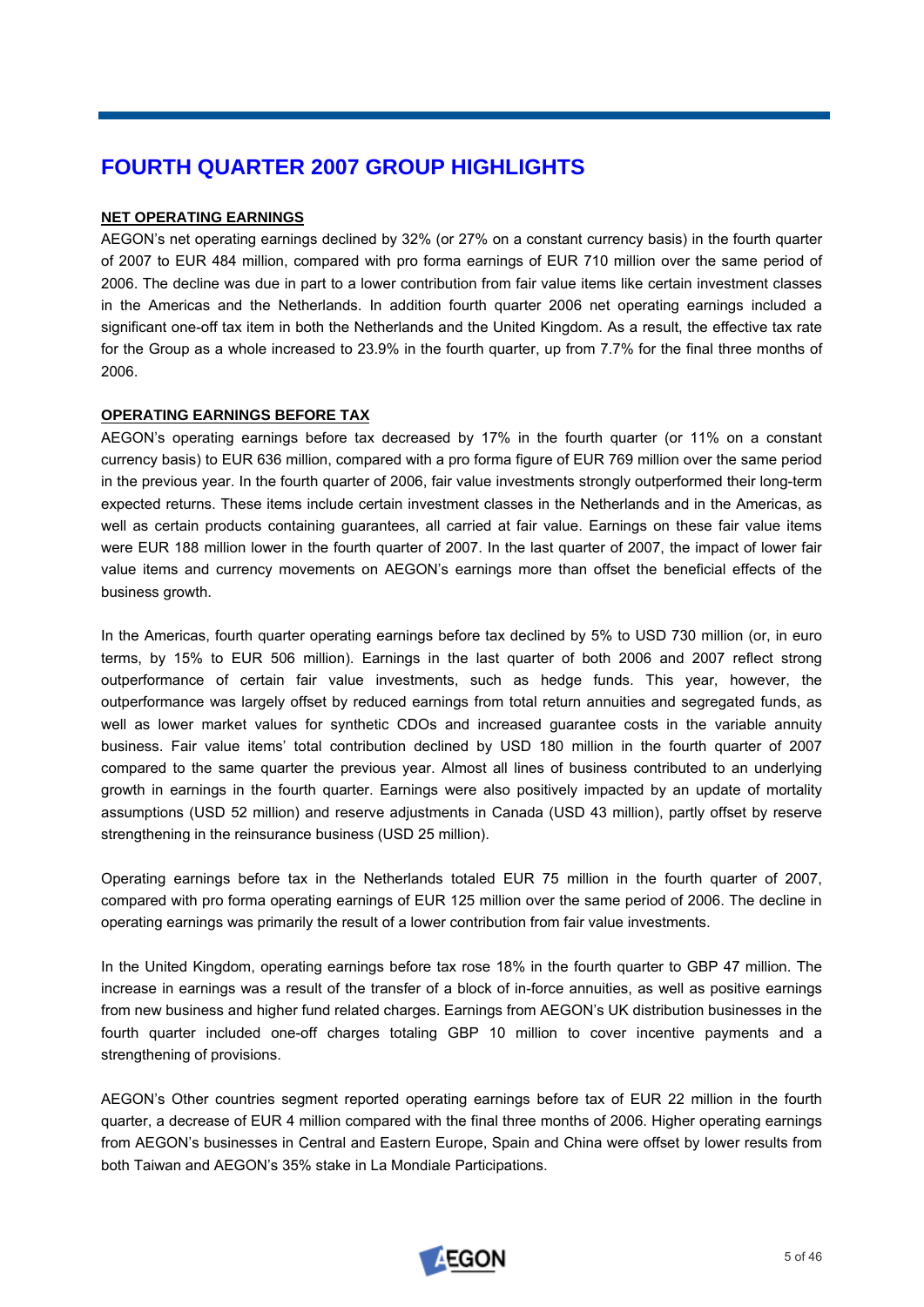# **NET UNDERLYING EARNINGS**

AEGON's net underlying earnings declined 15% (or 10% at constant currency) in the fourth quarter to EUR 516 million, due to an increase in the Group's effective tax rate. The effective tax rate rose to 22.6% in the final quarter of 2007, up from just 1.1% a year earlier. This increase was the result of the inclusion of oneoff tax items in both the Netherlands and the United Kingdom in 2006. Underlying earnings before tax were up 9% in the fourth quarter (or 16% at constant currency), confirming the current solid underlying growth trend in AEGON's main businesses.

# **NET INCOME**

Net income fell 26% to EUR 648 million in the fourth quarter of 2007, mainly as a result of lower net operating earnings.

AEGON's fourth quarter 2007 net income includes net gains on investments of EUR 167 million. Gains from the sale of both fixed income and equity investments totaled EUR 287 million, primarily the result of a decision to sell a significant part of the Group's equity holdings in the Netherlands and the Americas. These gains were partly offset by a EUR 114 million charge relating to fair value movements in quarantees (net of hedging) in the Netherlands. Most of this amount stems from increased equity market volatility. The implementation of hedges of interest rate risks associated with guarantees in the Netherlands has been successfully completed in 2006.

Net impairments on investments in the fourth quarter of 2007 totaled EUR 17 million for the Group, compared to net recoveries of EUR 23 million last year. The fourth quarter also includes EUR 82 million of releases of deferred tax provisions in AEGON N.V.

### **SALES**

Overall new life sales declined by 8% in the fourth quarter of 2007 to EUR 800 million, a reflection mainly of lower sales in the United Kingdom and Spain, and the impact of a weaker US dollar on sales in the Americas.

In the Americas, new life sales in the fourth quarter totaled USD 362 million, in line with last year's sales, which included USD 50 million from an assumed block of retail credit life insurance. Total new life sales in the Netherlands increased 7% to EUR 72 million as a result of higher group pension sales, in the institutional channel in particular, as well as higher immediate annuity sales. Total new life sales in the United Kingdom declined by 4% to GBP 276 million in the fourth quarter, due to lower sales of pensions. Pension sales in the United Kingdom for the comparable period of 2006 had been exceptionally strong following Pension A-Day. New life sales from Other countries amounted to EUR 88 million, a decline due to lower sales in Spain, offset partially by increases in Central and Eastern Europe and higher sales of unit-linked products in Taiwan.

Total gross deposits for the Group decreased by 21% compared with the fourth quarter of 2006, due in part to movements in exchange rates. In the Americas, pension deposits rose 43% while deposits of both fixed and variable annuities and mutual funds were up 31%. However, total gross deposits in the Americas declined overall because of lower sales of institutional guaranteed products. In the fourth quarter of 2006, deposits were exceptionally high driven by USD 6.5 billion in synthetic GIC sales. Net deposits in the Americas improved mainly because of higher net deposits in pension and asset management products, as well as lower outflows in fixed annuities.

Deposits of pensions and asset management products, as well as retail mutual funds, in Central and Eastern Europe showed continued strong growth in the fourth quarter. In the United Kingdom, sales of both retail and institutional asset management products increased, as did savings deposits in the Netherlands.

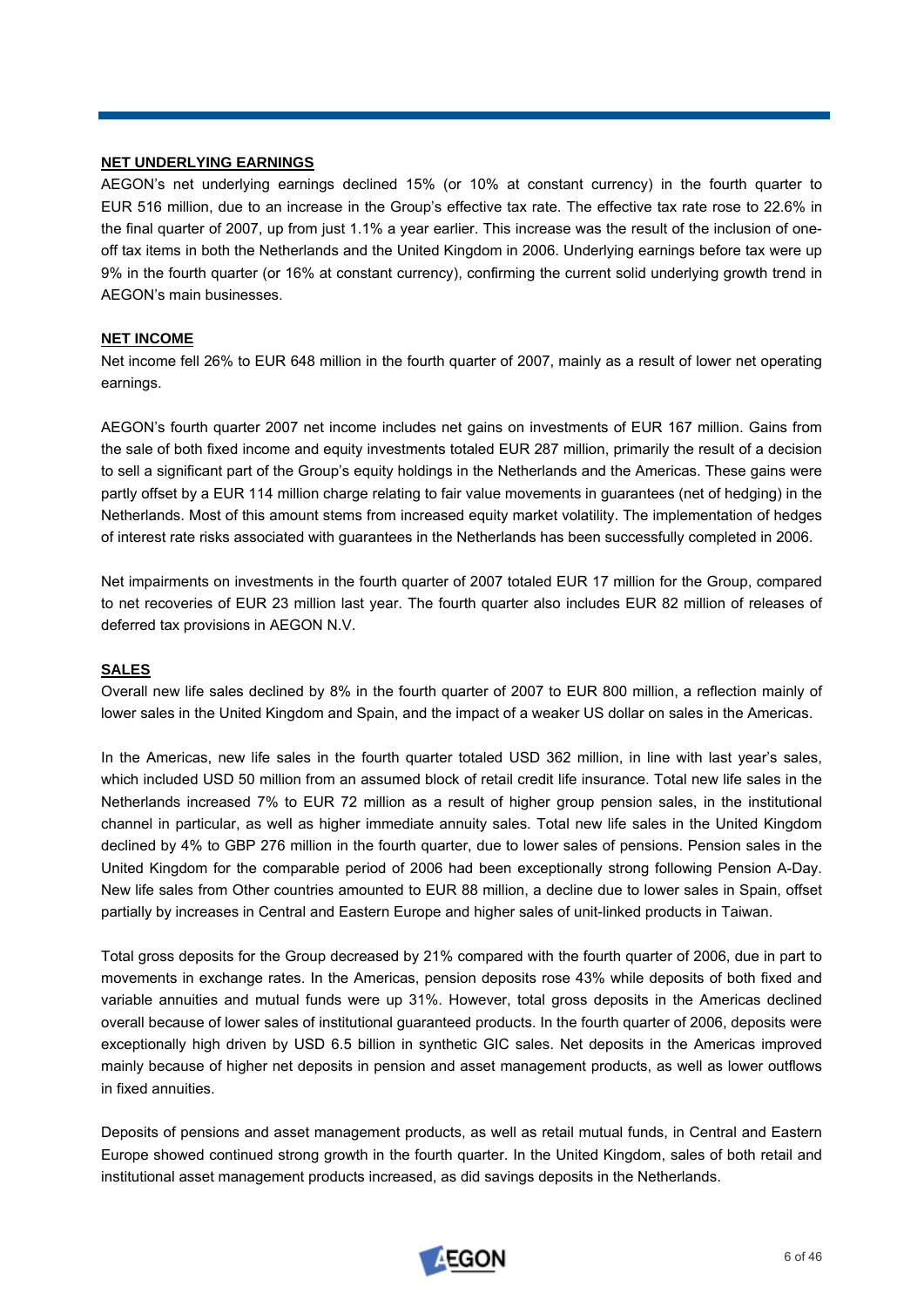### **REVENUE GENERATING INVESTMENTS**

At the end of December 2007, total revenue generating investments stood at EUR 371 billion, up from EUR 363 billion at the end of 2006. AEGON's total revenue generating investments increased by 11% on a constant currency basis, reflecting net growth in the Group's inforce portfolio (for both deposits and premium business), as well as an improved market performance and the inclusion of USD 15 billion from the life insurance companies acquired from Merrill Lynch in 2007.

# **VALUATION OF FINANCIAL ASSETS**

IFRS 7 requires disclosure on the methods used to determine the fair values of financial assets and liabilities. AEGON divides the methods it uses into three distinct categories:

- A) Fair values determined by reference to published price quotations in an active market.
- B) Fair values determined by using valuation techniques based on market observable input or based on available observable market data.
- C) Fair values determined by applying valuation techniques on assumptions that are not supported by market observable market data, mainly internal models.

AEGON has in total EUR 106 billion in financial assets measured at fair value in the general account portfolio. AEGON has included certain hedge funds, limited partnerships and private equity investments under category C. An amount of EUR 2.7 billion is in this category C, which is less than 2.5% of total financial assets at fair value. Of AEGON's total subprime portfolio of EUR 2.9 billion, only EUR 14 million is included in category C.

# **INVESTMENT PORTFOLIO AEGON USA**

AEGON has a culture of strong and effective risk management. There are robust processes and controls in place throughout the asset management organization. Credit risks are mainly concentrated in AEGON USA's general account portfolio. Over the last few years AEGON has repositioned investments for its general account insurance portfolio, structuring them defensively in order to weather a stressed credit environment. The relative low level of impairments in the fourth quarter demonstrates the high quality of AEGON's investment portfolio and the limited impact the current stressed credit environment is having on expected cash flows from AEGON's fixed income assets.

Net impairments on investments for the Americas amounted to EUR 15 million. The current dislocation of credit markets, however, is characterized by price and/or spread volatility, low liquidity and, for certain segments of the market, may result in changes to credit ratings. Most assets contained in AEGON's general account portfolio are accounted for as 'Available for Sale' under IFRS, and thus are held at fair value on the balance sheet. Any changes to the fair value of these assets are recorded on an after tax-basis in shareholders' equity.

AEGON USA's subprime mortgage-backed securities (subprime ABS) portfolio of EUR 2.9 billion experienced no impairments. The portfolio is currently valued at approximately 88%, or a fair value of EUR 2.5 billion. The total negative pre-tax revaluation of this portfolio amounts to EUR 348 million at the end of the year. Pricing of certain parts of the portfolio, such as AA-rated floating rate 2006 and 2007 securities, reflects price developments in the subprime ABS indices (ABX). The subprime ABS portfolio consists of 70% AAA-rated securities and 29% AA-rated securities. AEGON does not originate subprime mortgages.

AEGON USA's residential mortgage-backed securities (RMBS) portfolio includes securities of near prime residential mortgage loans, such as so-called Alt-A and negative amortization floaters. AEGON's EUR 862 million of Alt-A holdings are backed by fixed-rate loans and 99% of these securities are AAA. At the end of 2007 the Alt-A portfolio had total negative pre-tax revaluations of EUR 18 million, bringing the fair value of this portfolio to EUR 844 million, or approximately 98%. The negative amortization, or Option ARM floaters, is

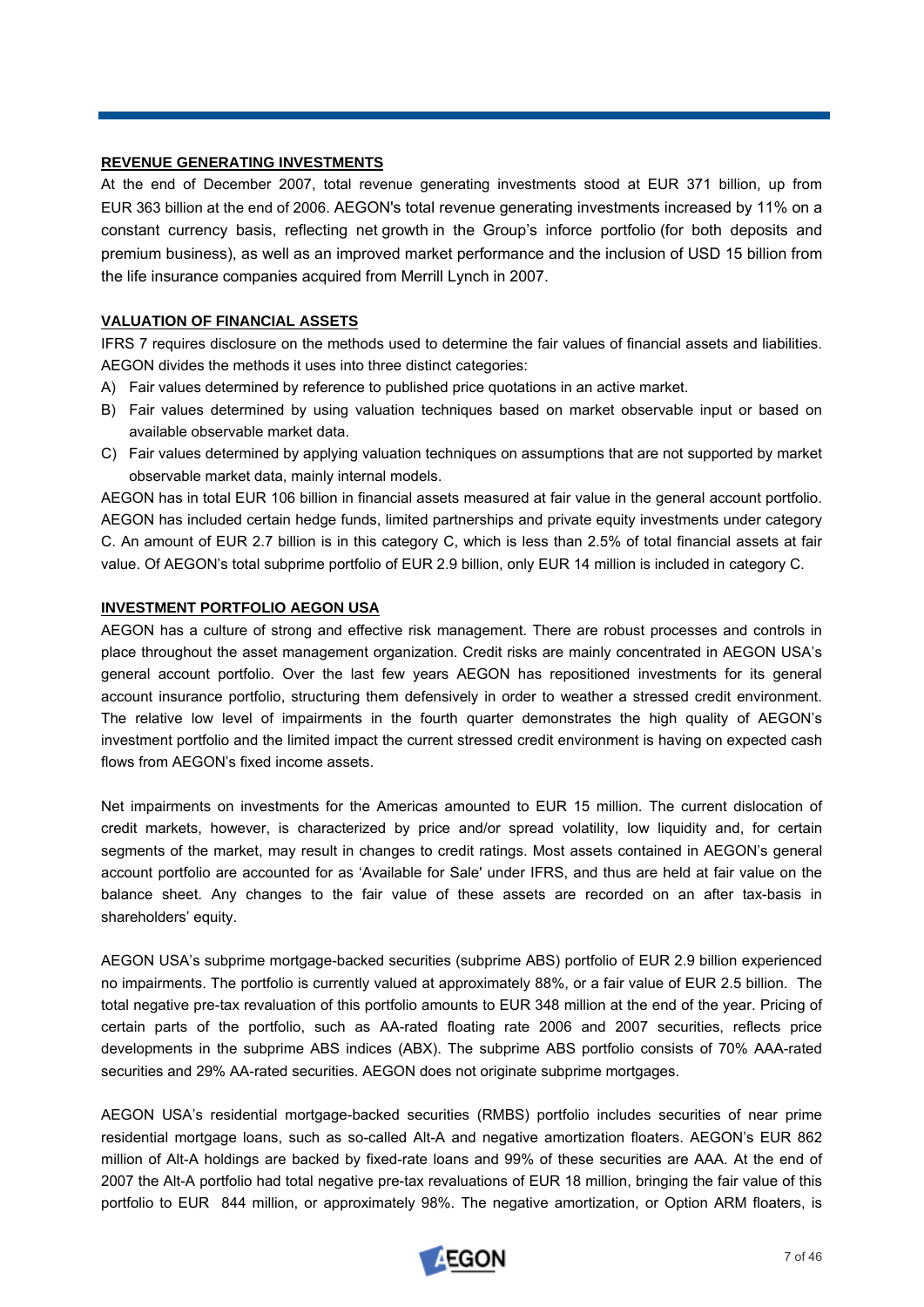collateralized by affordability-type loan structures that allow for flexible monthly repayments. This EUR 1.6 billion portfolio is entirely AAA rated and consists of super-senior triple-A exposure. This means that subordination levels in the securitizations are 4 to 5 times what is typically required by rating agencies for a AAA rating. The total negative pre-tax revaluation of this portfolio was EUR 73 million bringing the fair value of the portfolio to EUR 1.5 billion, or approximately 95%.

AEGON's collateralized debt obligations (CDO) portfolio totals EUR 1.0 billion. Total negative pre-tax revaluations on AEGON's CDO portfolio amounted to EUR 48 million at the end of the year, with a fair value of approximately 95%. The majority of these investments is backed by leveraged bank loans, of which 92% was rated AAA and AA at the end of 2007. The portfolio includes an investment of EUR 21 million in CDOs backed by subprime mortgages assets purchased before 2002.

At the end of 2007, total negative pre-tax revaluations on subprime ABS, Alt-A RMBS, negative amortization floaters and CDOs totaled EUR 487 million, bringing the fair value of the portfolio to approximately 92%.

For a fee, AEGON USA takes on credit exposure on a credit index, i.e. super-senior tranches of the CDX index, via a synthetic collateralized debt obligation program (synthetic CDO). This index is composed of a reference portfolio of 125 investment grade corporate credits. 84% of the exposure is to the most senior of the super-senior tranches, i.e. the 30%-100% tranche. This means that losses to AEGON occur only if cumulative net losses on the CDX index exceed 30%, where cumulative net loss is defined as bond defaults net of recoveries. The average duration of the outstanding transactions is 4.7 years. AEGON considers the probability of losses at these levels to be extremely remote and hence does not expect any cash losses to occur from these synthetic CDO positions. As these derivatives are marked to market through earnings, they may however cause substantial operating earnings volatility prior to maturity due to credit spread volatility, but will not affect underlying earnings. Assuming there are no cash losses from these positions, any mark to market effect on operating earnings will be reversed by maturity. At December 31, 2007, the notional amount of this program was EUR 4.5 billion with a negative market value of EUR 30 million.

### **VALUE OF NEW BUSINESS (VNB)**

In November 2007, AEGON increased its 2010 VNB target to EUR 1.25 billion, up 14% from the Group's original target of EUR 1.1 billion. This new VNB target implies an average annual increase of approximately 18% from AEGON's VNB of EUR 550 million in 2005. By 2010, AEGON expects the share of total VNB coming from Asia, Central and Eastern Europe and Other European countries to reach between 30 and 35%.

In 2007, VNB totaled EUR 927 million, putting AEGON on track to meet its increased target for 2010. VNB for the fourth quarter of 2007 amounted to EUR 226 million, compared with EUR 272 million over the same period the previous year. VNB in the Americas included USD 48 million in extraordinary items in the fourth quarter of 2006. AEGON's developing markets, outside the Group's three main, established country units, accounted for 25% of total VNB in the fourth quarter. The internal rate of return (IRR) on new business for the full year was 18.4% and 18.0% in the fourth quarter, well in excess of AEGON's internal hurdle rate of 11%.

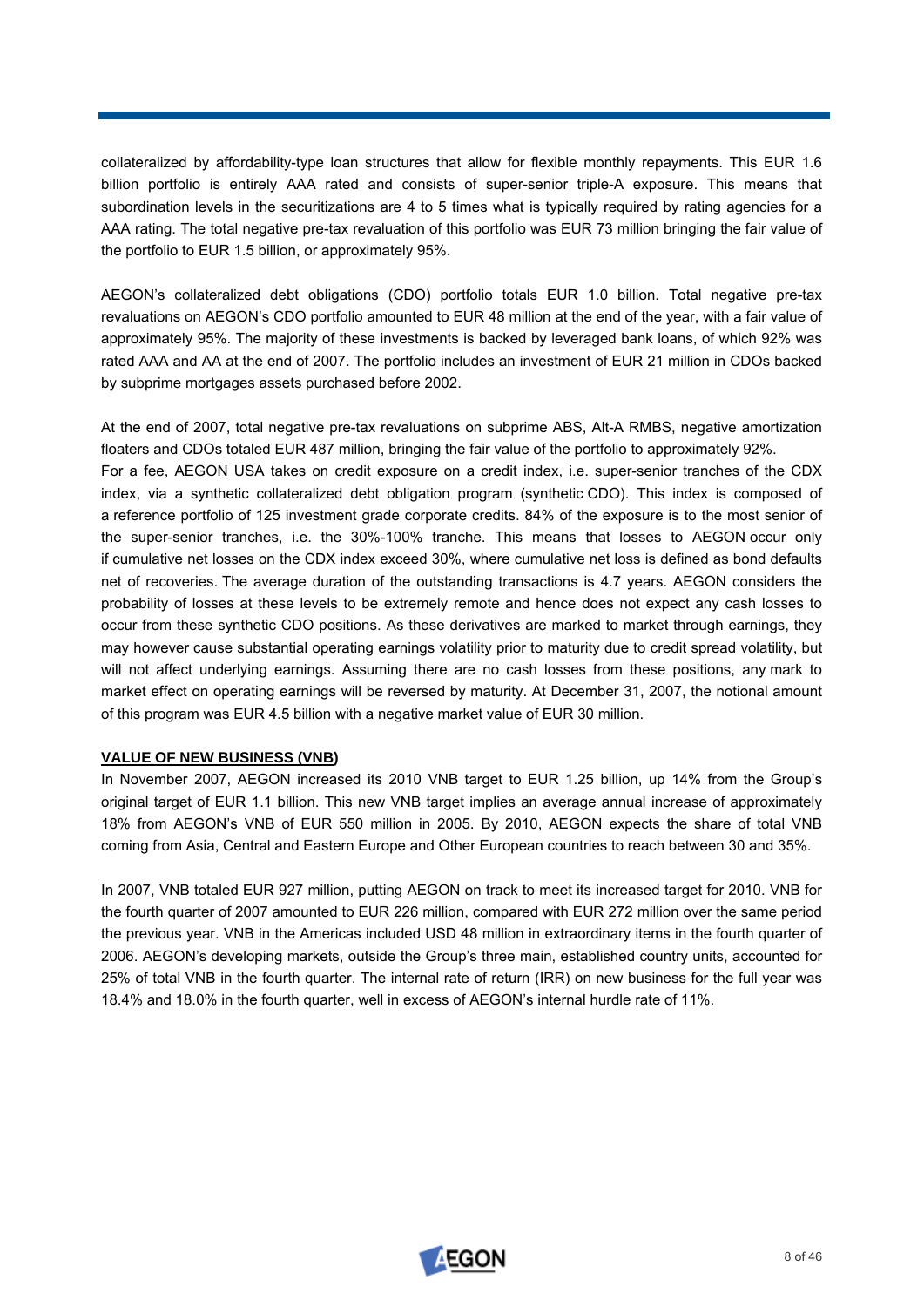# **STRATEGIC BUSINESS INITIATIVES**

During the fourth quarter, AEGON announced the completion of two new investments in growth opportunities.

AEGON and Taishin finalized a joint venture agreement to develop and distribute life insurance and pension products in Taiwan. The two groups believe the Taiwanese market for retirement planning and wealth management solutions will continue to show strong growth in the years ahead. In particular, there is a rising demand for pensions and other related products. The joint venture is expected to be operational by mid-2008, subject to regulatory approval.

AEGON also completed the acquisition of the Merrill Lynch Life Insurance Companies and finalized an agreement with Merrill Lynch to form a strategic business relationship in the areas of insurance and investment products. The acquisition adds further scale to AEGON's existing variable annuity business, moves AEGON to a top five position in the wirehouse channel and provides the framework for a strong strategic relationship with Merrill Lynch, creating a significant opportunity to grow sales while jointly building and branding new and innovative products.

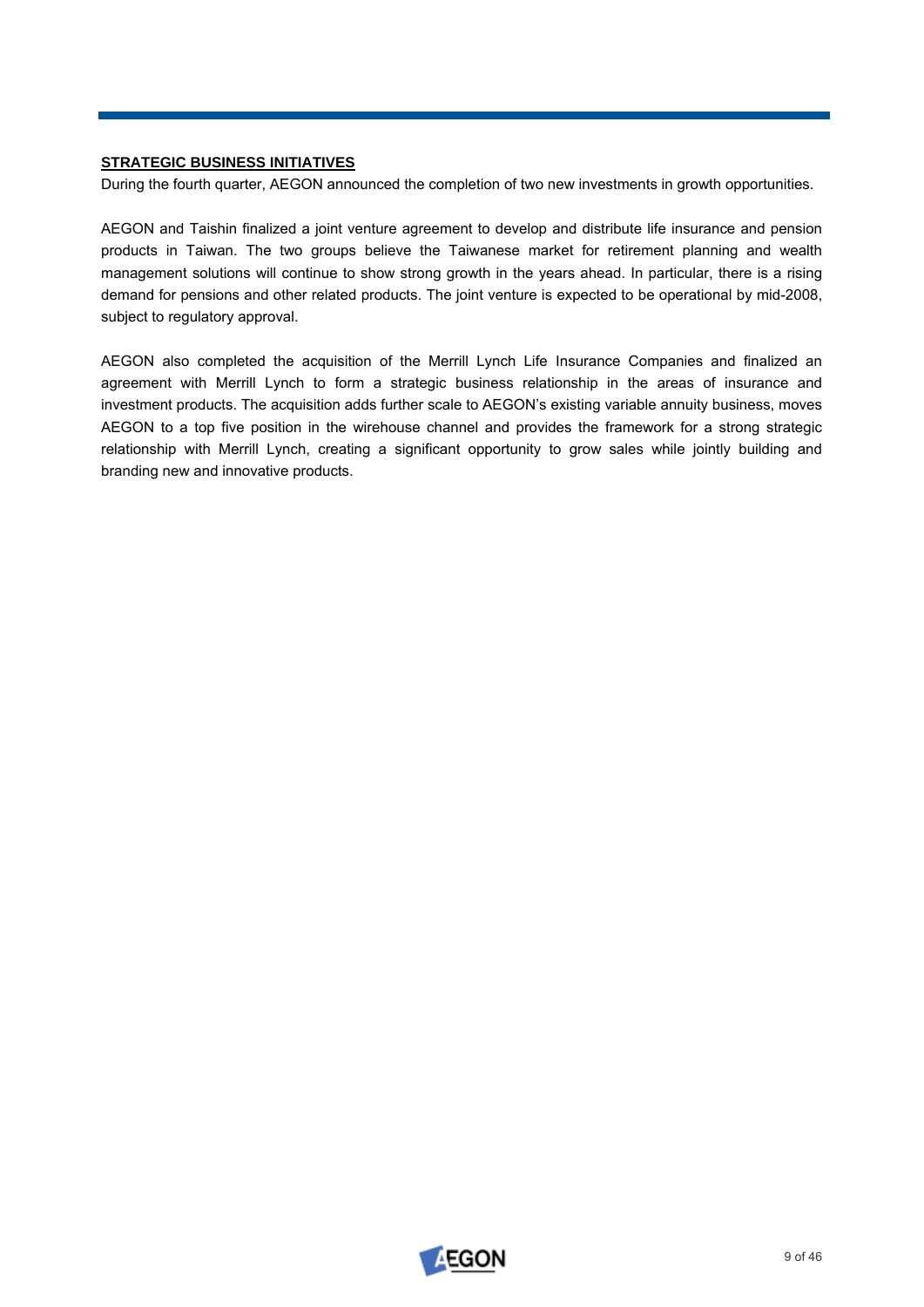# **AMERICAS - EARNINGS**

|                                                   |            |                |                          |                | amounts in millions |
|---------------------------------------------------|------------|----------------|--------------------------|----------------|---------------------|
|                                                   | <b>USD</b> |                |                          | <b>EUR</b>     |                     |
|                                                   |            | Fourth quarter |                          |                | Fourth quarter      |
| <b>Notes</b>                                      | 2007       | 2006           | $\frac{0}{6}$            | 2007           | 2006                |
| Operating earnings before tax by line of business | 6          |                |                          |                |                     |
| Life                                              | 291        | 196            | 48                       | 205            | 152                 |
| Accident and health                               | 91         | 91             | $\Omega$                 | 62             | 70                  |
| Life and protection                               | 382        | 287            | 33                       | 267            | 222                 |
| <b>Fixed annuities</b>                            | 112        | 145            | (23)                     | 77             | 113                 |
| Variable annuities                                | 17         | 87             | (80)                     | 10             | 69                  |
| Retail mutual funds                               | 6          | 5              | 20                       | $\overline{4}$ | $\overline{4}$      |
| Individual savings and retirement products        | 135        | 237            | (43)                     | 91             | 186                 |
| Pensions and asset management                     | 46         | 37             | 24                       | 32             | 29                  |
| Institutional guaranteed products                 | 99         | 133            | (26)                     | 69             | 104                 |
| <b>BOLI/COLI</b>                                  | 34         | 21             | 62                       | 24             | 16                  |
| Institutional products                            | 133        | 154            | (14)                     | 93             | 120                 |
| Reinsurance                                       | 33         | 52             | (37)                     | 22             | 40                  |
| Share in net results of associates                |            | 0              | N.M.                     |                | $\mathbf 0$         |
| Operating earnings before tax                     | 730        | 767            | (5)                      | 506            | 597                 |
| Net operating earnings                            | 558        | 551            | 1                        | 388            | 429                 |
| Net underlying earnings                           | 555        | 431            | 29                       | 387            | 334                 |
| <b>Revenues</b>                                   |            |                |                          |                |                     |
| Life insurance gross premiums                     | 3,558      | 2,662          | 34                       | 2,506          | 2,071               |
| Accident and health insurance                     | 626        | 610            | 3                        | 433            | 472                 |
| <b>Total gross premiums</b>                       | 4.184      | 3.272          | 28                       | 2.939          | 2.543               |
| Investment income                                 | 1,880      | 1.802          | $\overline{\mathcal{L}}$ | 1,302          | 1,398               |
| Fee and commission income                         | 382        | 339            | 13                       | 266            | 264                 |
| Other revenues                                    | 4          | $\Omega$       | N.M.                     | 3              | $\Omega$            |
| <b>Total revenues</b>                             | 6,450      | 5,413          | 19                       | 4,510          | 4,205               |
|                                                   |            |                |                          |                |                     |
| Commissions and expenses                          | 993        | 1.288          | (23)                     | 680            | 1.003               |
| of which operating expenses                       | 525        | 506            | $\overline{\mathcal{L}}$ | 363            | 393                 |

<u> Tanzania (h. 1888).</u>

# **AMERICAS - SALES**

|                                                      |            |                |               |                | amounts in millions |
|------------------------------------------------------|------------|----------------|---------------|----------------|---------------------|
|                                                      | <b>USD</b> |                |               | <b>EUR</b>     |                     |
|                                                      |            | Fourth quarter |               | Fourth quarter |                     |
|                                                      | 2007       | 2006           | $\frac{0}{0}$ | 2007           | 2006                |
| <b>New life sales</b>                                | 362        | 363            | (0)           | 252            | 283                 |
| Gross deposits (on and off balance)                  | 11.868     | 14,253         | (17)          | 8,134          | 11,144              |
| <b>New life sales</b>                                |            |                |               |                |                     |
| Life single premiums                                 | 1.095      | 456            | 140           | 782            | 351                 |
| Life recurring premiums annualized                   | 252        | 318            | (21)          | 174            | 248                 |
| Total recurring plus 1/10 single                     | 362        | 363            | (0)           | 252            | 283                 |
| Life                                                 | 204        | 224            | (9)           | 142            | 175                 |
| <b>BOLI/COLI</b>                                     | 90         | 52             | 73            | 64             | 40                  |
| Reinsurance                                          | 68         | 87             | (22)          | 46             | 68                  |
| Total recurring plus 1/10 single                     | 362        | 363            | (0)           | 252            | 283                 |
| New premium production accident and health insurance | 249        | 259            | (4)           | 173            | 201                 |
| Gross deposits (on and off balance)                  |            |                |               |                |                     |
| <b>Fixed annuities</b>                               | 610        | 292            | 109           | 433            | 225                 |
| Variable annuities                                   | 900        | 803            | 12            | 622            | 622                 |
| Retail mutual funds                                  | 796        | 662            | 20            | 555            | 512                 |
| Pensions and asset management                        | 3,790      | 2.752          | 38            | 2.643          | 2,135               |
| Institutional guaranteed products                    | 5,772      | 9,744          | (41)          | 3,881          | 7,650               |
| <b>Total gross deposits</b>                          | 11,868     | 14,253         | (17)          | 8,134          | 11,144              |



٦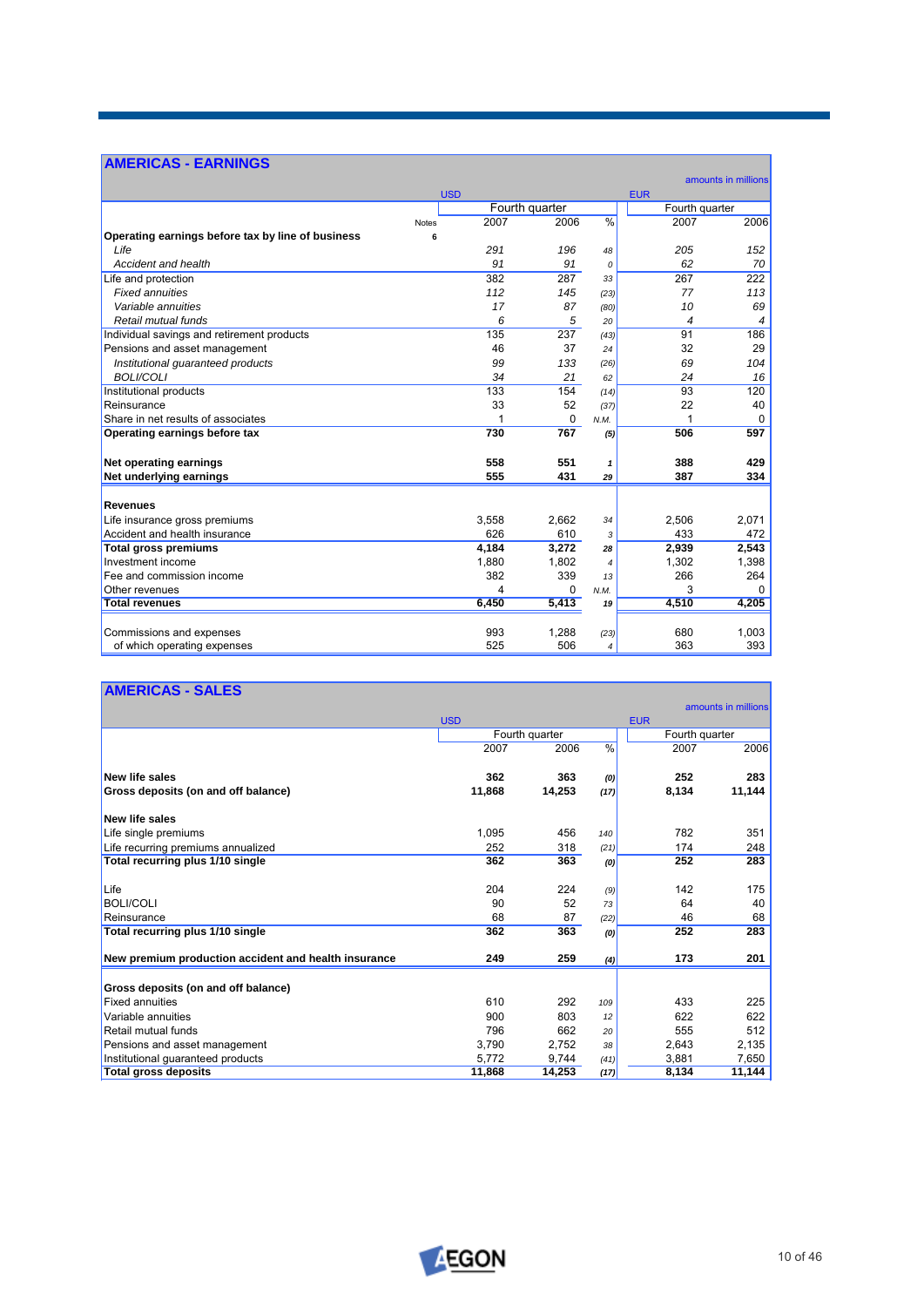# **THE AMERICAS**

- No material impairments in Q4
- Net operating earnings amount to USD 558 million in line with Q4 of 2006
- Net underlying earnings in Q4 increase by 29% to USD 555 million
- Savings and retirement deposits up 31% and pension deposits up 43% in Q4
- Total revenue generating investments increase 14% to USD 326 billion, including the Merrill Lynch Life Insurance Companies
- ¡ 2007 total value of new business amounts to USD 581 million, up 18%
- Internal rate of return on new business 13.0% for the full year

# **OPERATING EARNINGS BEFORE TAX**

Operating earnings before tax amounted to USD 730 million in the fourth quarter of 2007, a decrease of USD 37 million or 5% compared to the same period last year. The decrease in operating earnings is primarily the result of the strong overperformance of fair value assets during the fourth quarter 2006 when compared to smaller yet still overperformance in the fourth quarter of 2007. The total contribution of fair value items declined by USD 180 million in the fourth quarter of 2007 compared to last year. Almost all lines of business contributed to the 29% increase of the net underlying earnings before tax in the fourth quarter.

# *Life and protection*

Operating earnings before tax of USD 382 million increased USD 95 million, or 33%, over the fourth quarter of 2006. The increase in earnings was driven by growth of the business, the update of mortality assumptions (USD 52 million) and reserve adjustments in Canada (USD 43 million), offset by lower fair value asset performance. The underlying earnings before tax, which excludes the effect of fair value items, increased by 45% to USD 372 million.

### *Individual savings and retirement*

Operating earnings before tax were USD 135 million in the fourth quarter of 2007, a decrease of 43% over the fourth quarter of 2006. Fixed annuity earnings decreased due primarily to lower earnings on total return annuities. The decrease of USD 70 million in variable annuity earnings is primarily the result of higher guarantee costs driven by segregated funds in Canada. The underlying earnings before tax decreased 4% to USD 149 million.

### *Pensions and asset management*

Operating earnings before tax increased USD 9 million to USD 46 million from the fourth quarter of 2006. Continued organic growth, driven by strong positive net cashflows, in addition to positive mortality experience is the primary source of increased earnings. The underlying earnings before tax increased by 37% to USD 37 million.

### *Institutional products*

Operating earnings before tax of USD 133 million for the fourth quarter of 2007 were USD 21 million lower than in the comparable period. Solid growth of the business and the inclusion of Clark Inc. were more than offset by less favorable performance of fair value items. Earnings in the last quarter of 2006 and 2007 reflect strong outperformance of hedge funds and other fair value investments. This year, however, the outperformance was offset by negative market value movements on synthetic CDOs. The underlying earnings before tax increased by 27% to USD 135 million.

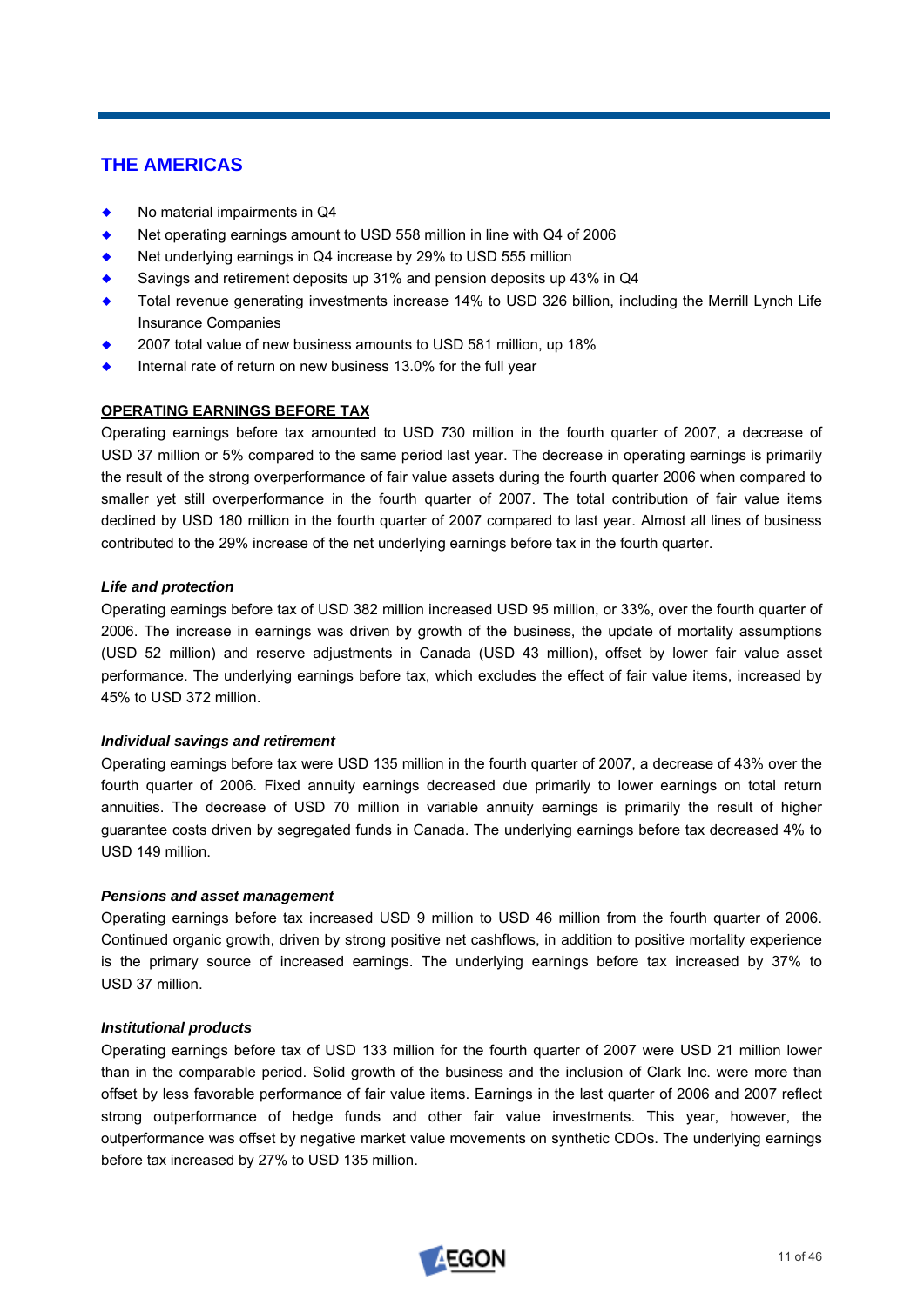### *Reinsurance*

Operating earnings before tax of USD 33 million for the fourth quarter of 2007 were USD 19 million lower than the same period last year. The decrease is the result of growth offset by a reserve strengthening (USD 25 million) on a closed block of variable annuity guarantees. The underlying earnings before tax decreased by 22% to USD 28 million.

### **COMMISSIONS AND EXPENSES**

Commissions and expenses declined 23% to USD 993 million. Operating expenses increased 4% to USD 525 million, primarily the result of acquisitions and restructuring costs.

### **NET OPERATING EARNINGS**

Net operating earnings increased USD 7 million to USD 558 million, while the effective tax rate decreased from 28.2% in the fourth quarter 2006 to 23.6% in the fourth quarter 2007. The decrease in tax rate was attributable to two extraordinary items in the fourth quarter of 2007, specifically lower enacted federal rates in Canada and a true-up of prior year taxes in the US. The net underlying earnings increased by 29% to USD 555 million in the fourth quarter.

### **REVENUES**

Total revenues of USD 6.5 billion increased 19% over the fourth quarter of 2006, mainly driven by higher single life insurance premiums. Investment income of USD 1.9 billion increased 4%, while fees and commissions increased 13% to USD 382 million, mainly due to the inclusion of AEGON's acquisition of Clark Inc.

# **SALES**

Total new life sales for the quarter of USD 362 million were in line with the fourth quarter of 2006, which included USD 50 million from a significant block of retail credit life insurance. Deposits of individual savings and retirement products increased 31%, while pension deposits rose 43%.

Institutional deposits declined over the comparable period in 2006, as deposits in 2006 were extraordinarily high, driven by USD 6.5 billion of synthetic GIC sales. Net deposits improved mainly due to higher net deposits in pension and asset management products, in addition to lower net outflows in fixed annuities.

### *Life and protection*

New life sales for retail products were USD 204 million during the fourth quarter of 2007, down 9% over the same period last year. Excluding the effect of an extraordinary reinsurance transaction in the fourth quarter of 2006 (USD 50 million) and a similar transaction in the fourth quarter of 2007 (USD 10 million), retail new life sales increased 11% over the prior year. Accident and health new premium production of USD 249 million was down USD 10 million.

### *Individual savings and retirement*

Total individual savings and retirement deposits of USD 2,306 million for the fourth quarter of 2007 increased 31%, compared to the same period in 2006. Fixed annuity sales were up 109% over fourth quarter 2006 to USD 610 million due to a more favorable yield curve. Variable annuity sales of USD 900 million increased USD 97 million, or 12%, mainly the result of the 'Income Select for Life' product and increased wholesaler capacity. Mutual fund sales increased 20%, reflecting successful distribution through the broker/dealer, wirehouse and bank channels.

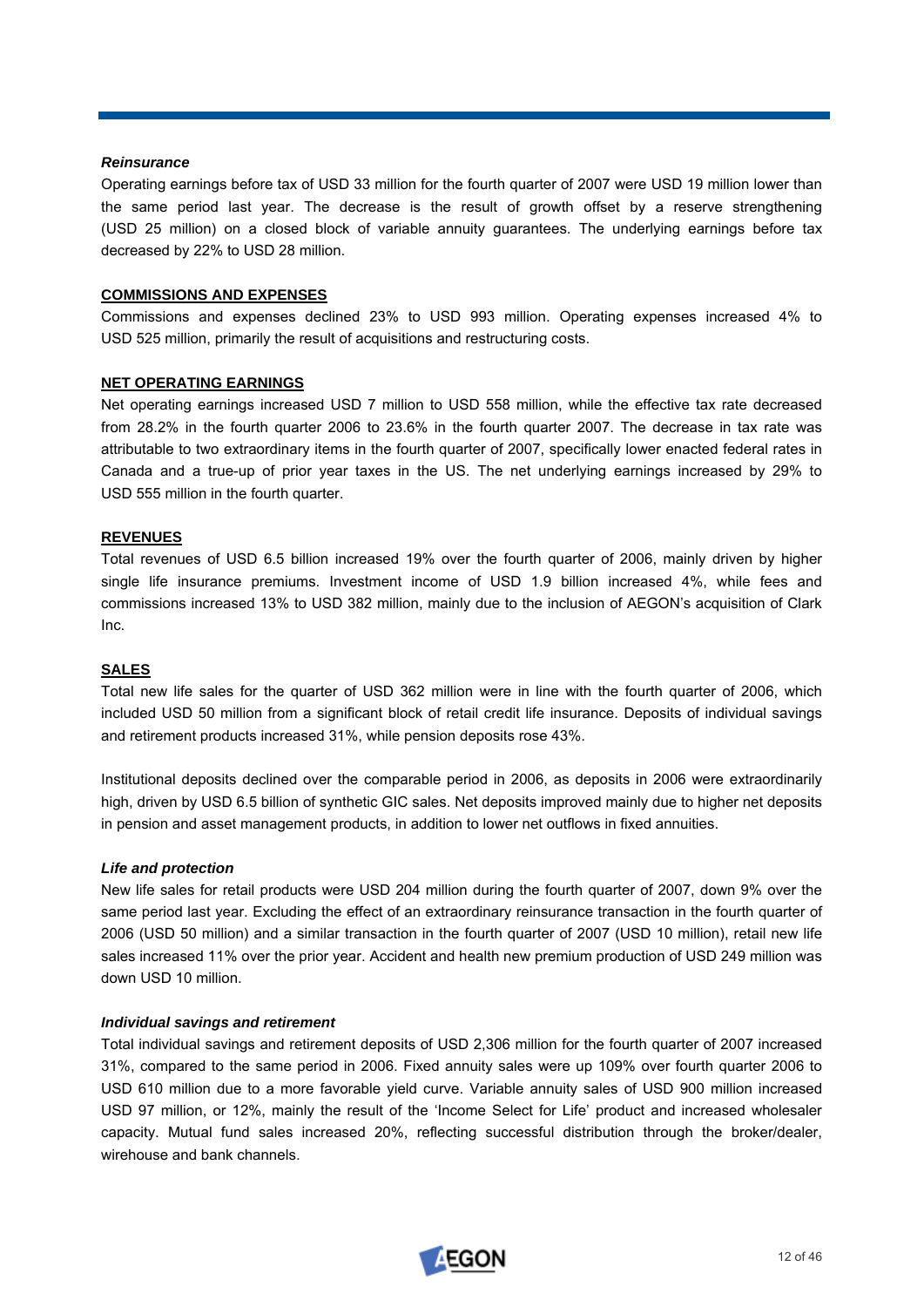# *Pensions and asset management*

Pension deposits grew to USD 3,394 million, an increase of USD 1,018 million, or 43%, compared to fourth quarter 2006 levels on higher sales of both single premium defined contribution and terminal funding products. Third party asset management sales increased 5% to USD 396 million.

# *Institutional products*

Sales of institutional guaranteed spread-based products totaled USD 1,342 million during the fourth quarter, a decrease of USD 1,269 million, or 49%, compared with the fourth quarter of 2006. Sales of institutional feebased products totaled USD 4,430 million, down from a strong fourth quarter of 2006 of USD 7,134 million. Sales of BOLI/COLI products increased 73% to USD 90 million, including a large single premium sale.

# *Reinsurance*

Reinsurance new life sales totaled USD 68 million, down USD 19 million, or 22% over the fourth quarter of 2006. This is in line with expectations as more client companies increase retention limits.

# **VALUE OF NEW BUSINESS**

The value of new business for the full year was up 18% to USD 581 million, driven primarily by the institutional business and the life insurance business and the inclusion of mutual funds. VNB in the fourth quarter of 2007 decreased USD 31 million mainly due to USD 48 million of extraordinary items in 2006. The IRR on new business was 13.0% for the full year 2007, in line with last year. The IRR during the fourth quarter of 2007 was 13.1%. Please refer to page 29 for more detailed information on value of new business.

# **REVENUE GENERATING INVESTMENTS**

Total revenue generating investments at the end of the year amounted to USD 326 billion, up 14% over the same period last year, including USD 15 billion from the Merrill Lynch Life Insurance Companies. General account investments were in line with the prior year, while separate account and off-balance sheet investments increased 29% and 16% respectively.

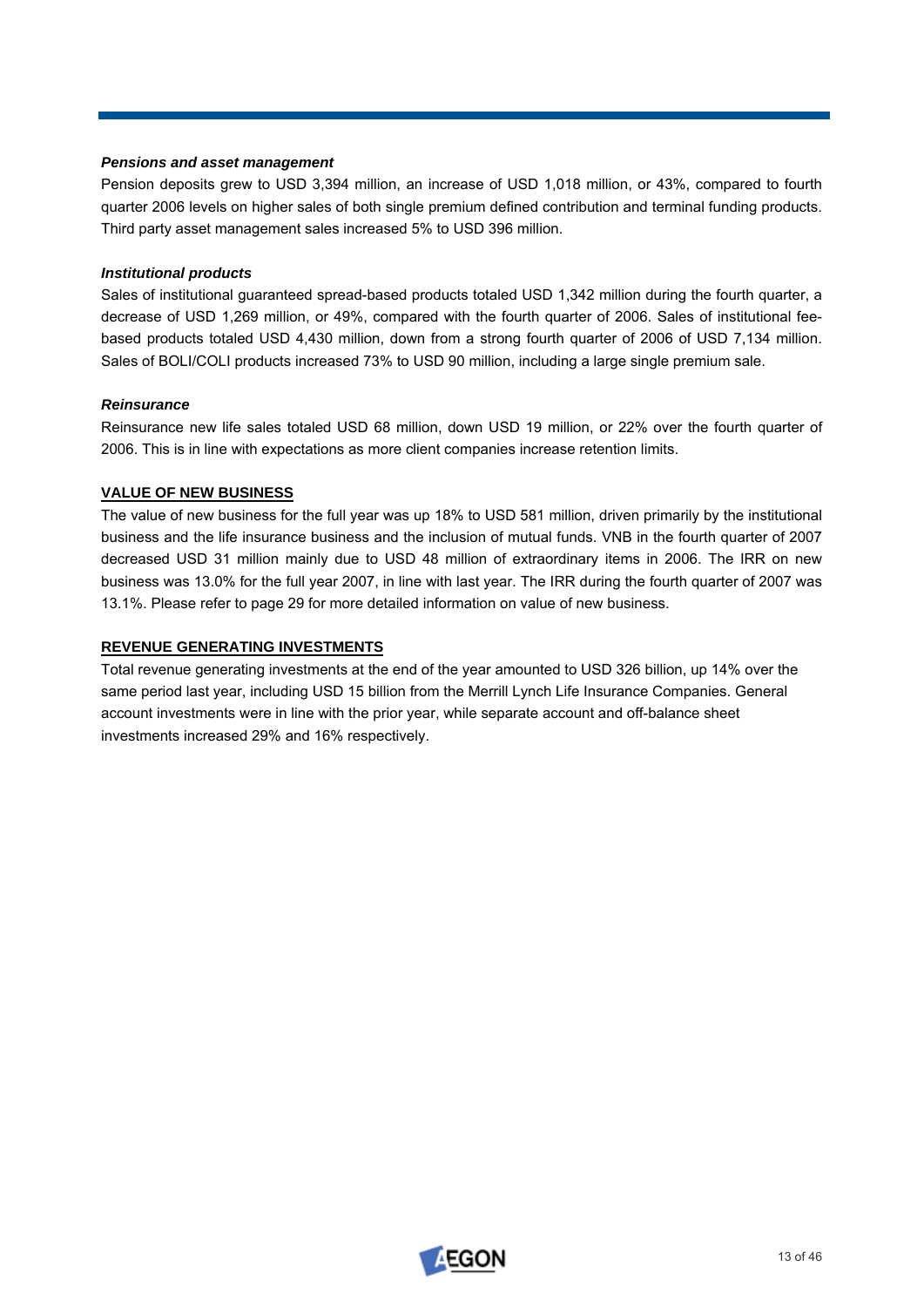| <b>THE NETHERLANDS - EARNINGS</b>                 |              |            |                |                |           |                     |
|---------------------------------------------------|--------------|------------|----------------|----------------|-----------|---------------------|
|                                                   |              | <b>EUR</b> |                |                |           | amounts in millions |
|                                                   |              |            |                | Fourth quarter |           |                     |
|                                                   | <b>Notes</b> | 2007       | 2006           | $\frac{9}{6}$  | 2006      | $\frac{0}{6}$       |
| Operating earnings before tax by line of business | 6            |            | adjusted       | (to adjusted)  | pro forma | (to pro forma)      |
| I ife                                             |              | 53         | 25             | 112            | 44        | 20                  |
| <b>Accident and health</b>                        |              | 8          | $\overline{7}$ | 14             | 7         | 14                  |
| Life and protection                               |              | 61         | 32             | 91             | 51        | 20                  |
| Individual savings and retirement products        |              | (14)       | 5              | N.M.           | 5         | N.M.                |
| Pensions and asset management                     |              | 28         | 31             | (10)           | 58        | (52)                |
| <b>Distribution</b>                               |              | (7)        | 5              | N.M.           | 5         | N.M.                |
| General insurance                                 |              | 5          | 3              | 67             | 3         | 67                  |
| Share in net results of associates                |              | 2          | 3              | (33)           | 3         | (33)                |
| Operating earnings before tax                     |              | 75         | 79             | (5)            | 125       | (40)                |
| Net operating earnings                            |              | 62         | 117            | (47)           | 176       | (65)                |
| Net underlying earnings                           |              | 96         | 167            | (43)           | 167       | (43)                |
| <b>Revenues</b>                                   |              |            |                |                |           |                     |
| Life insurance gross premiums                     |              | 553        | 539            | 3              |           |                     |
| Accident and health insurance                     |              | 29         | 33             | (12)           |           |                     |
| General insurance                                 |              | 89         | 88             | $\mathbf{1}$   |           |                     |
| <b>Total gross premiums</b>                       |              | 671        | 660            | $\overline{2}$ |           |                     |
| Investment income                                 |              | 585        | 506            | 16             |           |                     |
| Fee and commission income                         |              | 118        | 111            | 6              |           |                     |
| <b>Total revenues</b>                             |              | 1.374      | 1.277          | 8              |           |                     |
| Commissions and expenses                          |              | 357        | 322            | 11             |           |                     |
| of which operating expenses                       |              | 267        | 202            | 32             |           |                     |

٦

# **THE NETHERLANDS - SALES**

|                                                      |            | amounts in millions |                |
|------------------------------------------------------|------------|---------------------|----------------|
|                                                      | <b>EUR</b> |                     |                |
|                                                      |            | Fourth quarter      |                |
|                                                      | 2007       | 2006                | $\frac{9}{6}$  |
| <b>New life sales</b>                                | 72         | 67                  | 7              |
| Gross deposits (on and off balance)                  | 745        | 668                 | 12             |
| <b>New life sales</b>                                |            |                     |                |
| Life single premiums                                 | 287        | 336                 | (15)           |
| Life recurring premiums annualized                   | 44         | 33                  | 33             |
| Total recurring plus 1/10 single                     | 72         | 67                  | $\overline{7}$ |
| Life                                                 | 23         | 22                  | 5              |
| Pensions                                             | 49         | 45                  | 9              |
| Total recurring plus 1/10 single                     | 72         | 67                  | $\overline{7}$ |
| New premium production accident and health insurance | 4          | 9                   | (56)           |
| New premium production general insurance             | հ          |                     | (14)           |
|                                                      |            |                     |                |
| Gross deposits (on and off balance)                  |            |                     |                |
| Pensions and asset management                        | 41         | 165                 | (75)           |
| Saving products                                      | 704        | 503                 | 40             |
| <b>Total gross deposits</b>                          | 745        | 668                 | 12             |

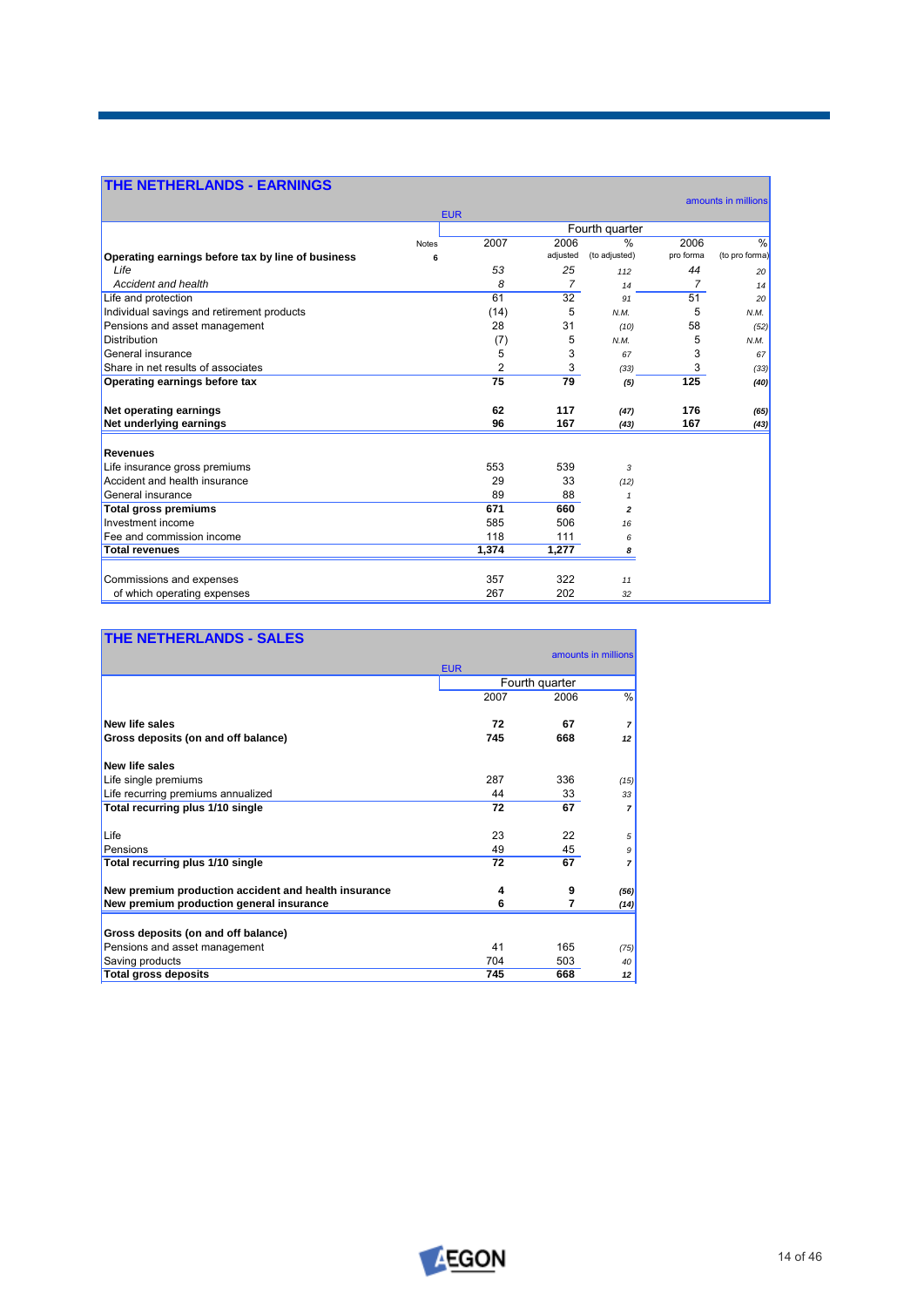# **THE NETHERLANDS**

- New life sales up 7% to EUR 72 million, driven by higher group pension and immediate annuity sales
- Net operating earnings amount to EUR 62 million in Q4, compared to EUR 176 million in 2006
- ¡ Total revenue generating investments amount to EUR 65.8 billion at December 31, 2007, up from EUR 64.0 billion at the end of 2006
- Value of new business EUR 51 million in 2007, up 6%
- The internal rate of return on new business reaches 10.7%, up from 9.8% in 2006

# **OPERATING EARNINGS BEFORE TAX**

Operating earnings before tax amounted to EUR 75 million in the fourth quarter of 2007, compared to pro forma operating earnings of EUR 125 million in the same period last year. The decline was primarily the result of lower fair value investments. Operating earnings in the fourth quarter of 2007 included a EUR 27 million one-off charge from two separate non-recurring items in the savings and distribution lines of business. Investment income increased in the fourth quarter. The run off of certain group pension contracts contributed EUR 25 million to earnings. The inclusion of OPTAS also had a positive effect on operating earnings.

### *Life and protection*

Operating earnings for the life business totaled EUR 53 million in the fourth quarter of 2007, up EUR 9 million compared to pro forma earnings the year before, a result of higher investment income. Operating earnings before tax from accident and health amounted to EUR 8 million, an increase of 14% compared to same period of 2006, due mainly to lower expenses.

### *Individual savings and retirement products*

The individual savings line of business reported an operating loss of EUR 14 million in the fourth quarter compared with operating earnings of EUR 5 million over the same period of 2006. The decline is primarily the result of a non-recurring EUR 15 million accelerated amortization of deferred costs, related to the integration of captive sales forces into AEGON Bank.

### *Pensions and asset management*

The pensions and asset management businesses reported operating earnings of EUR 28 million in the fourth quarter, compared to EUR 58 million pro forma in the same period the previous year. The decline in earnings is mainly the result of a EUR 32 million lower contribution of fair value investments and lower technical results. Earnings were positively impacted by the run-off of certain group pension contracts and the inclusion of OPTAS.

# *Distribution*

The distribution businesses reported an operating loss for the fourth quarter of EUR 7 million compared with operating earnings over the same period the previous year of EUR 5 million. The loss included a one-off charge of EUR 12 million related to the harmonization of claw back provisions of Unirobe and Meeùs. Unirobe and Meeùs were merged in 2007.

### *General insurance*

Operating earnings from general insurance amounted to EUR 5 million in the fourth quarter of 2007, up from EUR 3 million over the same period the previous year. Investment income was up and expenses decreased, but technical results were slightly lower than a year ago.

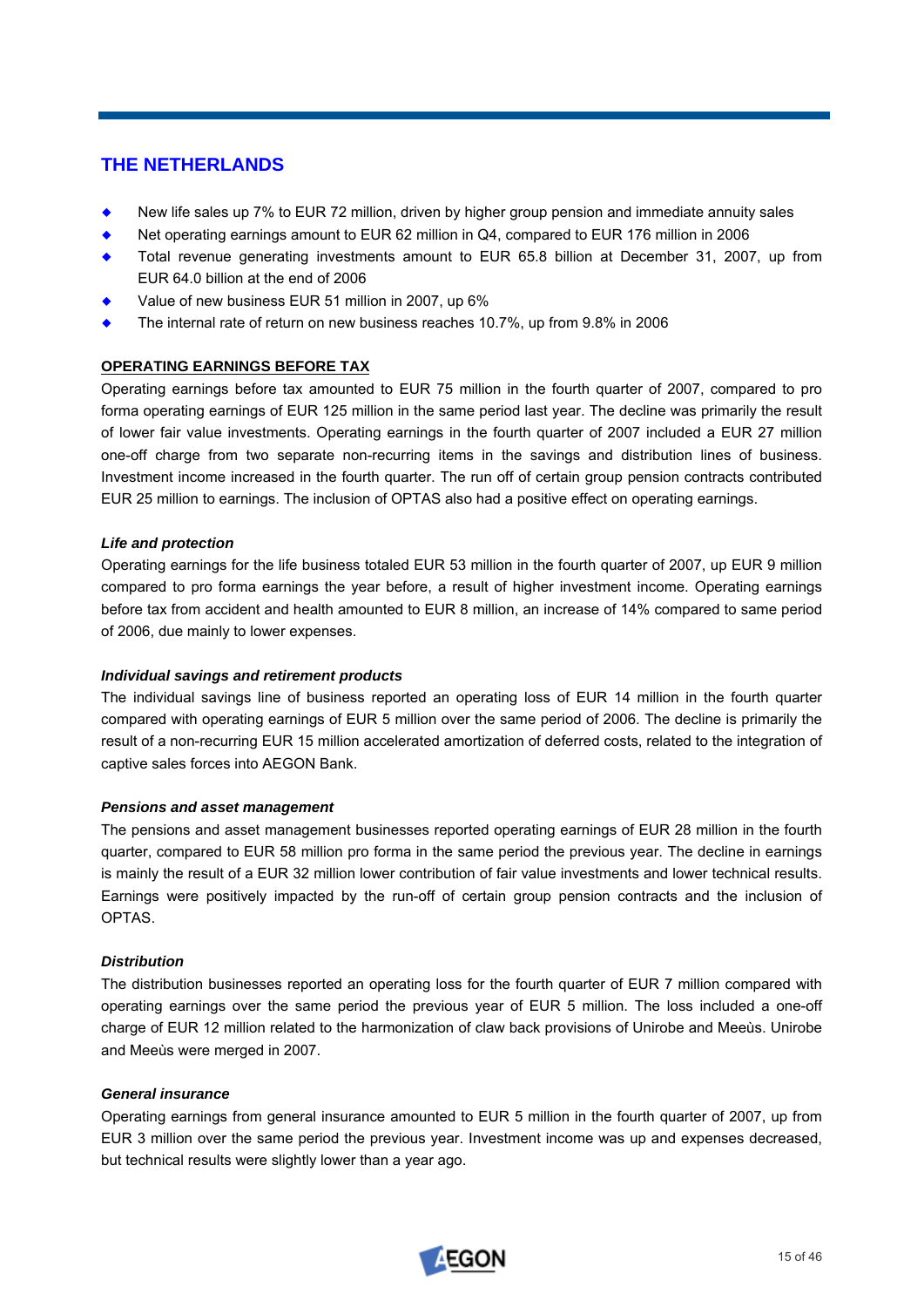### **COMMISSIONS AND EXPENSES**

Commissions and expenses rose 11% to EUR 357 million in the fourth quarter of 2007. Operating expenses increased EUR 65 million to EUR 267 million. An increase in higher employee benefit expenses of EUR 18 million is offset by higher investment income in revenues. The operating expenses include a one-off charge of EUR 12 million in distribution. Operating expenses also included higher project costs, and higher expenses in asset management and in claims handling in general insurance.

### **NET OPERATING EARNINGS**

Net operating earnings decreased to EUR 62 million this year, down from EUR 176 million in the fourth quarter of 2006 on a pro forma basis. In addition to lower operating earnings, fourth quarter 2006 net operating earnings included a EUR 51 million tax credit.

### **REVENUES**

Life insurance gross premiums increased 3% compared to the fourth quarter of 2006. Pension premiums were down 15%, due to lower single premiums, offset partly by a higher renewal rate and a strong increase in recurring pension premiums as a result of AEGON The Netherlands' recent acquisition of OPTAS. Strong growth in immediate annuity sales contributed to an increase in single premium income. Overall, lapse rates in the life business improved during 2006 and 2007. Accident and health insurance premiums decreased due to lower sales of the new WIA disability product. General insurance premiums were in line with last year. Investment income was up 16%, as result of the inclusion of OPTAS and higher returns from fixed income assets. Revenues from the distribution business rose primarily as a result of higher fees and commissions at Meeùs.

# **SALES**

Total new life sales increased 7% as a result of higher recurring premium group pension sales, in the institutional channel in particular, as well as a rise in sales of immediate annuities.

### *Life and protection*

Sales of life products increased 5% in the fourth quarter to EUR 23 million due to growth in immediate annuities and mortgage related products, partly offset by a decrease in unit-linked sales. There was a decline in accident and health production, due mainly to lower WIA sales.

### *Individual savings and retirement products*

Gross deposits of savings products rose in the fourth quarter following an increase in interest rates. Deposits in the "Levensloop" product, introduced in 2006, proved to be recurring and amounted to EUR 26 million in the fourth quarter of 2007, bringing the total amount now deposited at EUR 239 million.

### *Pensions and asset management*

Pension sales increased 9% to EUR 49 million in the fourth quarter of 2007, a result of strong group pension sales in the institutional channel. Sales of managed assets amounted to EUR 41 million, down from EUR 165 million in the fourth quarter of 2006.

### *General insurance*

New premium production for general insurance came to EUR 6 million in the fourth quarter, in line with the final three months of 2006. During the quarter, AEGON The Netherlands continued to focus on writing profitable business in a competitive market.

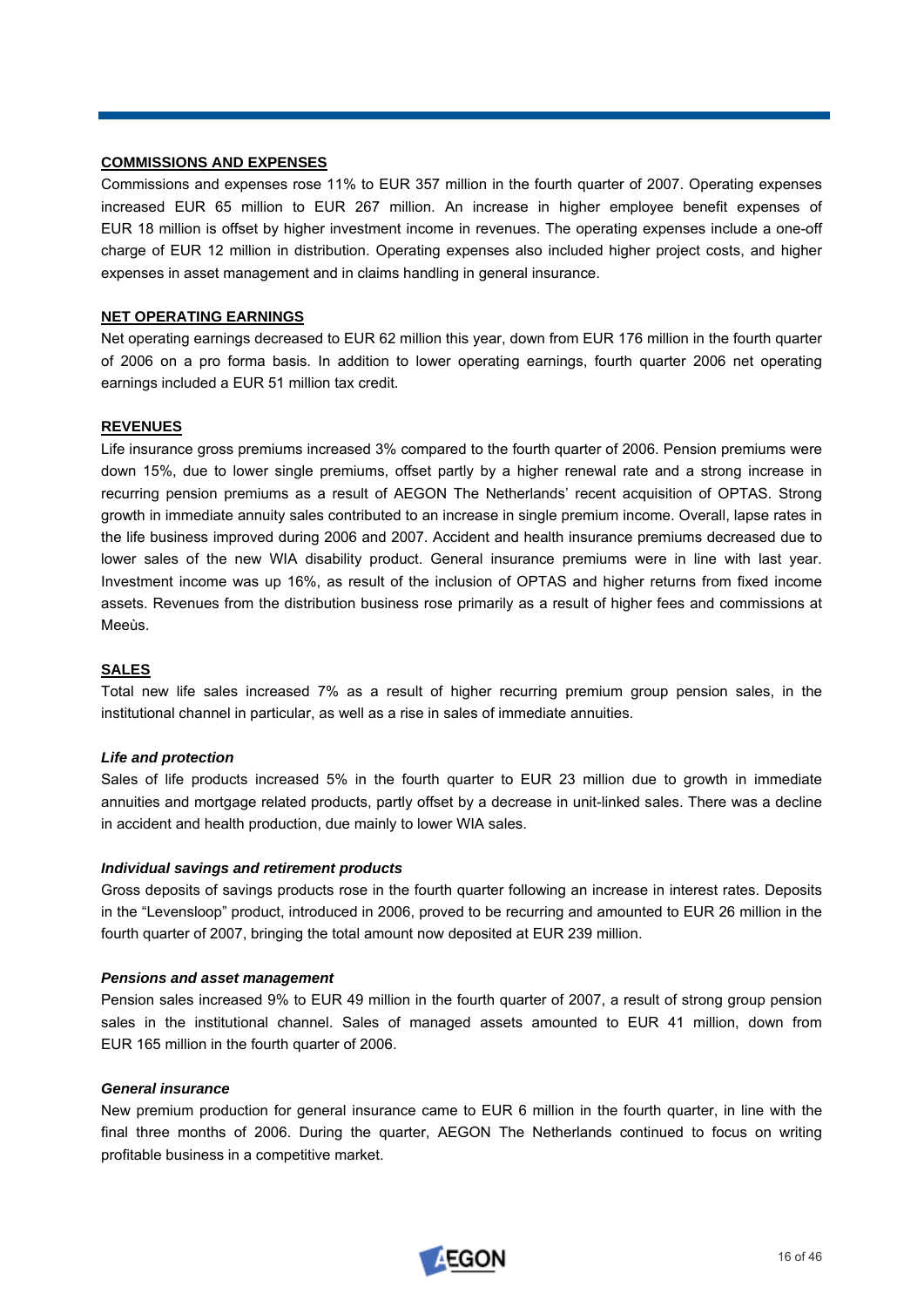# **VALUE OF NEW BUSINESS**

The value of new business increased by 6% to EUR 51 million, due to higher volumes in group pensions. The 2007 internal rate of return on new business amounted to 10.7%, up from 9.8% for 2006, as a result of a change in the business mix. Please refer to page 29 for more detailed information on VNB.

# **REVENUE GENERATING INVESTMENTS**

Total revenue generating investments, at the end of December 2007, amounted to EUR 65.8 billion including the assets of OPTAS, up from EUR 64.0 billion at the end of 2006.

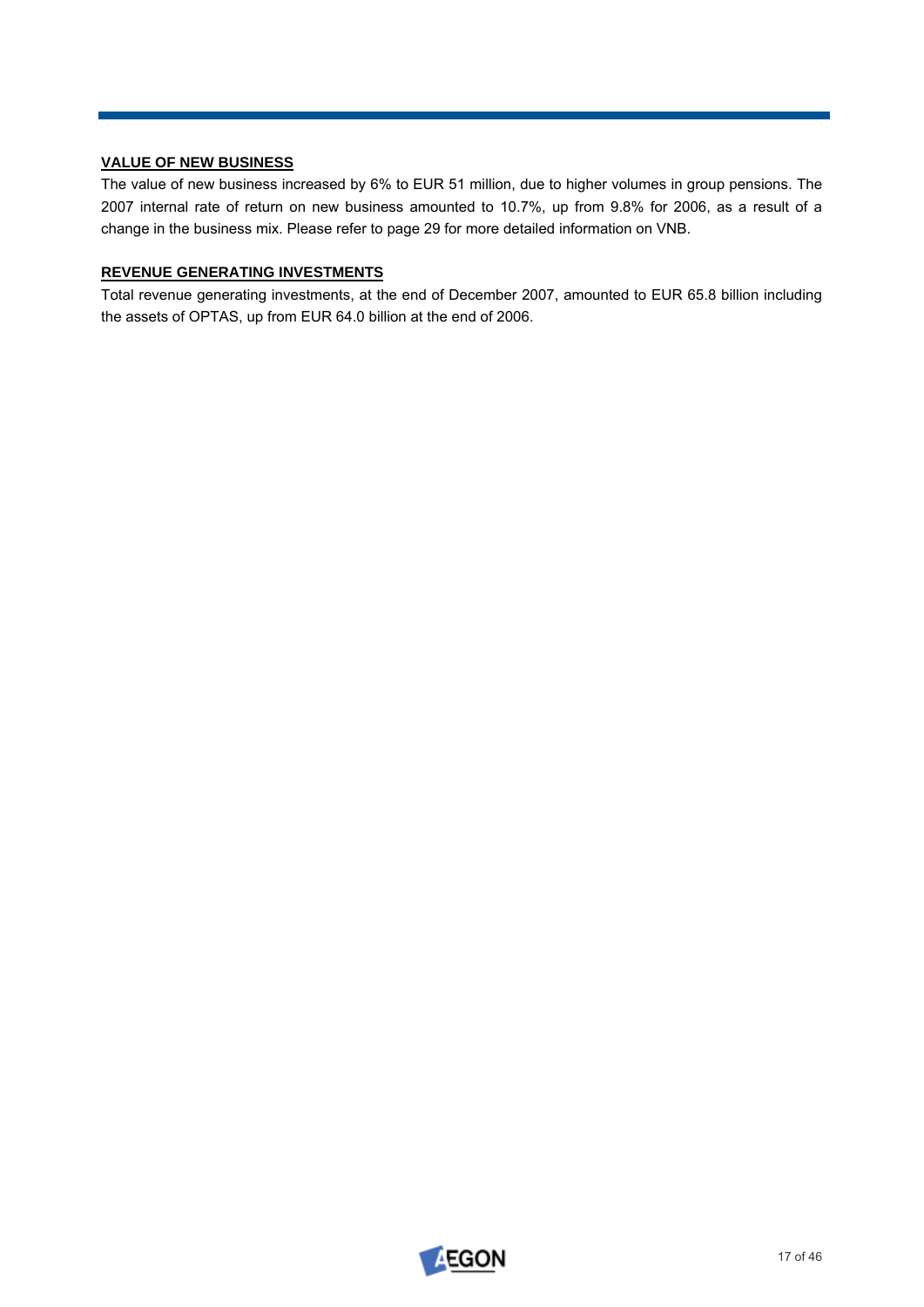# **UNITED KINGDOM - EARNINGS**

|                                                   |            |                |               |                | amounts in millions |
|---------------------------------------------------|------------|----------------|---------------|----------------|---------------------|
|                                                   | <b>GBP</b> |                |               | <b>EUR</b>     |                     |
|                                                   |            | Fourth quarter |               | Fourth quarter |                     |
|                                                   | 2007       | 2006           | $\frac{0}{0}$ | 2007           | 2006                |
| Operating earnings before tax by line of business |            |                |               |                |                     |
| Life and protection                               | 21         | 3              | N.M.          | 30             | 6                   |
| Pensions and asset management                     | 36         | 35             | 3             | 51             | 52                  |
| <b>Distribution</b>                               | (10)       |                | N.M.          | (14)           |                     |
| Share in net results of associates                | 0          |                | N.M.          | 0              |                     |
| Operating earnings before tax                     | 47         | 40             | 18            | 67             | 60                  |
| <b>Net operating earnings</b>                     | 43         | 45             | (4)           | 61             | 65                  |
| <b>Revenues</b>                                   |            |                |               |                |                     |
| Life insurance gross premiums                     | 1,717      | 1,765          | (3)           | 2,412          | 2,634               |
| Investment income                                 | 458        | 396            | 16            | 647            | 594                 |
| Fee and commision income                          | 60         | 63             | (5)           | 85             | 94                  |
| <b>Total revenues</b>                             | 2,235      | 2,224          | 0             | 3,144          | 3,322               |
| Commissions and expenses                          | 177        | 170            | 4             | 251            | 254                 |
| of which operating expenses                       | 109        | 105            | 4             | 154            | 157                 |

| <b>UNITED KINGDOM - SALES</b>       |            |                |               |                |                     |
|-------------------------------------|------------|----------------|---------------|----------------|---------------------|
|                                     |            |                |               |                | amounts in millions |
|                                     | <b>GBP</b> |                |               | <b>EUR</b>     |                     |
|                                     |            | Fourth quarter |               | Fourth quarter |                     |
|                                     | 2007       | 2006           | $\frac{0}{6}$ | 2007           | 2006                |
| New life sales                      | 276        | 288            | (4)           | 388            | 431                 |
| Gross deposits (on and off balance) | 343        | 160            | 114           | 492            | 240                 |
| New life sales                      |            |                |               |                |                     |
| Life single premiums                | 1,555      | 1,661          | (6)           | 2.179          | 2,478               |
| Life recurring premiums annualized  | 120        | 122            | (2)           | 169            | 183                 |
| Total recurring plus 1/10 single    | 276        | 288            | (4)           | 388            | 431                 |
| Life                                | 49         | 40             | 23            | 69             | 60                  |
| Pensions                            | 227        | 248            | (8)           | 319            | 371                 |
| Total recurring plus 1/10 single    | 276        | 288            | (4)           | 388            | 431                 |
| Gross deposits (on and off balance) |            |                |               |                |                     |
| Pensions and asset management       | 343        | 160            | 114           | 492            | 240                 |
| <b>Total gross deposits</b>         | 343        | 160            | 114           | 492            | 240                 |



┓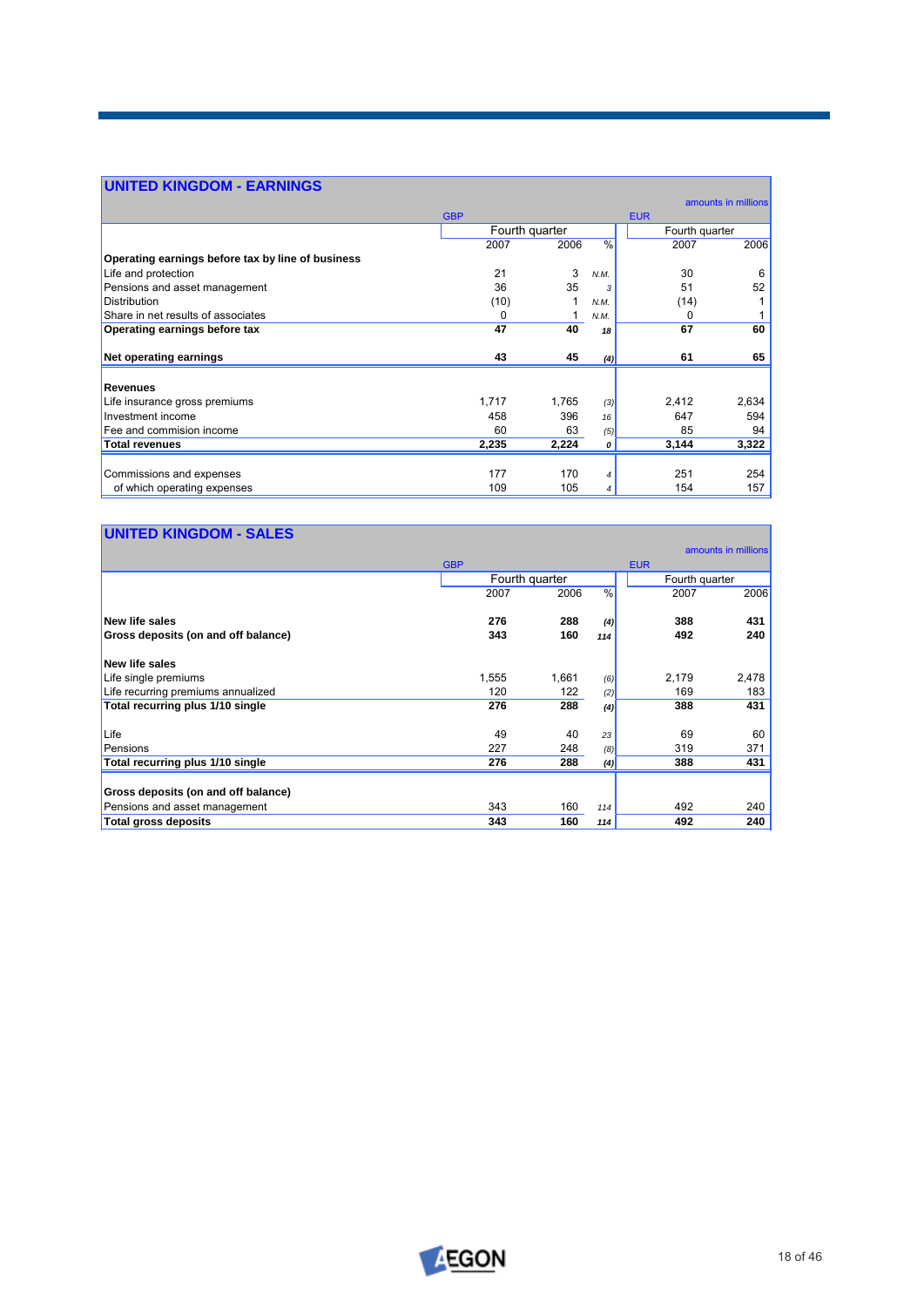# **UNITED KINGDOM**

- New life sales down 4% to GBP 276 million as a result of exceptional activity in 2006 (Pension A-day)
- Net operating earnings GBP 43 million in Q4, in line with 2006
- ¡ Total revenue generating investments up 9% compared to year-end 2006 to GBP 53.2 billion
- ¡ Full year value of new business totals GBP 157 million, up from GBP 124 million in 2006
- Internal rate of return on new business improves to 13.0% in 2007

# **OPERATING EARNINGS BEFORE TAX**

Operating earnings before tax rose 18% year-on-year in the fourth quarter of 2007 to GBP 47 million. The increase was the result of a transfer of a block of in-force annuities, higher earnings from new business and higher fund related charges. Earnings of the distribution businesses include incentive payments and strengthening of provisions, totaling GBP 10 million of negative one-time items.

### *Life and protection*

Operating earnings for the life and protection business totaled GBP 21 million in the fourth quarter, up from GBP 3 million in the same period last year. This significant increase was primarily the result of a transfer of a block of in-force annuities and growth in the business. In the fourth quarter of 2006, investment income included a positive one-off of GBP 5 million.

### *Pensions and asset management*

Operating earnings for pensions and asset management amounted to GBP 36 million, a 3% increase compared to the fourth quarter of 2006. The positive contribution of new business and higher fund related charges were largely offset by an increase in expenses. Expenses increased mainly as a result of growth of the business, project costs and investments in the business.

### *Distribution*

In the fourth quarter of 2007, operating earnings for the distribution business amounted to a negative GBP 10 million. Earnings in the fourth quarter include GBP 5 million of non-recurring additional incentive payments related to Positive Solutions, as well as GBP 5 million of provision increases related to commissions.

### **COMMISSIONS AND EXPENSES**

Total commissions and expenses rose 4% in the fourth quarter to GBP 177 million. Operating expenses increased by 4% to GBP 109 million. A lower deferral of commissions and expenses in 2007 was partially offset by a reduction of amortization charges in the fourth quarter compared to the same period last year.

### **NET OPERATING EARNINGS**

Net operating earnings amounted to GBP 43 million in the fourth quarter, in line with the same period last year.

### **REVENUES**

Life insurance gross premiums amounted to GBP 1.7 billion in the fourth quarter of 2007, down 3% compared to last year. Pension premiums declined by 7% to GBP 1.4 billion, while life premiums rose 16% to GBP 361 million, a reflection of an increase in sales of protection products and continued strong sales of single premium annuities.

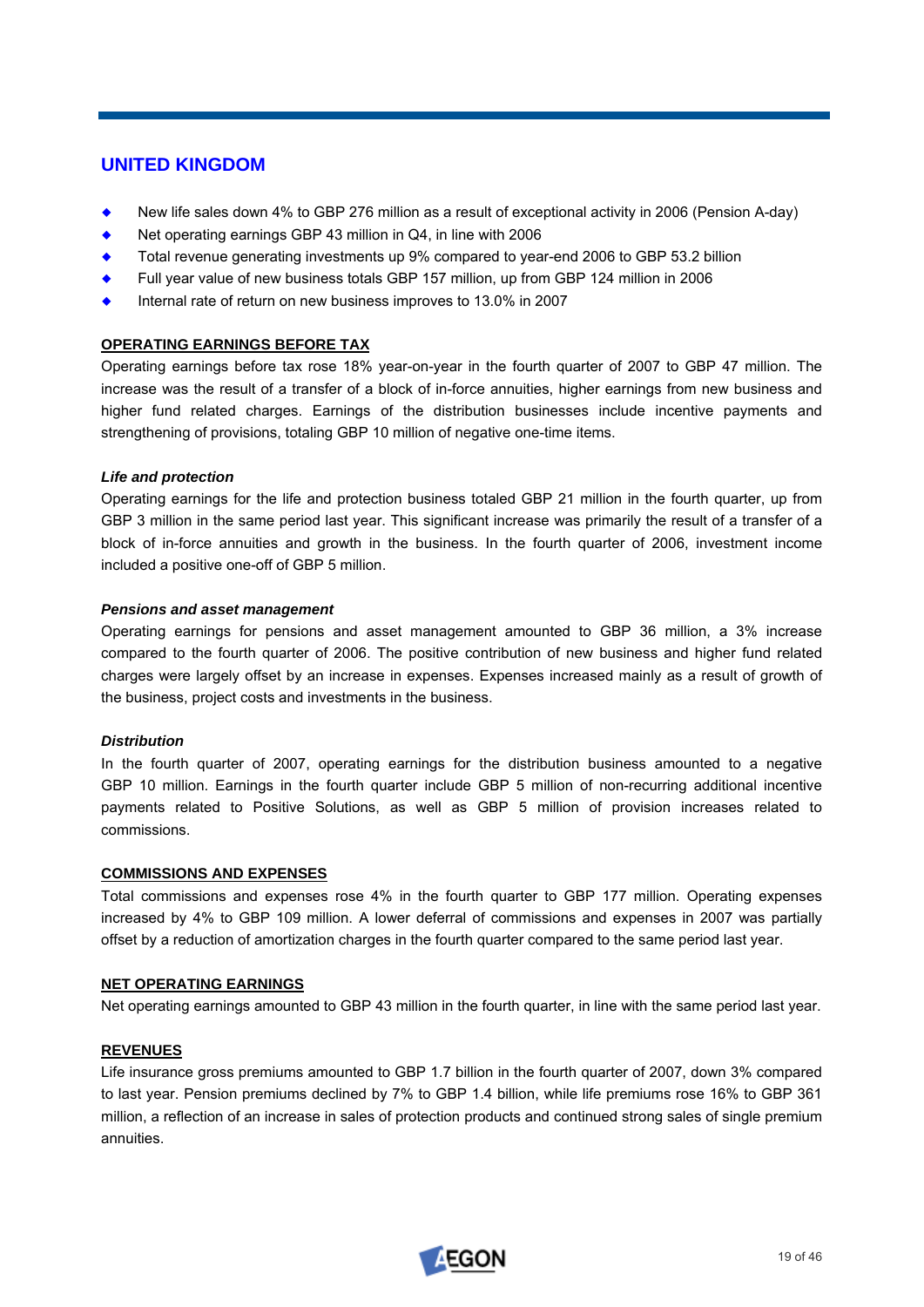# **SALES**

Total new life sales declined by 4% to GBP 276 million in the fourth quarter, due to lower pension sales. In the fourth quarter of 2006 pension sales were strong as a result of exceptional activity following Pension A-Day. Sales of annuities, protection products and investment bonds represented 30% of total new life sales in the last quarter of 2007.

# *Life and protection*

Sales of life and protection products totaled GBP 49 million, an increase of 23% from the fourth quarter of 2006. The increase was due to continued strong sales of annuities, a rise in sales of protection products and GBP 3 million in additional sales of bulk annuities.

# *Pensions and asset management*

Sales of pensions declined by 8% in the fourth quarter to GBP 227 million, driven by lower sales of both group and individual pensions. Sales of retail mutual funds and managed assets increased during the quarter, however, and total asset management sales more than doubled to GBP 343 million compared to GBP 160 million the fourth quarter last year.

# **VALUE OF NEW BUSINESS**

Full year 2007 value of new business was GBP 157 million, up from GBP 124 million in 2006. The main driver was increased sales as well as an increase in margins with the full year IRR up from 12.2% in 2006 to 13.0% in 2007. AEGON UK's VNB amounted to GBP 40 million in the fourth quarter, in line with the final quarter of 2006. VNB in the fourth quarter was underpinned by volume gains from AEGON UK's life and protection business. The IRR on new business improved to 13.4% in the quarter, up from 12.2% last year, due primarily to higher profitability in the UK pension business. Please refer to page 29 for more detailed information on VNB.

# **REVENUE GENERATING INVESTMENTS**

At the end of December 2007, revenue generating investments totaled GBP 53.2 billion, up from GBP 48.8 billion at the end of the same period of 2006. This increase of 9% was due mainly to net inflows and higher investment returns.

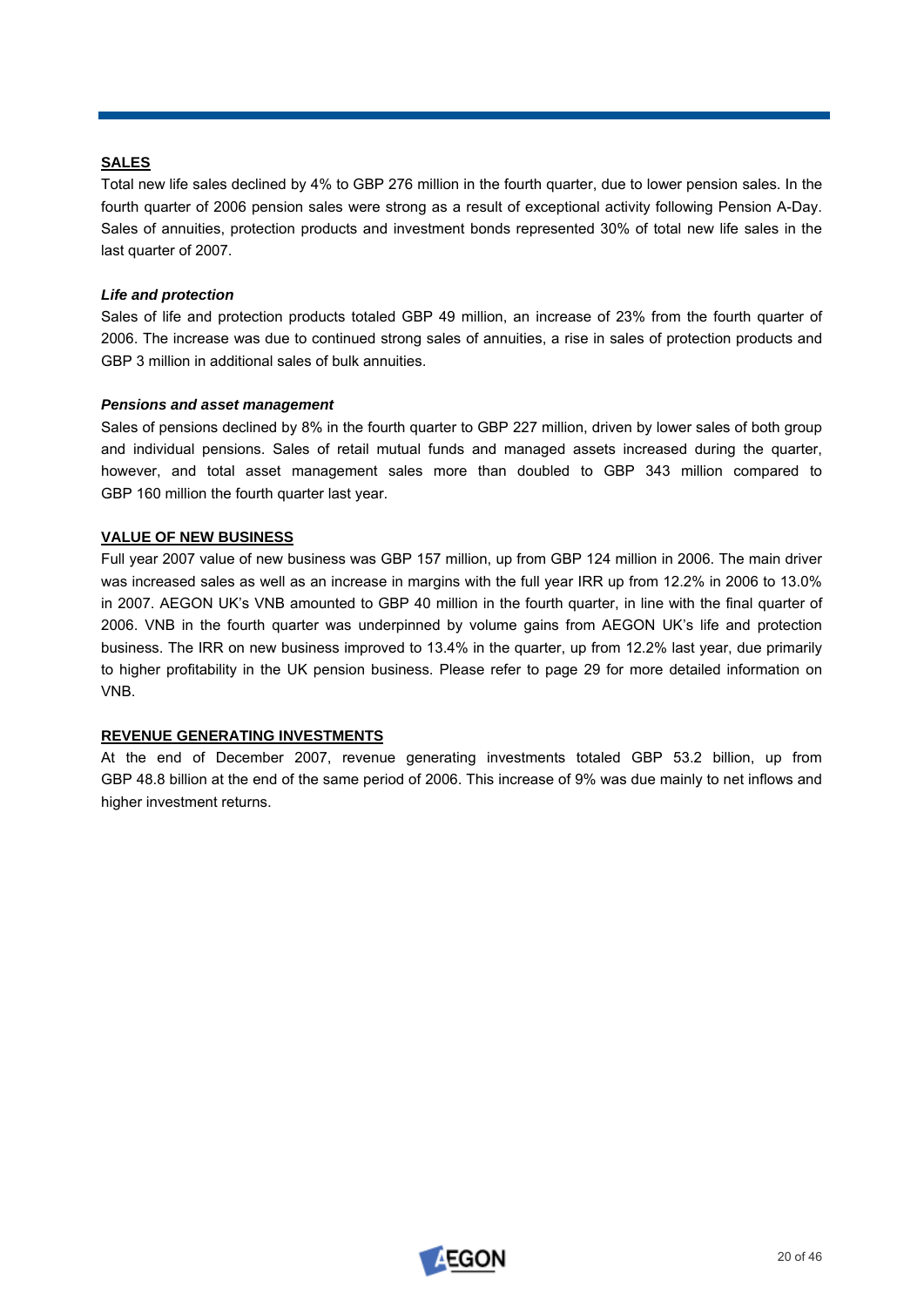| <b>OTHER COUNTRIES - EARNINGS</b>                 |              |                |                     |               |  |
|---------------------------------------------------|--------------|----------------|---------------------|---------------|--|
|                                                   |              |                | amounts in millions |               |  |
|                                                   | <b>EUR</b>   |                |                     |               |  |
|                                                   |              |                | Fourth quarter      |               |  |
|                                                   | <b>Notes</b> | 2007           | 2006                | $\frac{9}{6}$ |  |
| Operating earnings before tax by line of business | 6            |                |                     |               |  |
| Life                                              |              | 5              | 9                   | (44)          |  |
| Accident and health                               |              | 0              | 1                   | N.M.          |  |
| Life and protection                               |              | 5              | 10                  | (50)          |  |
| Variable annuities                                |              | 0              | 1                   | N.M.          |  |
| Saving products                                   |              | 0              | (2)                 | N.M.          |  |
| Mutual funds                                      |              | 2              | 1                   | 100           |  |
| Individual savings and retirement products        |              | $\overline{2}$ | $\Omega$            | N.M.          |  |
| Pensions and asset management                     |              | (1)            | 2                   | N.M.          |  |
| General insurance                                 |              | 8              | 5                   | 60            |  |
| Share in net results of associates                |              | 8              | 9                   | (11)          |  |
| Operating earnings before tax                     |              | 22             | 26                  | (15)          |  |
| <b>Net operating earnings</b>                     |              | (10)           | (4)                 | (150)         |  |
| <b>Revenues</b>                                   |              |                |                     |               |  |
| Life insurance gross premiums                     |              | 609            | 667                 | (9)           |  |
| Accident and health insurance                     |              | 13             | 13                  | 0             |  |
| General insurance                                 |              | 34             | 32                  | 6             |  |
| <b>Total gross premiums</b>                       |              | 656            | 712                 | (8)           |  |
| Investment income                                 |              | 59             | 50                  | 18            |  |
| Fee and commission income                         |              | 26             | 12                  | 117           |  |
| <b>Total revenues</b>                             |              | 741            | 774                 | (4)           |  |
|                                                   |              |                |                     |               |  |
| Commissions and expenses                          |              | 121            | 66                  | 83            |  |
| of which operating expenses                       |              | 53             | 43                  | 23            |  |

| <b>OTHER COUNTRIES - SALES</b>                       |            |                     |                |
|------------------------------------------------------|------------|---------------------|----------------|
|                                                      |            | amounts in millions |                |
|                                                      | <b>EUR</b> |                     |                |
|                                                      |            | Fourth quarter      |                |
|                                                      | 2007       | 2006                | $\%$           |
| <b>New life sales</b>                                | 88         | 91                  | (3)            |
| Gross deposits (on and off balance)                  | 223        | 116                 | 92             |
| New life sales                                       |            |                     |                |
| Life single premiums                                 | 199        | 285                 | (30)           |
| Life recurring premiums annualized                   | 69         | 62                  | 11             |
| Total recurring plus 1/10 single                     | 88         | 91                  | (3)            |
| Life                                                 | 88         | 85                  | $\overline{4}$ |
| Saving products                                      | 0          | 6                   | N.M.           |
| Total recurring plus 1/10 single                     | 88         | 91                  | (3)            |
| New premium production accident and health insurance | 1          | $\mathbf{2}$        | (50)           |
| New premium production general insurance             | 15         | 7                   | 114            |
| Gross deposits (on and off balance)                  |            |                     |                |
| Variable annuities                                   | 18         | 2                   | N.M.           |
| Retail mutual funds                                  | 43         | 6                   | N.M.           |
| Pensions and asset management                        | 162        | 108                 | 50             |
| <b>Total gross deposits</b>                          | 223        | 116                 | 92             |

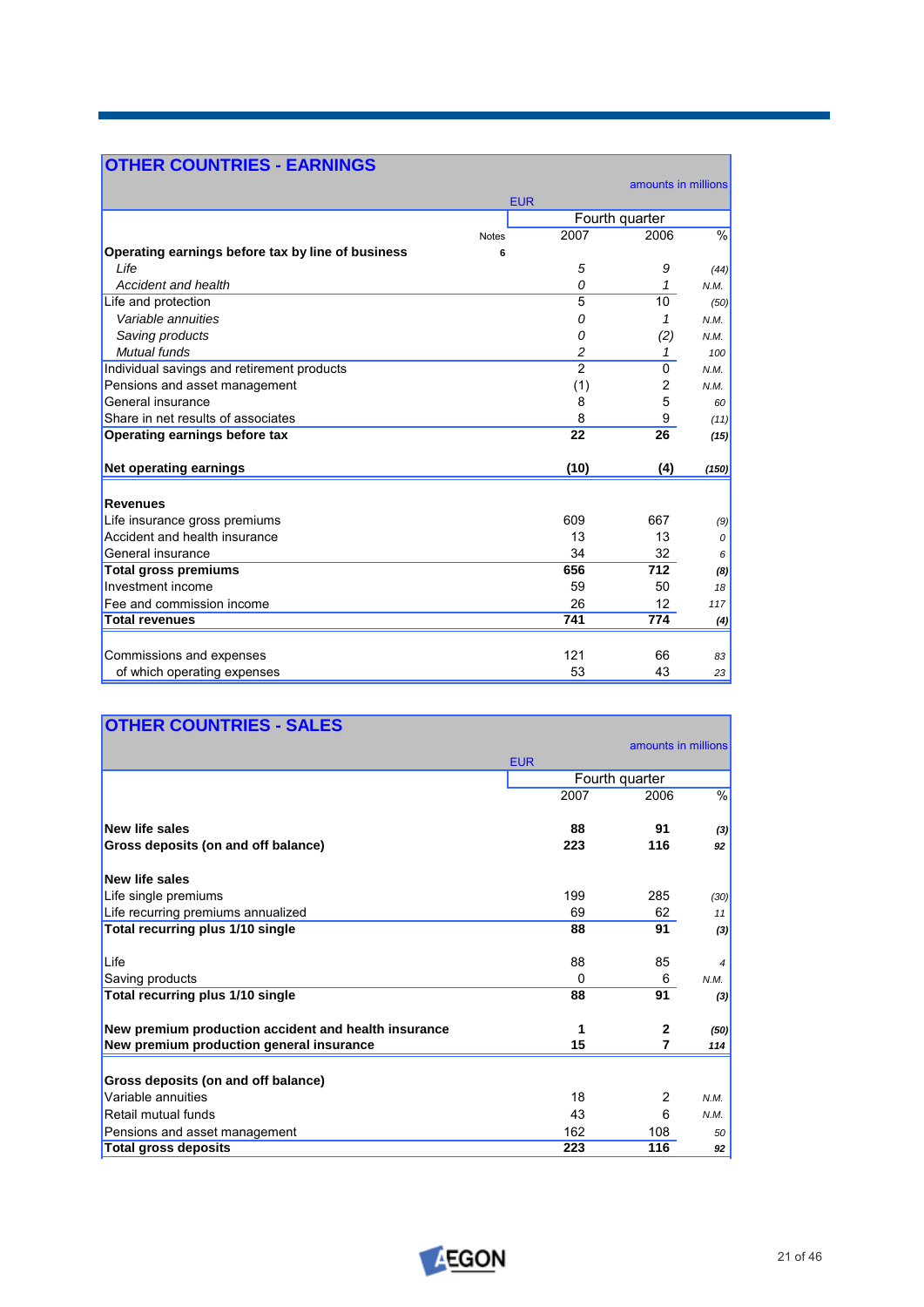# **OTHER COUNTRIES**

- New life sales amount to EUR 88 million, up 13% at constant currency
- Revenue generating investments amount to EUR 11 billion, up 37%
- Successful start of mandatory pension fund in Romania, bringing total number of CEE pension fund members to 1.3 million at year-end
- Full year value of new business increased to EUR 221 million, 24% of AEGON's total VNB

# **OPERATING EARNINGS BEFORE TAX**

Operating earnings before tax amounted to EUR 22 million in the fourth quarter, a decrease of EUR 4 million compared to last year. Higher operating earnings in Central and Eastern Europe (CEE), Spain and China were more than offset by lower results from Taiwan and AEGON's 35% stake in La Mondiale Participations.

# *Life and protection*

Total operating earnings from life and protection amounted to EUR 5 million in the fourth quarter of 2007, compared to EUR 10 million in 2006. This mainly reflects lower earnings in Taiwan, only partially offset by higher results in CEE. The decrease in Taiwan reflects higher amortization of policy acquisition cost and lower deferral of acquisition costs due to a shift in business mix towards unit-linked products.

# *Pensions and asset management*

Operating earnings from pensions and asset management in the fourth quarter decreased EUR 3 million to operating losses of EUR 1 million. The improvements in operating earnings in Poland and Slovakia were more than offset by EUR 6 million of start-up expenses related to the mandatory pension fund in Romania and the voluntary pension funds in the Czech Republic and Slovakia.

### *General insurance*

AEGON Hungary, the only unit within Other countries to sell general insurance, experienced favorable technical results in household and motor insurance, while the fourth quarter of 2006 included a claim reserve strengthening. This led to a 60% increase in operating earnings to EUR 8 million for general insurance business in the fourth quarter of 2007.

### *Associates*

AEGON's share in the profit of associates amounted to EUR 8 million (after tax) in the fourth quarter, compared to EUR 9 million over the same period last year. The increased contributions from AEGON's partnership with Caja de Ahorros del Mediterráneo (CAM, in which AEGON holds a 49.99% interest) were more than offset by a decline in contributions of the Group's 35% stake in La Mondiale Participations.

### **COMMISSIONS AND EXPENSES**

Commissions and expenses in the fourth quarter of 2007 amounted to EUR 121 million, compared to EUR 66 million in the comparable period. The increase is largely driven by growth of the business, a change in product mix resulting in higher commissions and lower deferred acquisition expenses.

### **NET OPERATING EARNINGS**

Net operating earnings amounted to a loss of EUR 10 million, down from a loss of EUR 4 million in the fourth quarter of 2006. Net operating earnings include a non-recurring charge of EUR 27 million related to an impairment of a part of a deferred tax asset in Taiwan.

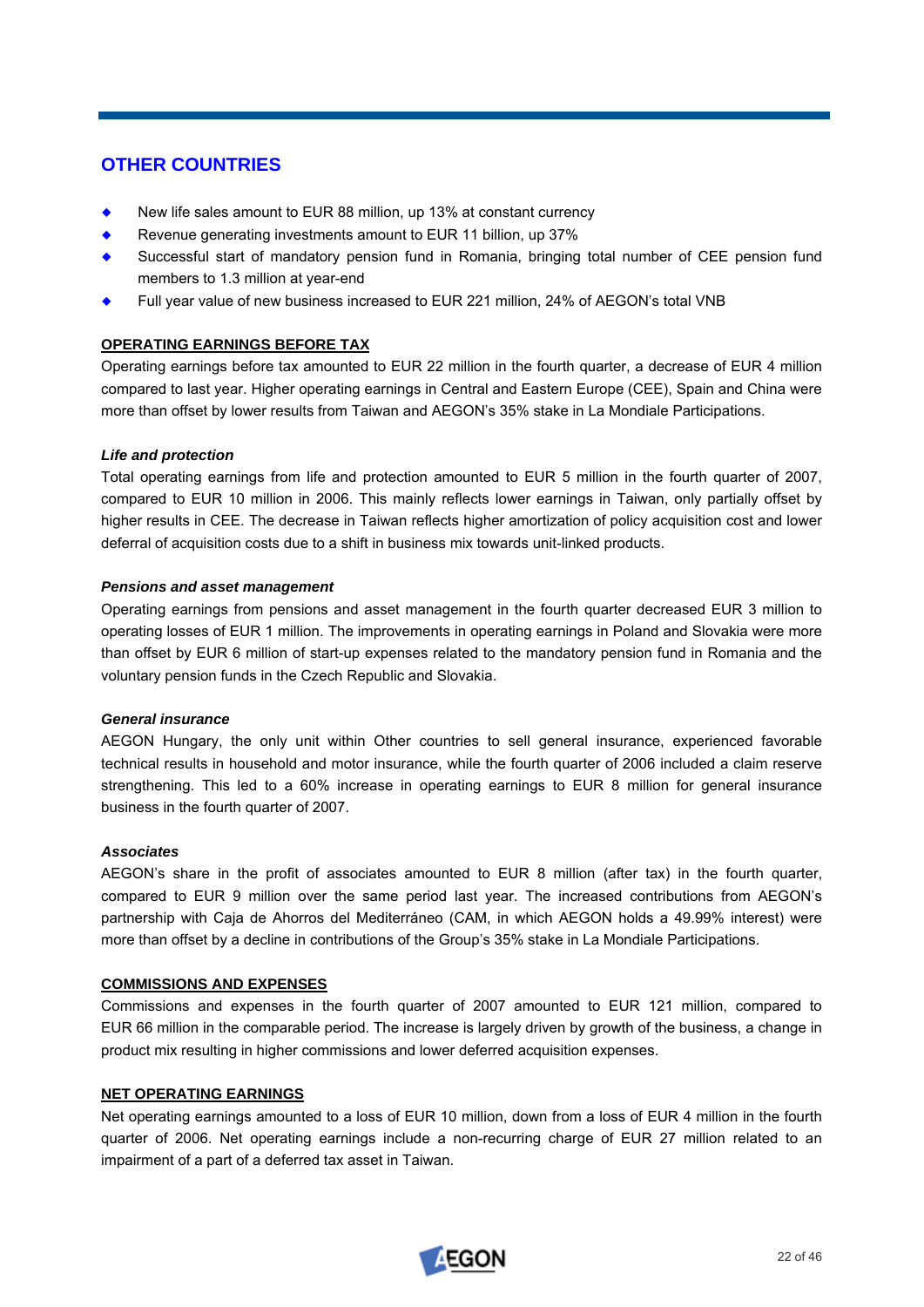## **REVENUES**

Life premiums decreased 9% in the fourth quarter of 2007 compared to the same period last year, driven by lower single premium life sales in Spain and Poland and a 10% decline in value of the Taiwanese Dollar against the Euro. Investment income rose 18%, reflecting a growing book of business in all regions. Fee and commission income increased mainly as a result of the growth in off balance sheet assets under management in CEE.

# **SALES**

# *Life and protection*

New life sales in Other countries totaled EUR 88 million in the fourth quarter, a decrease of 3% compared to last year.

In Asia, new life sales in Taiwan increased by 15% to EUR 37 million in the fourth quarter, driven by strong unit-linked sales which accounted for 58% of total new life sales. New life sales in China increased to EUR 4 million, mainly driven by unit-linked single premium sales through the bank channel.

In Central and Eastern Europe (CEE), new life sales totaled EUR 30 million in the fourth quarter, a 13% increase over the comparable period. Sales of single premium life insurance declined 9% compared to the fourth quarter of last year, mainly due to weak equity markets. Recurring premium sales increased 43% to EUR 16 million, a result of various successful distribution initiatives in the broker channel and the tied agent network across the region, particularly in Poland.

In the fourth quarter, new life sales in Spain decreased to EUR 17 million, down from EUR 30 million in 2006 which included a EUR 46 million single premium group policy and high single premium bancassurance sales through AEGON's joint venture with Caja Navarra. The partnership with CAM saw a decrease of 40% in new life sales to EUR 24 million (on a 100% basis), while premium income for the partnership with CAM amounted to EUR 88 million (on a 100% basis) in the fourth quarter of 2007. The partnership with CAM is not consolidated in AEGON's accounts. AEGON includes its share in the earnings from CAM in the line share in net results of associates.

### *Individual savings and retirement products*

Individual savings and retirement deposits increased strongly from EUR 8 million to EUR 61 million in the fourth quarter. The increase is a reflection of strong mutual fund sales in Hungary and a new variable annuity product which was successfully launched in Taiwan.

### *Pensions and asset management*

Pensions and asset management deposits amounted to EUR 162 million in the fourth quarter of 2007, up from EUR 108 million last year. The increase is mainly due to the inclusion of the newly acquired Polish pension fund management company PTE AEGON Poland and strong pension sales in Hungary. The total number of pension fund participants in CEE increased to 1.3 million at the end of the fourth quarter.

### *General insurance*

New premium production general insurance more than doubled to EUR 15 million in the fourth quarter of 2007, mainly the result of successful sales campaigns for motor and household insurance.

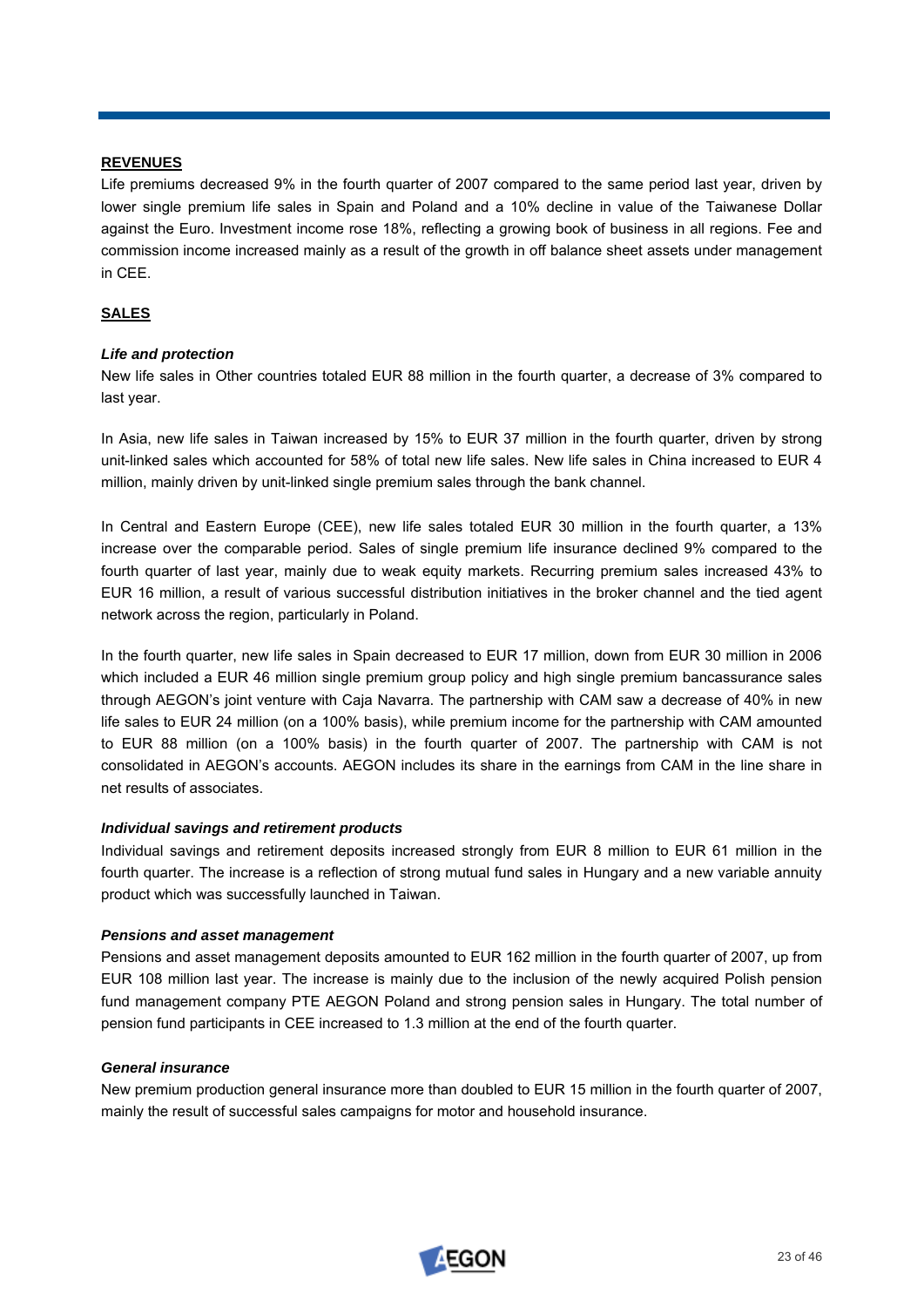# **VALUE OF NEW BUSINESS**

The value of new business for Other countries in 2007 amounted to EUR 221 million, up from EUR 152 million last year, primarily as a result of strong volume growth. The value of new business in the fourth quarter of 2007 was level at EUR 56 million with the comparable period last year, accounting for 25% of the total VNB. In Asia, VNB decreased in Taiwan driven largely by an adverse currency impact – in local currency VNB increased 3%. In CEE the increase of VNB is driven by the mortgage and pension business in Hungary. In Spain VNB decreased mainly due to lower sales in CAM. Asia accounted for 37% of the VNB coming from Other countries, while CEE and Other European countries (Spain and France) accounted for 34% and 29% respectively.

In Asia, the IRR declined to 14.6%, due to a change in economic assumptions and product mix in Taiwan. In CEE, the IRR rose in the fourth quarter to 49.4% due to improved capital efficiency. Other European countries reported an internal rate of return in the fourth quarter of 39.4%. This reflects particularly high rates of return from AEGON's bancassurance partnerships in Spain.

Please refer to page 29 for more detailed information on VNB.

# **REVENUE GENERATING INVESTMENTS**

Total revenue generating investments, at the end of December 2007, amounted to EUR 10.9 billion, up from EUR 8 billion at the end of the fourth quarter 2006. The 36% increase in revenue generating investments was mainly the result of pension production, mutual fund and asset management sales in Hungary, single premium life sales in Poland and growth of the Taiwanese life business, as well as of the inclusion the newly acquired pension fund management company PTE AEGON Poland.

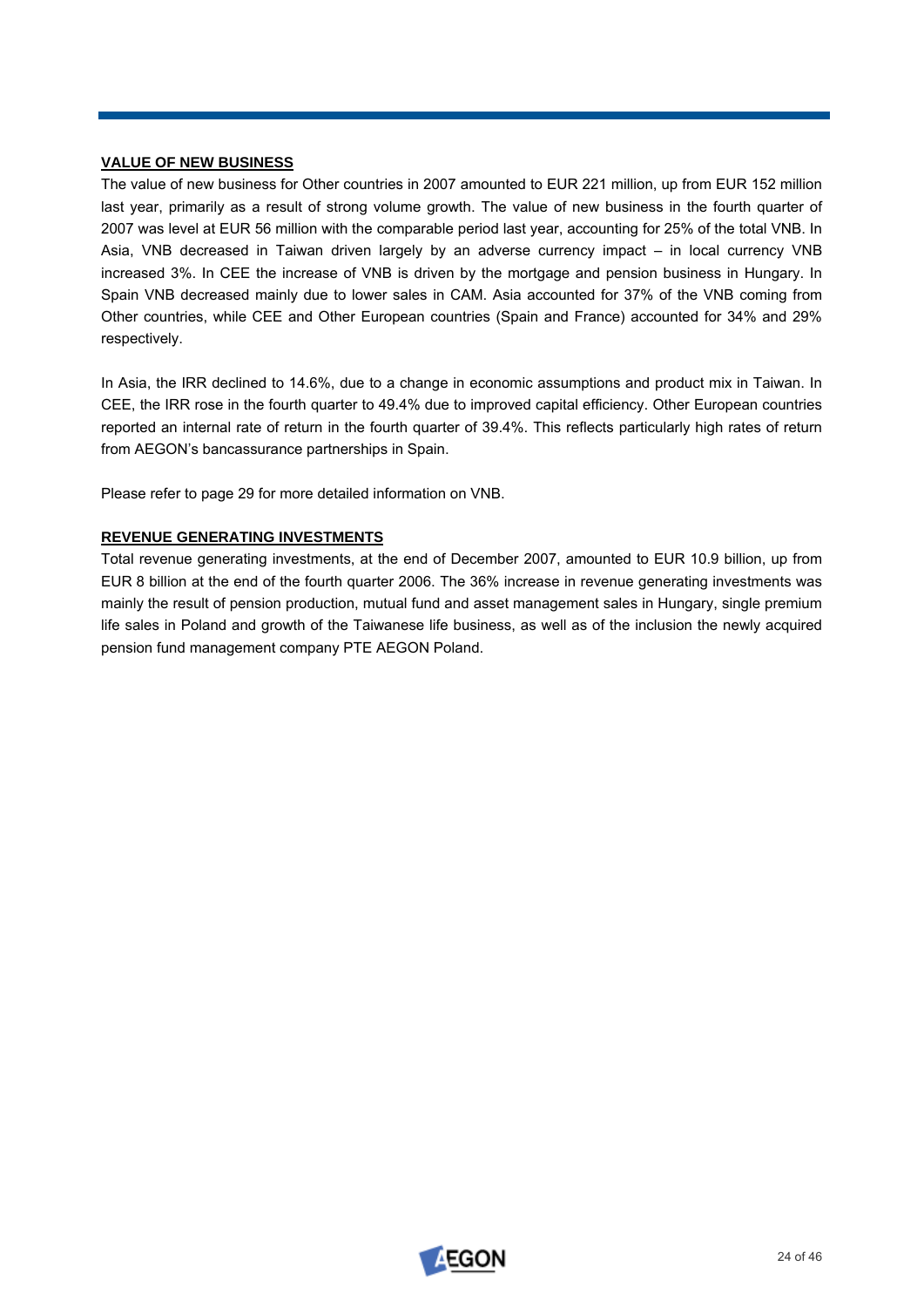# **REPORT OF AEGON N.V.**

# **CAPITAL MANAGEMENT**

As part of its ongoing commitment to manage capital efficiently, consistent with maintaining strong capitalization, AEGON has executed a number of initiatives during 2007.

With respect to managing excess capital, AEGON completed a share repurchase program of EUR 1 billion in November 2007. In addition to significant growth in value of new business in recent years, the Group's existing operations have shown healthy capital generation, primarily as a result of benign world financial markets. At the same time, opportunities for significant value-enhancing acquisitions have been limited. AEGON's share repurchase program will not affect the Group's organic growth, nor will it limit AEGON's ability to carry out value-enhancing add-on acquisitions in the future. At the end of 2007, AEGON's remaining excess capital position was well over EUR 1 billion.

Share repurchases are an integral part of AEGON's overall capital management strategy. AEGON expects that the completed share repurchase program will have a positive effect on its net (underlying) operating earnings per share. The total number of common shares repurchased under the program is 74,569,902 shares. This represents 4.6% of AEGON's issued and outstanding common shares and 4.0% of AEGON's total issued and outstanding share capital. During 2007, AEGON has repurchased an additional 25,200,000 shares on the open market to neutralize the effect of stock dividend. AEGON will seek approval from its shareholders at the next Annual General Meeting on April 23, 2008 to cancel these common shares repurchased.

Over the past two years, AEGON has executed a program to lower market risk in its Dutch business by putting more interest rate hedges in place and by substantially eliminating the general account allocation to common equities. As a result, AEGON has repatriated almost EUR 2 billion of capital from its Dutch business: EUR 1 billion during 2006 and another EUR 0.8 billion during 2007. The completion of this program has put the Dutch business in a better position to grow its return on capital going forward while allowing for further business growth.

Shareholders' equity at December 31, 2007, totaled EUR 15.2 billion, a decrease of EUR 3.5 billion or 18% compared to December 31, 2006 (adjusted for the change in accounting principles). The positive impact of EUR 2.6 billion from net income in 2007 was more than offset by a EUR 2.2 billion decrease in revaluation reserves, negative foreign currency translation effects of EUR 1.4 billion, paid dividends and coupons of EUR 0.8 billion and EUR 1.4 billion related to repurchased own shares.

AEGON applies leverage tolerances to its capital base, which reflects the capital employed in its core activities and consists of three elements: shareholders' equity, capital securities, and dated subordinated and senior debt. AEGON aims to ensure that shareholders' equity accounts for at least 70% of its overall capital base (excluding the revaluation reserve), capital securities 25%, and dated subordinated and senior debt a maximum of 5%. At the end of December 2007 shareholders' equity represented 72% of AEGON's total capital base. Group equity, which includes other equity instruments (such as perpetual capital securities) and minority interests, represented 93% of total capital\*.

AEGON will purchase approximately 9 million AEGON shares in order to hedge the 2008 Employee & Management Stock Option Plans.

\* All ratios are calculated excluding the revaluation reserve.

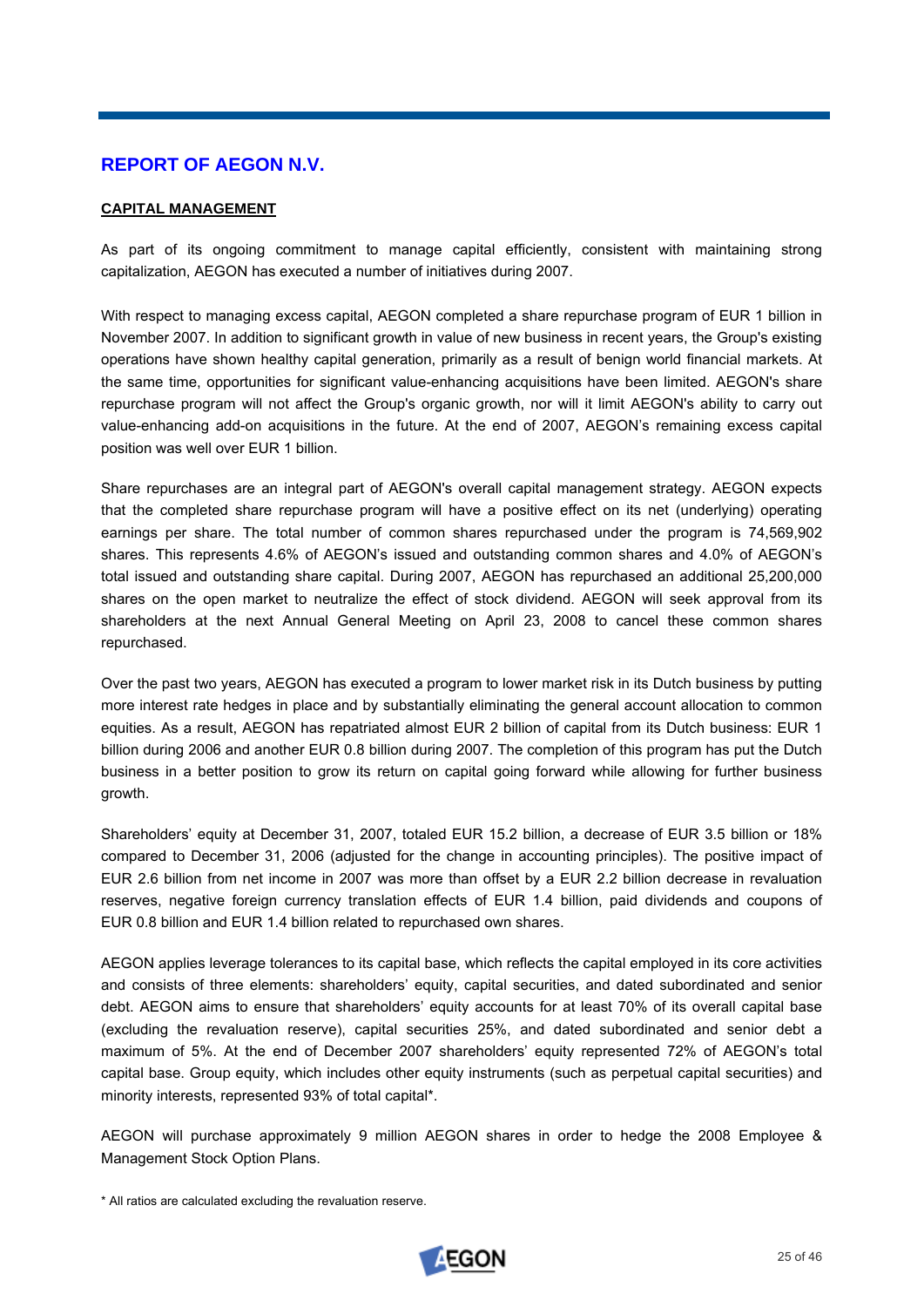### **INTEREST CHARGES AND OTHER**

Interest charges and other amounted to EUR 34 million in the fourth quarter of 2007 compared to EUR 39 million in the fourth quarter of 2006.

# **DIVIDEND**

At the Annual General Meeting on April 23, 2008, the Executive Board will propose a final dividend for 2007 of EUR 0.32 per common share, a 3% increase compared to the final 2006 dividend, reflecting a more moderate growth rate after rebasing the dividend over the past year. The dividend increase is driven by a solid capital base and healthy cash flows. Taking into account the interim dividend of EUR 0.30 paid in September 2007, the proposed total dividend will amount to EUR 0.62, a 13% increase compared to the total dividend of 2006. The final dividend will be paid in cash or stocks at the election of the shareholder. The value of the stock dividend will be approximately 5% lower than the cash dividend. AEGON will purchase an equivalent amount of stock on the open market to neutralize the effect of stock dividend.

The record date for the dividend will be April 29, 2008. AEGON shares will be quoted ex-dividend on April 25, 2008. The election period will run from April 29 up to and including May 16, 2008. The stock fraction for the stock dividend will be based on the average price for the AEGON share on the Euronext Amsterdam stock exchange for the five trading days from May 12 through May 16, 2008. The dividend will be payable as of May 23, 2008.

# **RECORD DATE ANNUAL GENERAL MEETING**

The record date for attending and voting at the Annual General Meeting of shareholders of AEGON N.V. is March 25, 2008.

### **SUBSEQUENT EVENTS**

On February 21, 2008, AEGON announced that AEGON Hungary has signed an agreement to purchase 100% of the registered capital of UNIQA Asset Management Company and Heller-Saldo 2000 Pension Fund Management Company, both Hungarian entities, from UNIQA Insurance Company. The shares will be transferred to AEGON by June 30, 2008, subject to the approval of regulatory authorities. This transaction is in line with AEGON's strategy to strengthen its position in the developing pension and asset management markets in Central and Eastern Europe. AEGON Hungary's assets under management for the pension business currently amount to EUR 1.6 billion. Following the acquisition, assets under management will increase by approximately EUR 300 million. After completion, AEGON will rank second in the Hungarian mandatory and third in the voluntary pension fund market.

On February 26, 2008, AEGON announced the acquisition of the Turkish life and pension company Ankara Emeklilik. Turkey, with its population of 74 million, has a low life insurance penetration and the private pensions market has an attractive growth potential. Ankara Emeklilik has a well-established presence in the Turkish life insurance and private pension market, with over 54,000 pension fund members and approximately EUR 35 million in assets under management. Ankara Emeklilik sells its products and services through a variety of different channels and has an agreement in place to distribute through a nationwide network of 236 branches belonging to Şekerbank.

### **FINANCIAL SUPPLEMENT**

AEGON's fourth quarter financial supplement is available on the Group's corporate website **[www.aegon.com](http://www.aegon.com/)**.

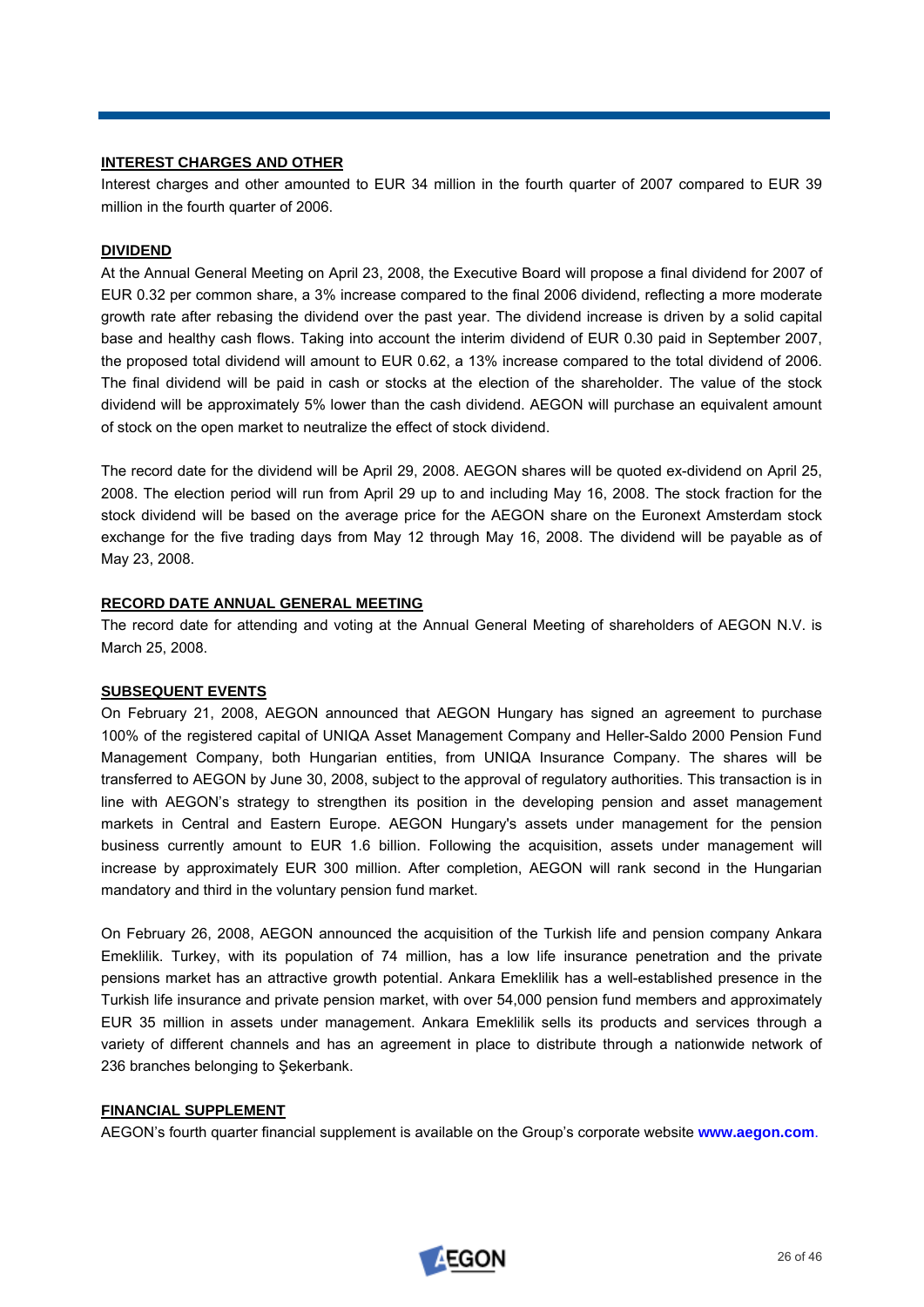# **UNDERLYING EARNINGS**

| <b>NET UNDERLYING EARNINGS GEOGRAPHICALLY</b> |       |            |                     |       |  |
|-----------------------------------------------|-------|------------|---------------------|-------|--|
|                                               |       |            | amounts in millions |       |  |
|                                               |       | <b>EUR</b> |                     |       |  |
|                                               |       |            | Fourth quarter      |       |  |
|                                               | Notes | 2007       | 2006                | %     |  |
|                                               |       |            |                     |       |  |
| Americas                                      |       | 387        | 334                 | 16    |  |
| The Netherlands                               |       | 96         | 167                 | (43)  |  |
| United Kingdom                                |       | 61         | 65                  | (6)   |  |
| <b>Other countries</b>                        |       | (10)       | (4)                 | (150) |  |
| Holding and other activities                  |       | (18)       | 43                  | N.M.  |  |
| Net underlying earnings                       | 6     | 516        | 605                 | (15)  |  |

| <b>OVER / UNDER PERFORMANCE OF FAIR VALUE ITEMS</b>                          |            |                     |               |
|------------------------------------------------------------------------------|------------|---------------------|---------------|
|                                                                              |            | amounts in millions |               |
|                                                                              | <b>EUR</b> |                     |               |
|                                                                              |            | Fourth quarter      |               |
|                                                                              | 2007       | 2006                | $\frac{0}{0}$ |
| Operating earnings before tax                                                | 636        | 769                 | (17)          |
| $\sqrt{(Q}$ (Over) / under performance of fair value items - Americas        | (3)        | (148)               | 98            |
| $\sqrt{(Q}$ (Over) / under performance of fair value items - The Netherlands | 34         | (9)                 | N.M.          |
| Underlying earnings                                                          | 667        | 612                 | 9             |
| Net underlying earnings                                                      | 516        | 605                 | (15)          |

| <b>AMERICAS - OVER / UNDER PERFORMANCE OF FAIR VALUE ITEMS</b>     |            |                     |          |
|--------------------------------------------------------------------|------------|---------------------|----------|
|                                                                    |            | amounts in millions |          |
|                                                                    | <b>USD</b> |                     |          |
|                                                                    |            | Fourth quarter      |          |
|                                                                    | 2007       | 2006                | %        |
| Over / (under) performance of fair value items by line of business |            |                     |          |
| Life and protection                                                | 9          | 31                  | (71)     |
| Individual savings and retirement products                         | (14)       | 82                  | N.M.     |
| Pensions and asset management                                      | 10         | 10                  | $\Omega$ |
| Institutional products                                             | (4)        | 48                  | N.M.     |
| Reinsurance                                                        | 6          | 16                  | (63)     |
| Total over / (under) performance of fair value items               |            | 187                 | (96)     |
| Total over / (under) performance of fair value items in EUR        | 3          | 148                 | (98)     |

| <b>INETHERLANDS - OVER / UNDER PERFORMANCE OF FAIR VALUE ITEMS</b> |                |                     |      |
|--------------------------------------------------------------------|----------------|---------------------|------|
|                                                                    |                | amounts in millions |      |
|                                                                    | <b>EUR</b>     |                     |      |
|                                                                    | Fourth quarter |                     |      |
|                                                                    | 2007           | 2006                | %    |
| Over / (under) performance of fair value items by line of business |                |                     |      |
| Life and protection                                                | 0              | 6                   | N.M. |
| Pensions and asset management                                      | (34)           |                     | N.M. |
| Total over / (under) performance of fair value items               | (34)           |                     | N.M. |

### **EXPLANATION**

Certain assets held by AEGON Americas and AEGON The Netherlands are carried at fair value, and managed on a total return basis, with no offsetting changes in the valuation of related liabilities. These include assets such as hedge funds, private equities, real estate limited partnerships, convertible bonds and structured products. Underlying earnings exclude any over- or underperformance compared to management's long-term expected return on these assets. Based on current holdings and asset class returns, the long-term expected return on an annual basis is 8-10%, depending on the asset class, including cash income and market value changes. The expected earnings from these assets classes are net of DPAC where applicable.

In addition, certain products offered by AEGON Americas contain guarantees and are reported on a fair value basis, including the segregated funds offered by AEGON Canada and the total return annuity products of AEGON USA. The earnings on these products are impacted by movements in equity markets and risk free interest rates. Short-term developments in the financial markets may therefore cause volatility in earnings. Included in underlying earnings is a long-term expected return on these products and any over- or underperformance compared to management's expected return is excluded from underlying earnings.

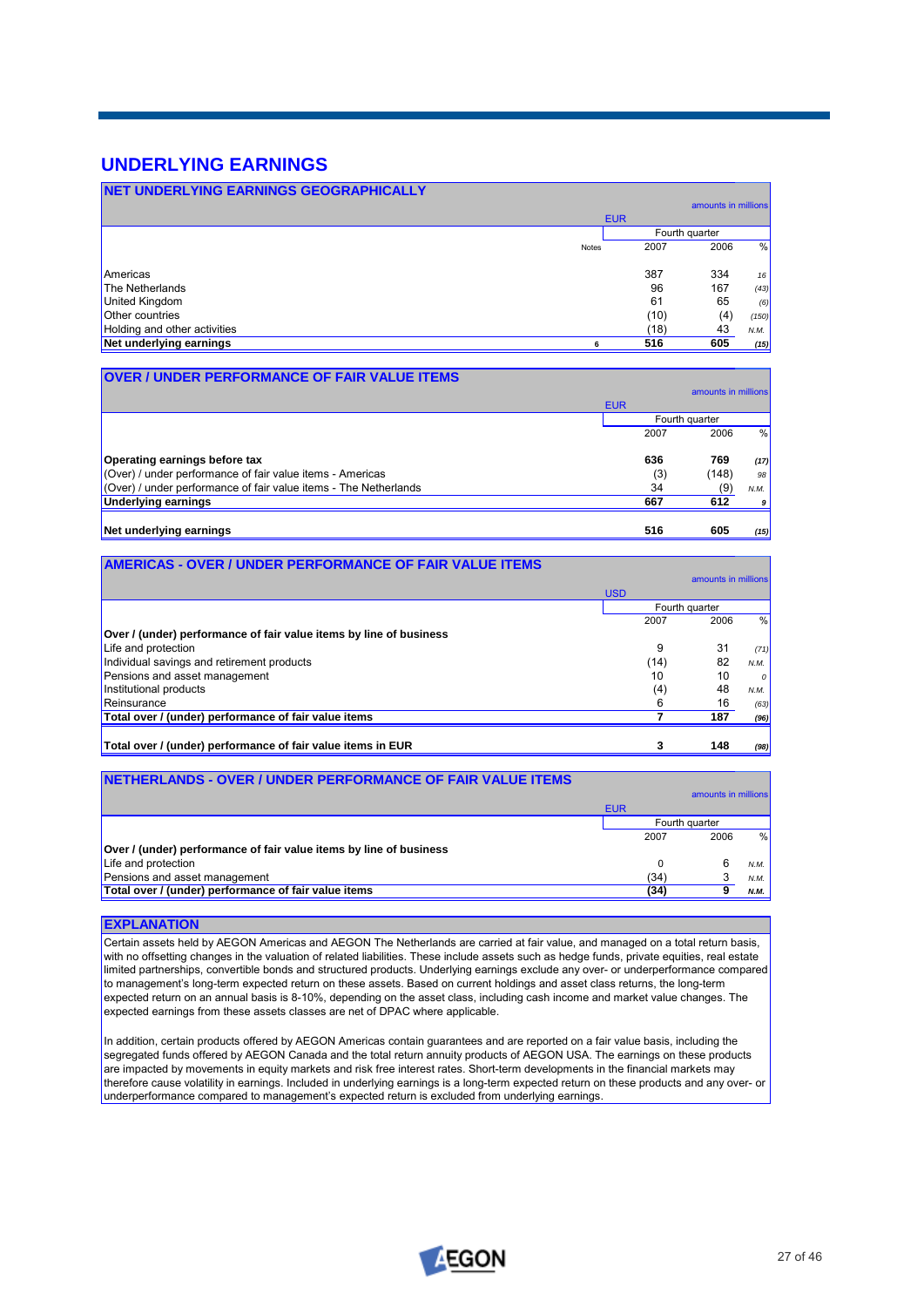# **SALES**

| <b>SALES</b>                                         |            |                |               |                         |                     |                |
|------------------------------------------------------|------------|----------------|---------------|-------------------------|---------------------|----------------|
|                                                      |            |                |               |                         | amounts in millions |                |
|                                                      | <b>EUR</b> | Fourth quarter |               | <b>EUR</b><br>Full year |                     |                |
|                                                      | 2007       | 2006           | $\frac{9}{6}$ | 2007                    | 2006                | $\frac{9}{6}$  |
|                                                      |            |                |               |                         |                     |                |
| <b>New life sales</b>                                | 800        | 872            | (8)           | 3,274                   | 3,051               | $\overline{7}$ |
| Gross deposits (on and off balance)                  | 9,594      | 12,168         | (21)          | 44,528                  | 39,165              | 14             |
| <b>New life sales</b>                                |            |                |               |                         |                     |                |
| Life single premiums                                 | 3.447      | 3.450          | (0)           | 14,414                  | 11,935              | 21             |
| Life recurring premiums annualized                   | 456        | 526            | (13)          | 1,833                   | 1,857               | (1)            |
| Total recurring plus 1/10 single                     | 800        | 872            | (8)           | 3,274                   | 3,051               | $\overline{7}$ |
| Life                                                 | 322        | 342            | (6)           | 1,294                   | 1,168               | 11             |
| Saving products                                      | 0          | 6              | N.M.          | 1                       | $\overline{7}$      | (86)           |
| Pensions                                             | 368        | 416            | (12)          | 1.589                   | 1,465               | 8              |
| <b>BOLI/COLI</b>                                     | 64         | 40             | 60            | 151                     | 160                 | (6)            |
| Reinsurance                                          | 46         | 68             | (32)          | 239                     | 251                 | (5)            |
| Total recurring plus 1/10 single                     | 800        | 872            | (8)           | 3,274                   | 3,051               | $\overline{7}$ |
| New premium production accident and health insurance | 178        | 212            |               | 680                     | 811                 |                |
| New premium production general insurance             | 21         | 14             | (16)<br>50    | 58                      | 56                  | (16)<br>4      |
|                                                      |            |                |               |                         |                     |                |
| Gross deposits (on and off balance)                  |            |                |               |                         |                     |                |
| <b>Fixed annuities</b>                               | 433        | 225            | 92            | 1,145                   | 1,087               | 5              |
| Variable annuities                                   | 640        | 624            | 3             | 2.743                   | 2,708               | $\mathbf{1}$   |
| Saving products                                      | 704        | 503            | 40            | 2,648                   | 2,401               | 10             |
| Retail mutual funds                                  | 598        | 518            | 15            | 2,248                   | 2,307               | (3)            |
| Pensions and asset management                        | 3,338      | 2,648          | 26            | 12,284                  | 10,662              | 15             |
| Institutional quaranteed products                    | 3.881      | 7.650          | (49)          | 23,458                  | 19,997              | 17             |
| Reinsurance                                          | 0          | 0              | N.M.          | 2                       | 3                   | (33)           |
| <b>Total gross deposits</b>                          | 9.594      | 12,168         | (21)          | 44,528                  | 39,165              | 14             |
| Net deposits (on balance)                            |            |                |               |                         |                     |                |
| <b>Fixed annuities</b>                               | (759)      | (1, 459)       | 48            | (4,388)                 | (5,538)             | 21             |
| Variable annuities                                   | (157)      | (154)          | (2)           | (596)                   | (270)               | (121)          |
| Saving deposits                                      | 94         | (226)          | N.M.          | 231                     | (322)               | N.M.           |
| Pensions and asset management                        | 335        | 166            | 102           | 949                     | 299                 | N.M.           |
| Institutional quaranteed products                    | (1,507)    | (948)          | (59)          | 753                     | (299)               | N.M.           |
| Reinsurance                                          | (82)       | 0              | N.M.          | (82)                    | 0                   | N.M.           |
| <b>Total net deposits</b>                            | (2,076)    | (2,621)        | 21            | (3, 133)                | (6, 130)            | 49             |

# **EMPLOYEE NUMBERS**

| <b>EMPLOYEE NUMBERS</b> | At<br>Dec. 31<br>2007 | At<br>Dec. 31<br>2006 |
|-------------------------|-----------------------|-----------------------|
| Number of employees     | 30.414                | 28.726                |

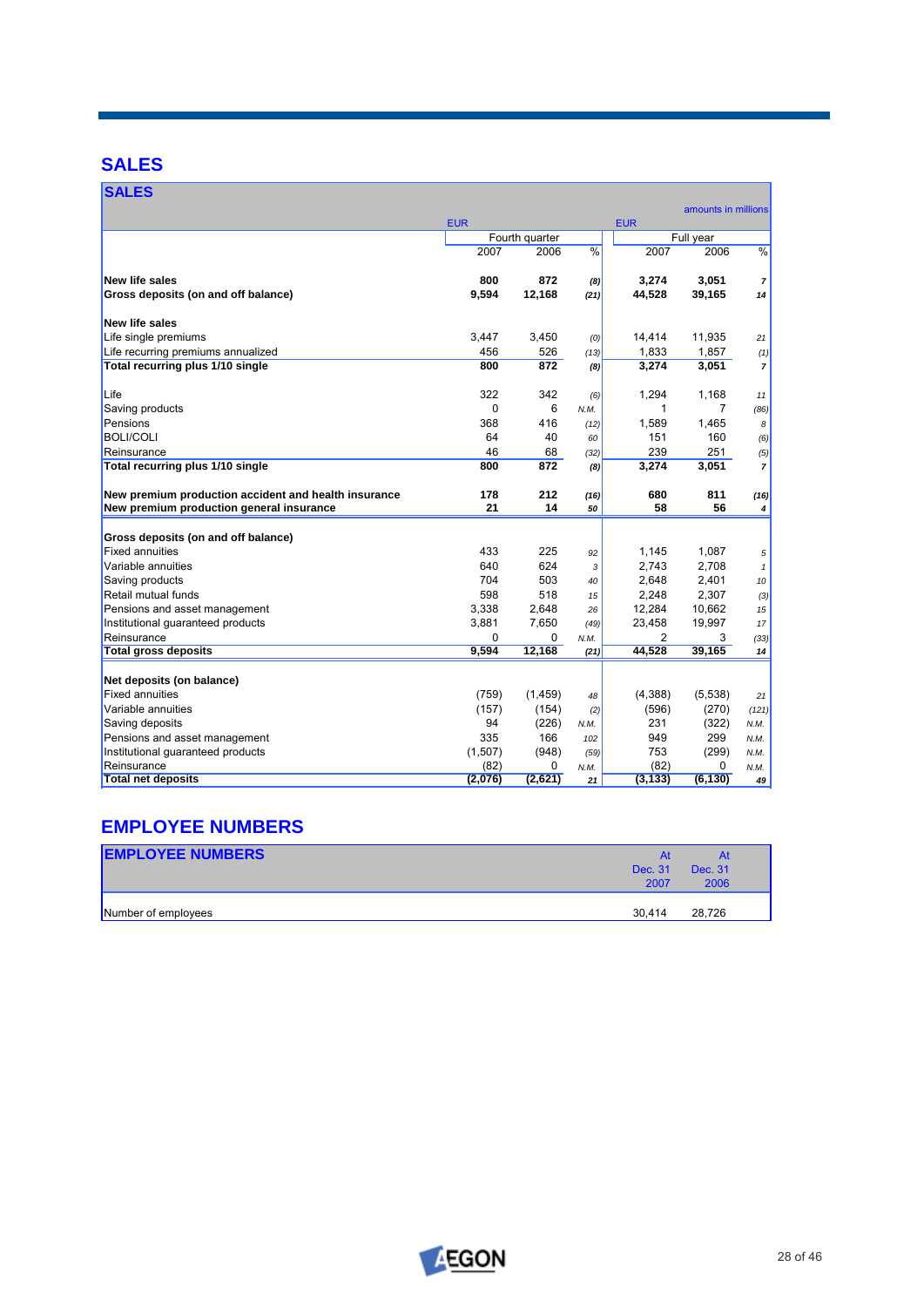# **VALUE OF NEW BUSINESS**

| <b>VALUE OF NEW BUSINESS AND IRR</b> |                |            |                |               |                                    |                  |
|--------------------------------------|----------------|------------|----------------|---------------|------------------------------------|------------------|
|                                      |                |            |                |               | amounts in EUR millions, after-tax |                  |
|                                      |                | <b>VNB</b> | <b>VNB</b>     |               | <b>IRR</b>                         | IRR <sup>5</sup> |
|                                      |                | <b>EUR</b> | <b>EUR</b>     |               | $\%$                               | %                |
|                                      |                |            | Fourth quarter |               | Fourth quarter                     |                  |
|                                      | <b>Notes</b>   | 2007       | 2006           | $\frac{0}{0}$ | 2007                               | 2006             |
|                                      |                |            |                |               |                                    |                  |
| Americas                             |                | 104        | 142            | (27)          | 13.1                               | 12.9             |
| The Netherlands                      |                | 10         | 15             | (33)          | 9.8                                | 9.8              |
| United Kingdom                       |                | 56         | 59             | (5)           | 13.4                               | 12.2             |
| China                                | $\overline{7}$ | 1          | 0              | N.M.          | 30.8                               | 21.2             |
| Taiwan                               |                | 19         | 22             | (14)          | 13.7                               | 16.4             |
| Asia                                 |                | 21         | 22             | (5)           | 14.6                               | 16.5             |
| Czech Republic                       |                | 0          | 0              | N.M.          | 11.9                               | 22.1             |
| Hungary                              |                | 11         | 5              | 120           | >50                                | 33.8             |
| Poland                               |                | 6          | 6              | $\Omega$      | >50                                | $>50$            |
| Slovakia                             |                | 1          | 2              | (50)          | >50                                | 11.5             |
| Central and Eastern Europe           |                | 19         | 13             | 46            | 49.4                               | 34.6             |
| France                               | 8              | 2          | 2              | $\Omega$      | 11.1                               | 9.7              |
| Spain                                | 9              | 14         | 19             | (26)          | 44.1                               | 20.4             |
| Other European Countries             |                | 16         | 21             | (24)          | 39.4                               | 19.1             |
| Total                                |                | 226        | 272            | (17)          | 18.0                               | 14.5             |

| MODELED NEW BUSINESS, APE <sup>10)</sup> AND DEPOSITS |                |                         |                |  |                                                    |       |  |  |
|-------------------------------------------------------|----------------|-------------------------|----------------|--|----------------------------------------------------|-------|--|--|
|                                                       |                | <b>Premium business</b> |                |  | amounts in EUR millions<br><b>Deposit business</b> |       |  |  |
|                                                       |                | <b>APE</b>              |                |  | <b>Deposits</b>                                    |       |  |  |
|                                                       |                |                         | Fourth quarter |  | Fourth quarter                                     |       |  |  |
|                                                       | <b>Notes</b>   | 2007                    | 2006           |  | 2007                                               | 2006  |  |  |
| Americas                                              |                | 385                     | 323            |  | 6,874                                              | 9,027 |  |  |
| The Netherlands                                       |                | 77                      | 76             |  | O                                                  | -1    |  |  |
| United Kingdom                                        |                | 387                     | 413            |  | 0                                                  | 0     |  |  |
| China                                                 | $\overline{7}$ | 4                       | $\overline{2}$ |  | 0                                                  | 0     |  |  |
| Taiwan                                                |                | 37                      | 31             |  | 5                                                  | 3     |  |  |
| Asia                                                  |                | 41                      | 32             |  | 5                                                  | 3     |  |  |
| Czech Republic                                        |                |                         | 1              |  |                                                    | 0     |  |  |
| Hungary                                               |                | 8                       | 5              |  | 6                                                  | 5     |  |  |
| Poland                                                |                | 19                      | 21             |  | 2                                                  | 0     |  |  |
| Slovakia                                              |                | 2                       | 1              |  | 0                                                  | 15    |  |  |
| Central and Eastern Europe                            |                | 30                      | 27             |  | 9                                                  | 20    |  |  |
| France                                                | 8              | 29                      | 30             |  | 0                                                  | 0     |  |  |
| Spain                                                 | 9              | 34                      | 49             |  | 2                                                  |       |  |  |
| Other European Countries                              |                | 63                      | 79             |  | $\overline{2}$                                     |       |  |  |
| <b>Total</b>                                          |                | 982                     | 951            |  | 6,890                                              | 9,054 |  |  |

| <b>VNB/PVNBP SUMMARY</b>   |                |              |                         |                      |                    |            |                         |                      |                          |
|----------------------------|----------------|--------------|-------------------------|----------------------|--------------------|------------|-------------------------|----------------------|--------------------------|
|                            |                |              |                         |                      |                    |            |                         |                      | amounts in EUR millions  |
|                            |                |              | <b>Premium business</b> |                      |                    |            | <b>Deposit business</b> |                      |                          |
|                            |                | <b>VNB</b>   | PVNBP <sup>11)</sup>    | VNB/<br><b>PVNBP</b> | VNB/<br><b>APE</b> | <b>VNB</b> | PUNBP <sup>11</sup>     | VNB/<br><b>PVNBP</b> | VNB/<br><b>Deposits</b>  |
|                            | <b>Notes</b>   |              | Fourth quarter 2007     |                      |                    |            | Fourth quarter 2007     |                      |                          |
|                            |                |              |                         | $\frac{0}{0}$        | $\frac{0}{0}$      |            |                         | $\frac{0}{0}$        | $\frac{0}{0}$            |
| Americas                   |                | 54           | 2,121                   | 2.6                  | 14.1               | 50         | 7,960                   | 0.6                  | 0.7                      |
| The Netherlands            |                | 10           | 554                     | 1.8                  | 13.3               | 0          | $\Omega$                |                      | -                        |
| United Kingdom             |                | 56           | 2,622                   | 2.1                  | 14.6               | 0          | 0                       |                      | $\overline{\phantom{0}}$ |
| China                      | $\overline{7}$ | $\mathbf{1}$ | 31                      | 3.7                  | 28.4               | 0          | $\Omega$                |                      | $\overline{\phantom{a}}$ |
| Taiwan                     |                | 18           | 320                     | 5.6                  | 48.3               | 1          | 16                      | 9.3                  | 31.7                     |
| Asia                       |                | 19           | 351                     | 5.5                  | 46.3               | 1          | 16                      | 9.3                  | 31.7                     |
| Czech Republic             |                | 0            | 5                       | 1.9                  | 9.2                | 0          | 19                      | 1.0                  | 16.1                     |
| Hungary                    |                | 7            | 59                      | 12.6                 | 92.0               | 3          | 78                      | 4.1                  | 51.8                     |
| Poland                     |                | 6            | 160                     | 3.8                  | 31.1               | 0          | 15                      | 2.3                  | 21.2                     |
| Slovakia                   |                | 1            | 11                      | 9.6                  | 61.8               | 0          | 3                       | 8.2                  | N.M.                     |
| Central and Eastern Europe |                | 15           | 235                     | 6.2                  | 48.2               | 4          | 116                     | 3.5                  | 44.2                     |
| France                     | 8              | 2            | 339                     | 0.7                  | 7.9                | 0          | 0                       |                      | ۰                        |
| Spain                      | 9              | 14           | 205                     | 6.7                  | 40.8               | 0          | 2                       | 11.0                 | 11.0                     |
| Other European Countries   |                | 16           | 544                     | 2.9                  | 25.6               | 0          | $\overline{2}$          | 11.0                 | 11.0                     |
| Total                      |                | 170          | 6,426                   | 2.7                  | 17.4               | 56         | 8,094                   | 0.7                  | 0.8                      |

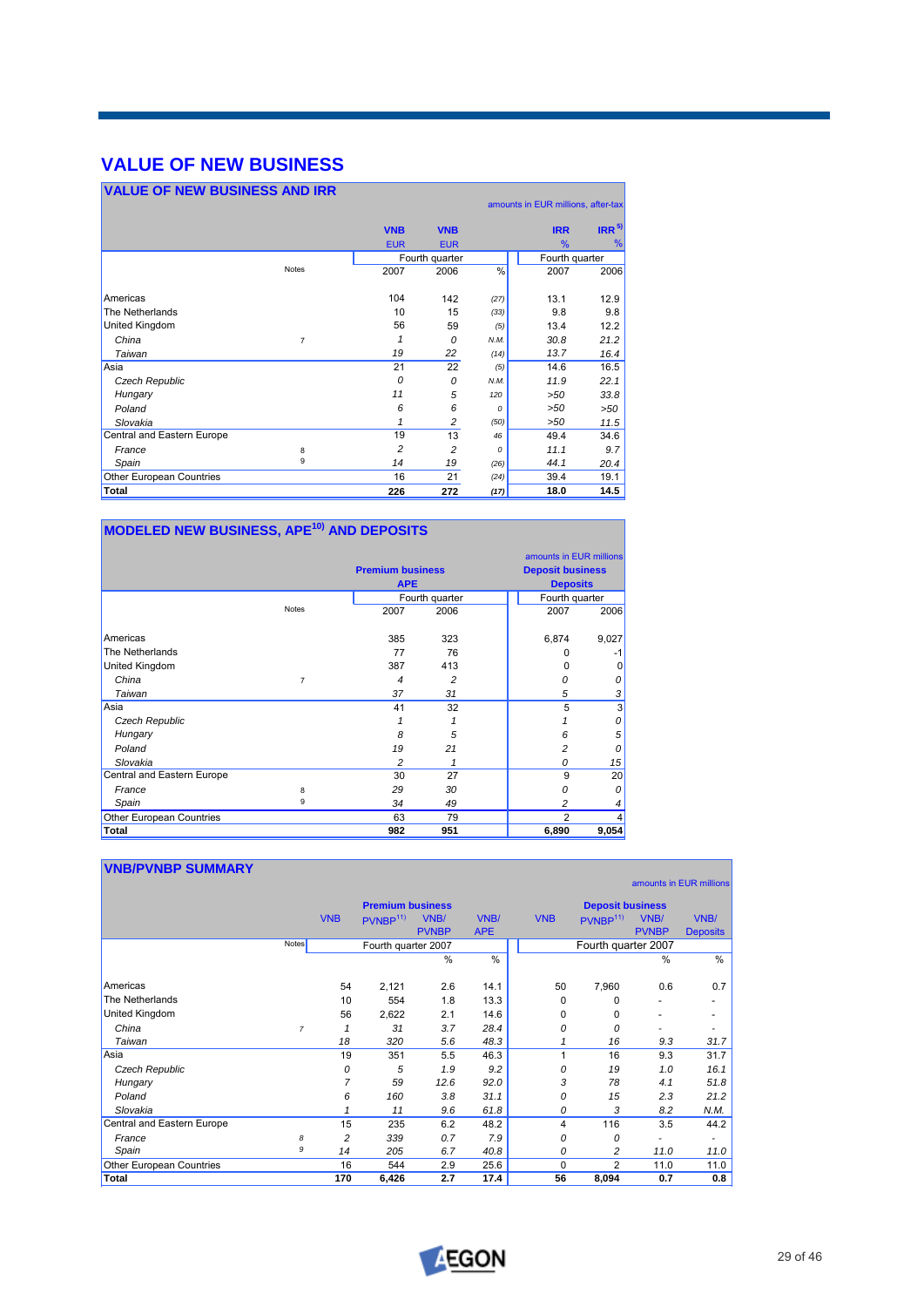### **Notes:**

Please note that throughout this report, where applicable, 2006 information has been adjusted for comparison purposes to reflect the change in accounting principles and for the change in definition of operating earnings to include our share in the net results of associates.

1) Certain assets held by AEGON Americas and AEGON The Netherlands are carried at fair value, and managed on a total return basis, with no offsetting changes in the valuation of related liabilities. These include assets such as hedge funds, private equities, real estate limited partnerships and convertible bonds. Underlying earnings exclude any over- or underperformance compared to management's long-term expected return on these assets.

In addition, certain products offered by AEGON Americas contain guarantees and are reported on a fair value basis, including the segregated funds offered by AEGON Canada and the total return annuity products of AEGON USA. The earnings on these products are impacted by movements in equity markets and risk free interest rates. Short-term developments in the financial markets may therefore cause volatility in earnings. Included in underlying earnings is a longterm expected return on these products and any over- or underperformance compared to management's expected return is excluded from underlying earnings. Underlying earnings for 2006 are based on pro forma operating earnings.

- <sup>2)</sup> Net income refers to net income attributable to equity holders of AEGON N.V.
- $3)$  New life sales is defined as new recurring premiums + 1/10 of single premiums.
- 4) Total deposits on and off balance sheet.
- $5)$  Internal rate of return for the fourth quarter of 2006 is on a year-to-date basis.
- <sup>6)</sup> 2006 information has been adjusted for comparison purposes to reflect the change in accounting principles and, where applicable, for the change in definition of operating earnings to include our share in the net results of associates. Pro forma figures are presented after the change in the accounting principles and after change in definition to include our share in the net results of associates and exclude the effect of any movements in the fair value of guarantees, as would have been the case had AEGON The Netherlands' hedge program been in place for 2006.
- $7)$  Includes AEGON CNOOC joint venture (50%).
- 8) Includes La Mondiale Partnership (35%).
- $9)$  Includes Spain which includes 50% of CAM, 50% of Caja Navarra and 50% of Caja de Badajoz.
- $10)$  APE = recurring premium + 1/10 single premium.
- <sup>11)</sup> Present Value New Business Premium.

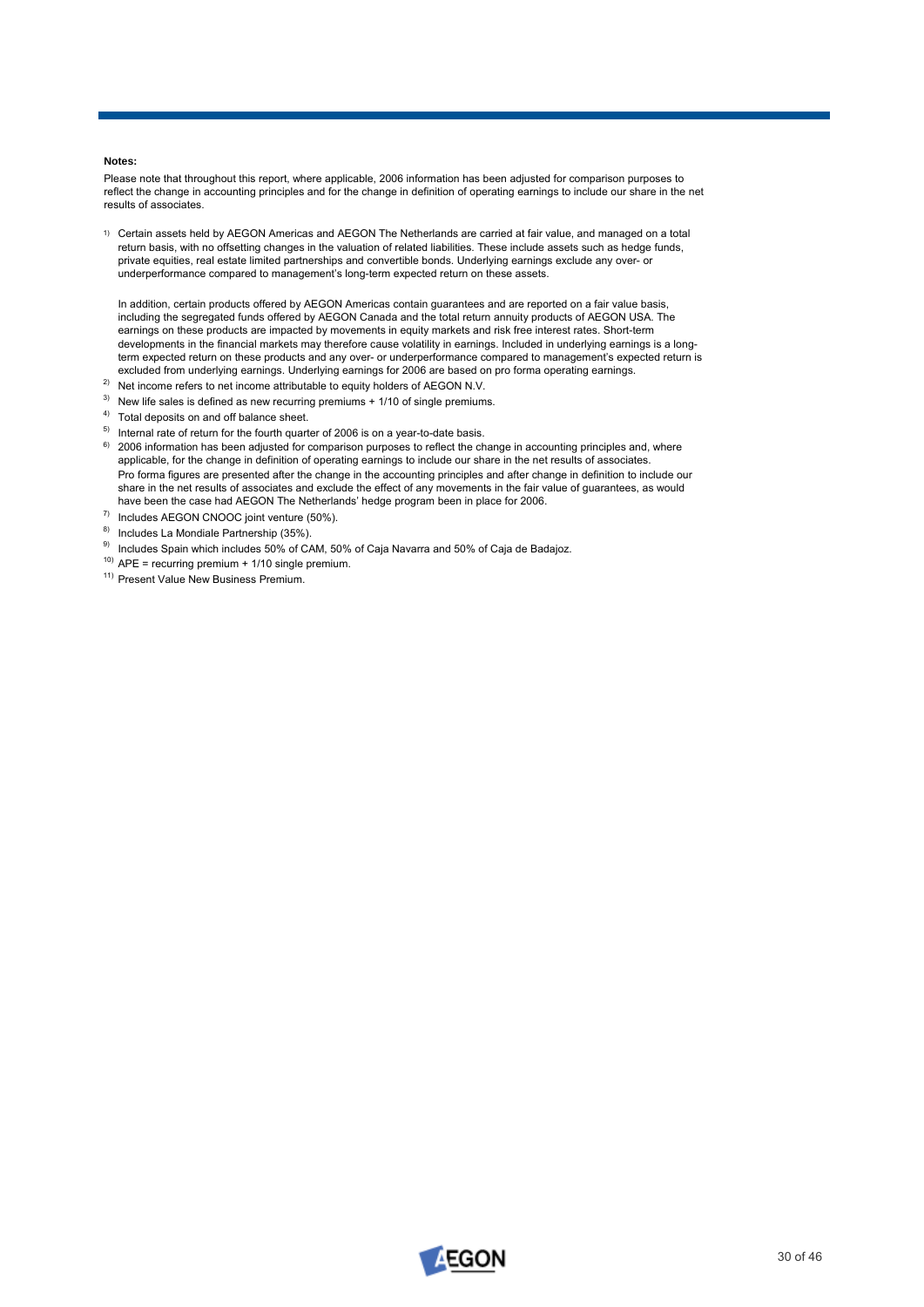# **APPENDIX I FINANCIAL INFORMATION**

| <b>CONDENSED CONSOLIDATED BALANCE SHEETS</b>      |            |                     |      |
|---------------------------------------------------|------------|---------------------|------|
|                                                   |            | amounts in millions |      |
|                                                   | At         | At                  |      |
|                                                   | Dec. 31    | Dec. 31             |      |
|                                                   | 2007       | $2006$ *)           |      |
|                                                   | <b>EUR</b> | <b>EUR</b>          | %    |
| Investments general account                       | 133,191    | 136,131             | (2)  |
| Investments for account of policyholders          | 142,525    | 135,537             | 5    |
| Investments in associates                         | 472        | 478                 | (1)  |
| Deferred expenses and rebates                     | 11,488     | 11,458              | 0    |
| Other assets and receivables                      | 18,013     | 18,065              | (0)  |
| Cash and cash equivalents                         | 8,431      | 13,144              | (36) |
| <b>Total assets</b>                               | 314,120    | 314,813             | (0)  |
| Shareholders' equity                              | 15,151     | 18,605              | (19) |
| Other equity instruments                          | 4,795      | 4,032               | 19   |
| Minority interest                                 | 16         | 16                  | 0    |
| <b>Group equity</b>                               | 19,962     | 22,653              | (12) |
| Insurance contracts general account               | 88,496     | 89,194              | (1)  |
| Insurance contracts for account of policyholders  | 78,394     | 72,143              | 9    |
| Investment contracts general account              | 36,089     | 36,618              | (1)  |
| Investment contracts for account of policyholders | 63,756     | 64,097              | (1)  |
| Other liabilities                                 | 27,423     | 30,108              | (9)  |
| <b>Total equity and liabilities</b>               | 314,120    | 314,813             | (0)  |

| <b>CAPITAL BASE</b>                         | At         | At         |          |
|---------------------------------------------|------------|------------|----------|
|                                             | Dec. 31    | Dec. 31    |          |
|                                             | 2007       | $2006$ *)  |          |
|                                             | <b>EUR</b> | <b>EUR</b> | %        |
| Group equity                                | 19,962     | 22,653     | (12)     |
| Trust pass-through securities               | 143        | 123        | 16       |
| Subordinated borrowings                     | 34         | 34         | $\theta$ |
| Senior debt related to insurance activities | 1,255      | 1,473      | (15)     |
| Total capital base                          | 21.394     | 24.283     | (12)     |

\*) As adjusted for the retrospective application of the accounting change (see other explanatory notes)

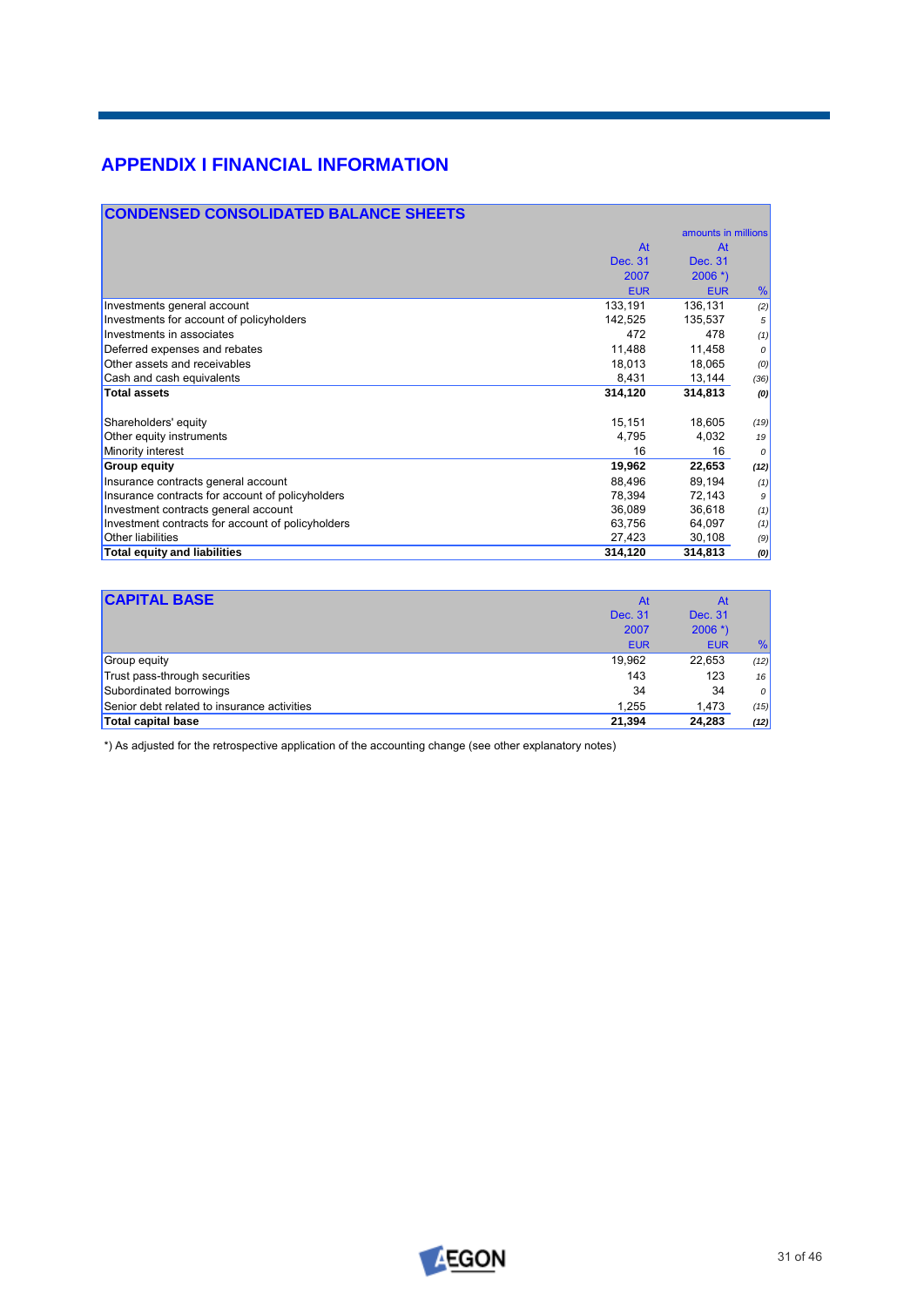# **CONDENSED CONSOLIDATED INCOME STATEMENT**

|                                                         |                |                |                |            | amounts in millions |                |
|---------------------------------------------------------|----------------|----------------|----------------|------------|---------------------|----------------|
|                                                         | <b>EUR</b>     |                |                | <b>EUR</b> |                     |                |
|                                                         |                | Fourth quarter |                |            | Full year           |                |
| <b>Notes</b>                                            | 2007           | $2006$ *)      | %              | 2007       | $2006$ *)           | %              |
| Premium income                                          | 6,678          | 6,549          | 2              | 26,900     | 24,570              | 9              |
| Investment income                                       | 2.633          | 2,567          |                | 10.457     | 10.376              | $\mathbf{1}$   |
| Fee and commission income                               | 495            | 481            |                | 1,900      | 1.665               | 14             |
| Other revenues                                          | $\overline{2}$ | 1              | 100            | 14         | 4                   | N.M.           |
| <b>Total revenues</b>                                   | 9,808          | 9,598          | $\overline{2}$ | 39,271     | 36,615              | $\overline{7}$ |
| Income from reinsurance ceded                           | 355            | 297            | 20             | 1,546      | 1.468               | 5              |
| Results from financial transactions                     | (971)          | 4,917          | N.M.           | 4.545      | 9.397               | (52)           |
| Other income                                            | $\overline{2}$ | 1              | 100            | 214        | 11                  | N.M.           |
| <b>Total income</b>                                     | 9,194          | 14,813         | (38)           | 45,576     | 47,491              | (4)            |
| Benefits and expenses<br>$\mathbf{1}$                   | 8,256          | 13,863         | (40)           | 41,763     | 43,156              | (3)            |
| Impairment charges                                      | 38             | (10)           | N.M.           | 117        | 33                  | N.M.           |
| Interest charges and related fees                       | 149            | 29             | N.M.           | 474        | 362                 | 31             |
| Other charges                                           | $\Omega$       | $\Omega$       | N.M.           | 181        |                     | N.M.           |
| <b>Total charges</b>                                    | 8,443          | 13,882         | (39)           | 42,535     | 43,552              | (2)            |
| Share in net results of associates                      | 11             | 13             | (15)           | 36         | 32                  | 13             |
| Income before tax                                       | 762            | 944            | (19)           | 3,077      | 3,971               | (23)           |
| Income tax                                              | (114)          | (64)           | 78             | (526)      | (802)               | (34)           |
| Net income attributable to equity holders of AEGON N.V. | 648            | 880            | (26)           | 2,551      | 3,169               | (20)           |
| Net income per common share                             |                |                |                |            |                     |                |
| Basic earnings per share                                | 0.40           | 0.53           | (25)           | 1.47       | 1.87                | (21)           |
| Dilluted earnings per share                             | 0.40           | 0.53           | (25)           | 1.47       | 1.86                | (21)           |

\*) As adjusted for the retrospective application of the accounting change (see other explanatory notes)

| <b>CONDENSED CONSOLIDATED STATEMENT OF CHANGES IN EQUITY</b> |            |                       |
|--------------------------------------------------------------|------------|-----------------------|
|                                                              |            | amounts in millions   |
|                                                              | At         | At                    |
|                                                              | Dec. 31    | Dec. 31               |
|                                                              | 2007       | $2006$ <sup>*</sup> ) |
|                                                              | <b>EUR</b> | <b>EUR</b>            |
| Shareholders' equity at January 1 - as reported              |            | 19,276                |
| Effect of change in accounting principles                    |            |                       |
| (net of income tax of EUR 236)                               |            | (561)                 |
| Shareholders' equity at January 1 - adjusted                 | 18,605     | 18,715                |
|                                                              |            |                       |
| Net income                                                   | 2,551      | 3,169                 |
| Movements in foreign currency translations reserve           | (1, 445)   | (1, 325)              |
| Movements in revaluation reserves                            | (2, 164)   | (996)                 |
| Total recognized net income for the period                   | (1,058)    | 848                   |
|                                                              |            |                       |
| Dividends paid on ordinary shares                            | (583)      | (391)                 |
| Preferred dividend                                           | (85)       | (80)                  |
| Repurchased and sold own shares                              | (1,438)    | (262)                 |
| Coupons on perpetuals (net of tax)                           | (175)      | (143)                 |
| Other changes                                                | (115)      | (82)                  |
| Shareholders' equity at end of period                        | 15,151     | 18,605                |

\*) As adjusted for the retrospective application of the accounting change (see other explanatory notes)

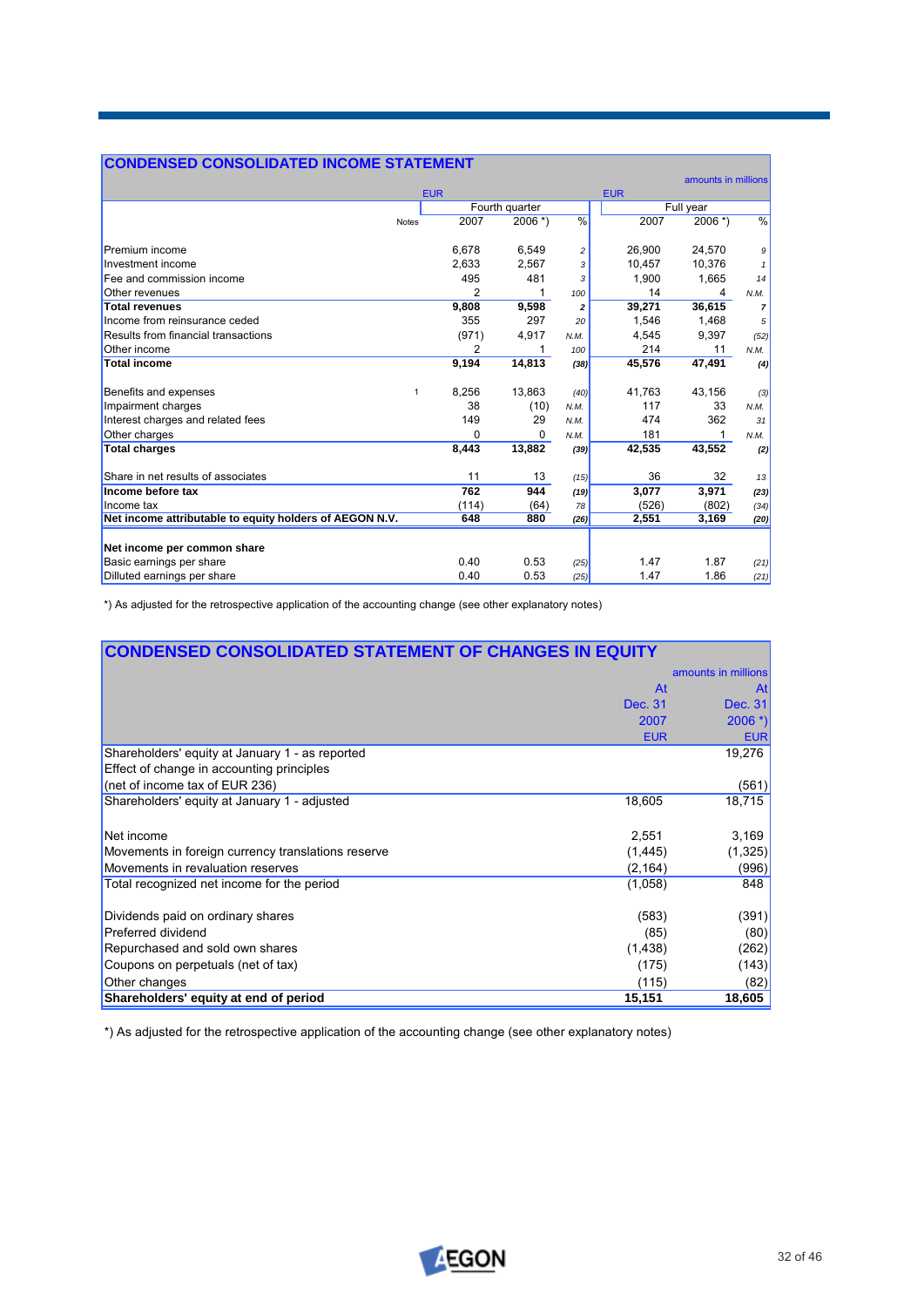| <b>CONDENSED CONSOLIDATED CASH FLOW STATEMENTS</b>              |            |                |               |            |                     |
|-----------------------------------------------------------------|------------|----------------|---------------|------------|---------------------|
|                                                                 |            |                |               |            | amounts in millions |
|                                                                 | <b>EUR</b> |                |               | <b>EUR</b> |                     |
|                                                                 |            | Fourth quarter |               | Full year  |                     |
|                                                                 | 2007       | $2006$ *)      | $\frac{1}{2}$ | 2007       | $2006$ *)           |
| Cash flow from operating activities                             | 1,567      | 5,700          | (73)          | (1,356)    | 7,854               |
| Cash flow from investing activities                             |            |                |               |            |                     |
| Purchase and disposal of intangible assets                      | (4)        | (3)            | (33)          | (10)       | (9)                 |
| Purchase and disposal of equipment                              | (24)       | (18)           | (33)          | (44)       | (43)                |
| Purchase, disposal and dividends of subsidiaries and associates | (949)      | 4              | N.M.          | (2,609)    | (147)               |
|                                                                 | (977)      | (17)           | N.M.          | (2,663)    | (199)               |
| Cash flow from financing activities                             |            |                |               |            |                     |
| Issuance and purchase of share capital                          | (773)      | (164)          | N.M.          | (1,438)    | (260)               |
| Dividends paid                                                  | 105        | $\Omega$       | N.M.          | (668)      | (471)               |
| Issuance, repayment and coupuons of perpetuals                  | (67)       | (56)           | (20)          | 510        | 434                 |
| Issuance, repayment and finance interest on borrowings          | (188)      | 189            | N.M.          | 897        | (577)               |
|                                                                 | (923)      | (31)           | N.M.          | (699)      | (874)               |
| Net increase/ (decrease) in cash and cash equivalents           | (333)      | 5,652          | N.M.          | (4,718)    | 6,781               |

\*) As adjusted for the retrospective application of the accounting change (see other explanatory notes)

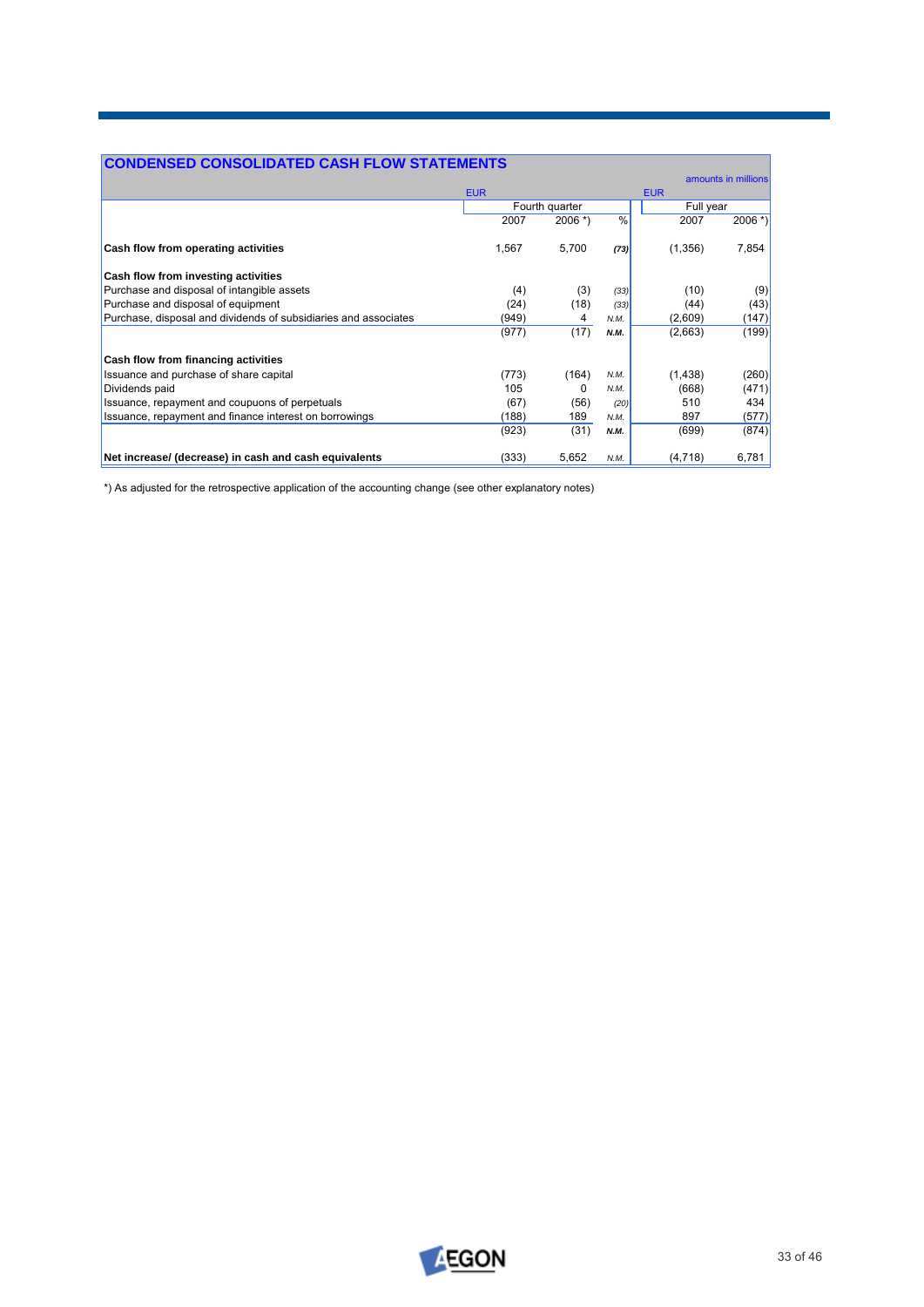# **AMOUNTS PER COMMON SHARE**

|                                             |                | Fourth quarter |                       |      |         | Full year             |              |
|---------------------------------------------|----------------|----------------|-----------------------|------|---------|-----------------------|--------------|
|                                             | <b>Notes</b>   | 2007           | $2006$ <sup>*</sup> ) | %    | 2007    | $2006$ <sup>*</sup> ) | %            |
| Net income in EUR                           | 2              | 0.40           | 0.53                  | (25) | 1.47    | 1.87                  | (21)         |
| Net income fully diluted in EUR             | $\overline{2}$ | 0.40           | 0.53                  | (25) | 1.47    | 1.86                  | (21)         |
| Net income in USD                           |                | 0.57           | 0.68                  | (16) | 2.01    | 2.35                  | (14)         |
| Net income fully diluted in USD             |                | 0.57           | 0.68                  | (16) | 2.01    | 2.34                  | (14)         |
| Net operating earnings in EUR               | $\overline{2}$ | 0.28           | 0.42                  | (33) | 1.14    | 1.21                  | (6)          |
| Net operating earnings fully diluted in EUR | $\overline{2}$ | 0.28           | 0.42                  | (33) | 1.14    | 1.21                  | (6)          |
| Net operating earnings in USD               |                | 0.40           | 0.54                  | (26) | 1.56    | 1.52                  | $\mathbf{3}$ |
| Net operating earnings fully diluted in USD |                | 0.40           | 0.54                  | (26) | 1.56    | 1.52                  | $\mathbf{3}$ |
|                                             |                |                |                       |      | At      | At                    |              |
|                                             |                |                |                       |      | Dec. 31 | Dec. 31               |              |
|                                             |                |                |                       |      | 2007    | $2006$ *)             |              |
| Shareholders' equity in EUR                 | 3              |                |                       |      | 8.69    | 10.42                 | (17)         |
| Shareholders' equity in USD                 | 3              |                |                       |      | 12.79   | 13.72                 | (7)          |

# **NET INCOME PER COMMON SHARE CALCULATION**

|                                                        |            |                |      | amounts in millions (except per share data) |           |      |
|--------------------------------------------------------|------------|----------------|------|---------------------------------------------|-----------|------|
|                                                        | <b>EUR</b> |                |      | <b>EUR</b>                                  |           |      |
|                                                        |            | Fourth quarter |      |                                             | Full year |      |
|                                                        | 2007       | $2006$ *)      | $\%$ | 2007                                        | $2006$ *) | %    |
| Net income                                             | 648        | 880            | (26) | 2,551                                       | 3,169     | (20) |
| <b>Preferred dividend</b>                              | 0          | 0              | N.M. | (85)                                        | (80)      | (6)  |
| Coupons on perpetuals                                  | (51)       | (39)           | (31) | (175)                                       | (143)     | (22) |
| Net income attributable to ordinary shareholders       | 597        | 841            | (29) | 2,291                                       | 2,946     | (22) |
| Weighted average number of ordinary shares outstanding | 1.561      | 1.579          | (1)  | 1,561                                       | 1,579     | (1)  |
| Net income per share                                   | 0.40       | 0.53           | (25) | 1.47                                        | 1.87      | (21) |
| Quarterly net income per share                         |            |                |      |                                             |           |      |
| first quarter                                          | 0.42       | 0.66           | (36) | 0.42                                        | 0.66      |      |
| second quarter                                         | 0.34       | 0.47           | (28) | 0.76                                        | 1.13      |      |
| third quarter                                          | 0.31       | 0.21           | 48   | 1.07                                        | 1.34      |      |
| fourth quarter                                         | 0.40       | 0.53           | (25) | 1.47                                        | 1.87      |      |

\*) As adjusted for the retrospective application of the accounting change and, where applicable, for the change in definition of operating earnings to include our share in the net results of associates (see other explanatory notes)



┑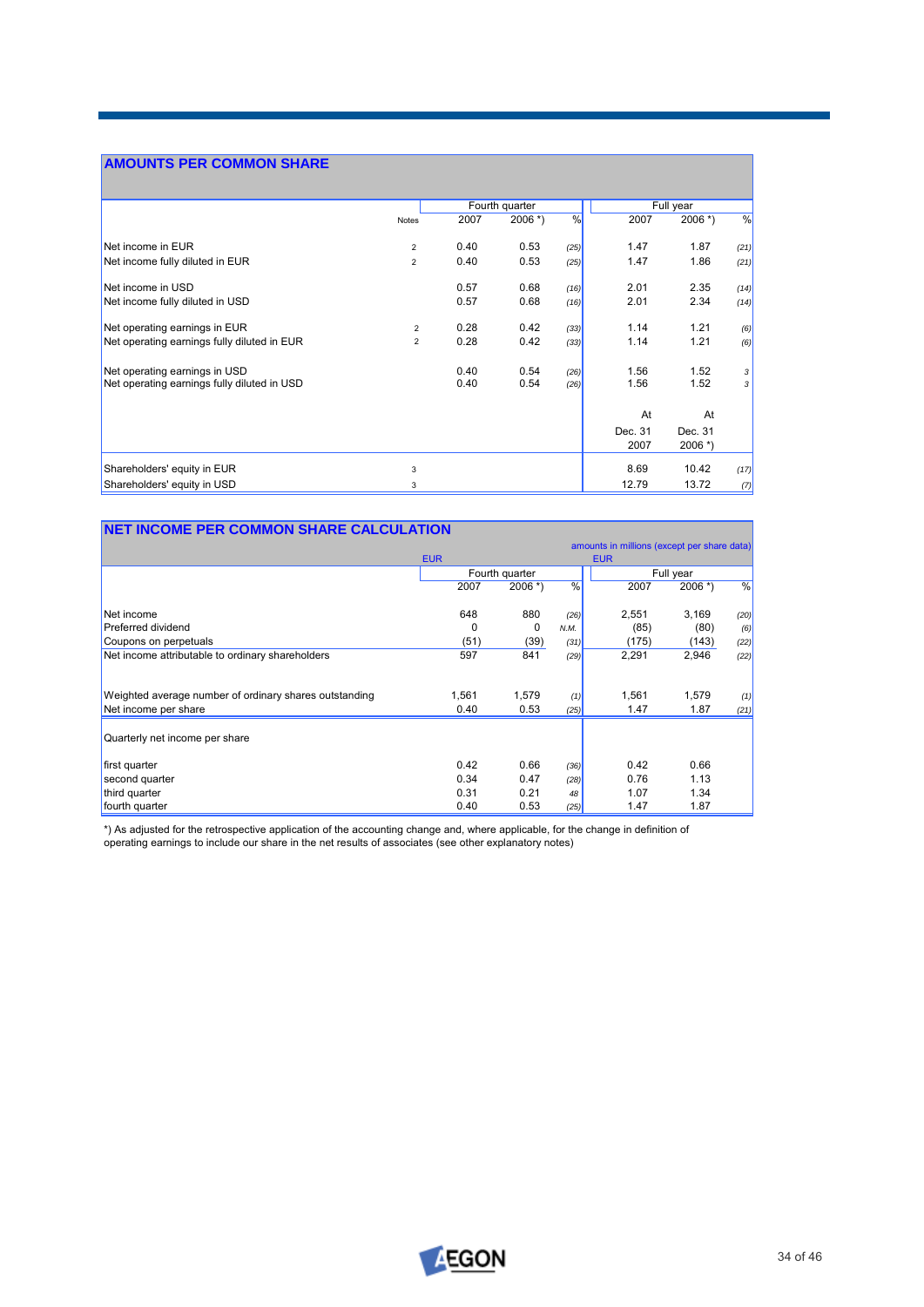| <b>SEGMENT REPORTING</b>                     |            |                |                |            |                     |                |  |
|----------------------------------------------|------------|----------------|----------------|------------|---------------------|----------------|--|
|                                              | <b>EUR</b> |                |                | <b>EUR</b> | amounts in millions |                |  |
|                                              |            | Fourth quarter |                |            | Full year           |                |  |
|                                              | 2007       | $2006$ *)      | $\frac{9}{6}$  | 2007       | $2006$ *)           | $\frac{0}{6}$  |  |
| Operating earnings before tax geographically |            |                |                |            |                     |                |  |
| Americas                                     | 506        | 597            | (15)           | 2,102      | 2,174               | (3)            |  |
| The Netherlands                              | 75         | 79             | (5)            | 362        | 1,122               | (68)           |  |
| United Kingdom                               | 67         | 60             | 12             | 271        | 226                 | 20             |  |
| Other countries                              | 22         | 26             | (15)           | 142        | 61                  | 133            |  |
| Holding and other activities                 | (46)       | (46)           | 0              | (195)      | (238)               | (18)           |  |
| Eliminations                                 | 12         |                | 71             | 10         | (4)                 | N.M.           |  |
| Total operating earnings before tax          | 636        | 723            | (12)           | 2,692      | 3,341               | (19)           |  |
| Revenues geographically                      |            |                |                |            |                     |                |  |
| Americas                                     | 4,510      | 4.205          | $\overline{7}$ | 16.340     | 16.379              | (0)            |  |
| The Netherlands                              | 1,374      | 1,277          | 8              | 6,373      | 6,034               | 6              |  |
| United Kingdom                               | 3,144      | 3,322          | (5)            | 13,692     | 11,905              | 15             |  |
| Other countries                              | 741        | 774            | (4)            | 2.798      | 2.247               | 25             |  |
| Holding and other activities                 | 88         | 48             | 83             | 244        | 154                 | 58             |  |
| Eliminations                                 | (49)       | (28)           | (75)           | (176)      | (104)               | (69)           |  |
| <b>Total revenues</b>                        | 9,808      | 9,598          | $\mathbf{z}$   | 39,271     | 36,615              | $\overline{7}$ |  |
| <b>Revenues</b>                              |            |                |                |            |                     |                |  |
| Life insurance gross premiums                | 6,080      | 5,911          | 3              | 24,210     | 21.768              | 11             |  |
| Accident and health insurance                | 475        | 518            | (8)            | 2.122      | 2.241               | (5)            |  |
| General insurance                            | 123        | 120            | $\overline{c}$ | 568        | 561                 | $\mathbf{1}$   |  |
| <b>Total gross premiums</b>                  | 6,678      | 6,549          | 2              | 26,900     | 24,570              | 9              |  |
| Investment income                            | 2,633      | 2,567          | 3              | 10,457     | 10,376              | $\mathbf{1}$   |  |
| Fee and commission income                    | 495        | 481            | 3              | 1,900      | 1,665               | 14             |  |
| Other revenues                               | 2          |                | 100            | 14         | 4                   | N.M.           |  |
| <b>Total revenues</b>                        | 9,808      | 9,598          | $\overline{a}$ | 39,271     | 36,615              | $\overline{ }$ |  |

\*) As adjusted for the retrospective application of the accounting change and, where applicable, for the change in definition of operating earnings to include our share in the net results of associates (see other explanatory notes)

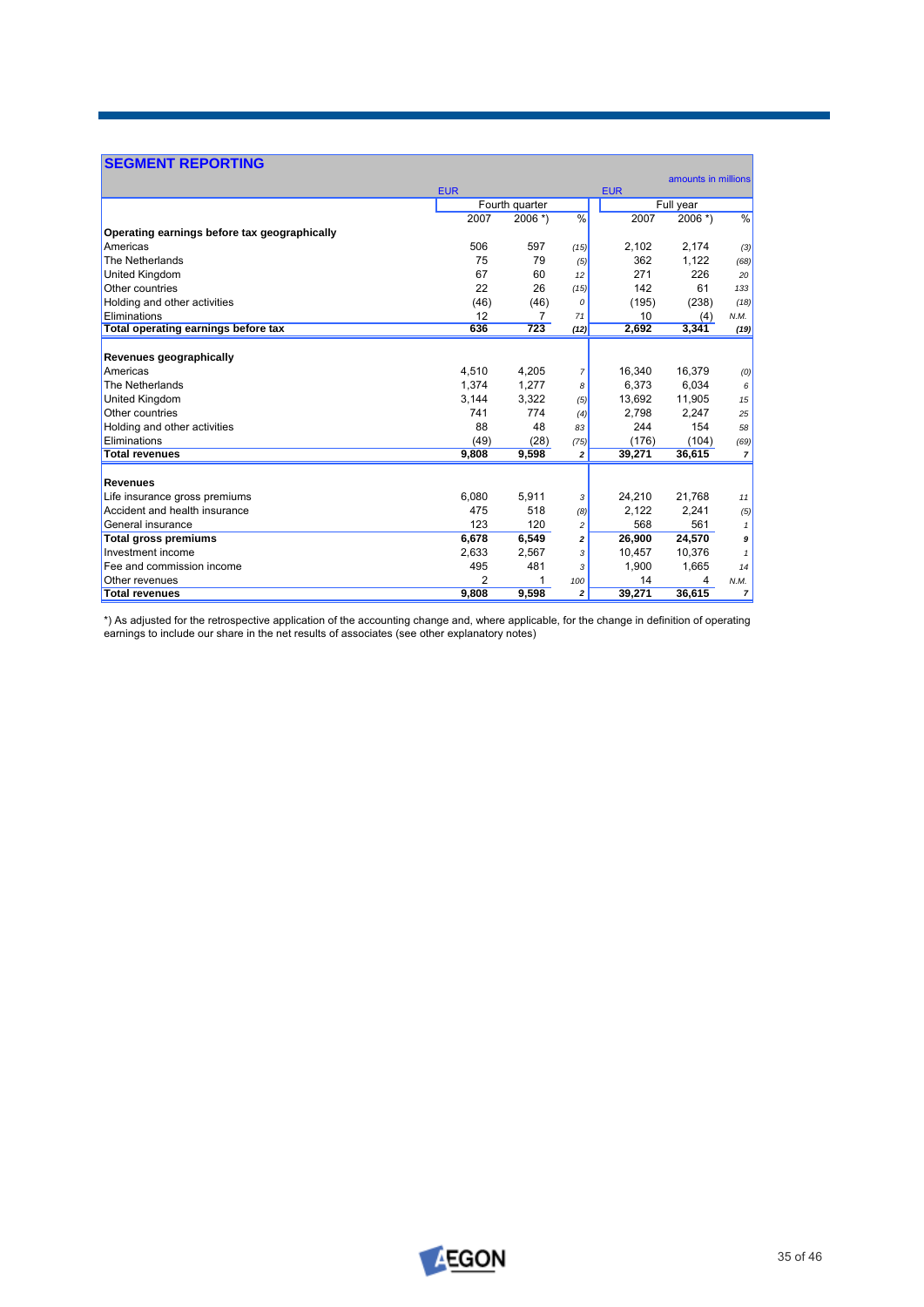# **INVESTMENTS GEOGRAPHICALLY**

|                 |                |                                                       |                 |                    |               |              | amounts in million EUR (unless otherwise stated) |              |
|-----------------|----------------|-------------------------------------------------------|-----------------|--------------------|---------------|--------------|--------------------------------------------------|--------------|
|                 |                |                                                       |                 |                    |               |              | Holdings,                                        |              |
|                 | <b>United</b>  |                                                       |                 |                    |               |              | other                                            |              |
| <b>Americas</b> | <b>Kingdom</b> |                                                       |                 | <b>The</b>         | <b>United</b> | <b>Other</b> | activities &                                     | <b>Total</b> |
| <b>USD</b>      | <b>GBP</b>     | At December 31, 2007                                  | <b>Americas</b> | <b>Netherlands</b> | Kingdom       | countries    | eliminations                                     | <b>EUR</b>   |
|                 |                | <b>Investments</b>                                    |                 |                    |               |              |                                                  |              |
| 2,386           | 48             | Shares                                                | 1.621           | 1.997              | 66            | 181          | 70                                               | 3,935        |
| 98,836          | 4,104          | <b>Bonds</b>                                          | 67,139          | 18,225             | 5,595         | 3,951        | 22                                               | 94,932       |
| 19.813          | 5              | Loans                                                 | 13.459          | 8.517              | 7             | 571          | $\Omega$                                         | 22,554       |
| 12.890          | $\Omega$       | Other financial assets                                | 8.756           | 66                 | $\Omega$      | 98           | 0                                                | 8,920        |
| 755             | 0              | Investments in real estate                            | 513             | 2.008              | $\Omega$      | $\Omega$     | 0                                                | 2,521        |
| 215             | $\Omega$       | Real estate held for own use                          | 146             | 132                | $\Omega$      | 37           | 14                                               | 329          |
| 134,895         | 4,157          | Investments general account                           | 91,634          | 30,945             | 5,668         | 4,838        | 106                                              | 133,191      |
| 0               | 23,291         | <b>Shares</b>                                         | 0               | 9.736              | 31,757        | 212          | (24)                                             | 41,681       |
| $\Omega$        | 13,360         | <b>Bonds</b>                                          | $\Omega$        | 10.628             | 18,216        | 248          | $\Omega$                                         | 29,092       |
| 81,663          | 2,820          | Separate accounts and investment funds                | 55,474          | 0                  | 3,845         | 2,165        | 0                                                | 61,484       |
| 0               | 4.785          | Other financial assets                                | 0               | 990                | 6.525         | 104          | 0                                                | 7,619        |
| 0               | 1.839          | Investments in real estate                            | $\Omega$        | 0                  | 2.508         | 0            | 0                                                | 2,508        |
| 0               | 103            | Real estate held for own use                          | $\Omega$        | 0                  | 141           | 0            | 0                                                | 141          |
| 81,663          | 46,198         | Investments for account of policyholders              | 55.474          | 21.354             | 62,992        | 2,729        | (24)                                             | 142,525      |
|                 |                |                                                       |                 |                    |               |              |                                                  |              |
| 216,558         | 50,355         | Investments on balance sheet                          | 147,108         | 52,299             | 68,660        | 7,567        | 82                                               | 275,716      |
| 109,658         | 2,863          | Off balance sheet investments third parties           | 74,491          | 13,476             | 3,903         | 3,355        | 0                                                | 95,225       |
| 326,216         | 53,218         | Total revenue generating investments                  | 221,599         | 65,775             | 72,563        | 10,922       | 82                                               | 370,941      |
|                 |                | <b>Investments</b>                                    |                 |                    |               |              |                                                  |              |
| 104,393         | 4.080          | Available-for-sale                                    | 70.914          | 19.163             | 5.563         | 2.310        | 98                                               | 98,048       |
| 19,813          | 5              | Loans                                                 | 13,459          | 8,517              | 7             | 571          | $\Omega$                                         | 22,554       |
| 0               | $\Omega$       | Held-to-maturity                                      | $\Omega$        | 0                  | $\Omega$      | 1.876        | 0                                                | 1,876        |
| 91,382          | 44,328         | Financial assets at fair value through profit or loss | 62.076          | 22,479             | 60,441        | 2,773        | (30)                                             | 147,739      |
| 755             | 1,839          | Investments in real estate                            | 513             | 2,008              | 2,508         | $\Omega$     | $\Omega$                                         | 5,029        |
| 215             | 103            | Real estate held for own use                          | 146             | 132                | 141           | 37           | 14                                               | 470          |
| 216,558         | 50,355         | Total investments on balance sheet                    | 147,108         | 52,299             | 68,660        | 7,567        | 82                                               | 275,716      |

### **INVESTMENTS GEOGRAPHICALLY**

|                 |                |                                                       |                 |                    |               |              | amounts in million EUR (unless otherwise stated) |              |
|-----------------|----------------|-------------------------------------------------------|-----------------|--------------------|---------------|--------------|--------------------------------------------------|--------------|
|                 |                |                                                       |                 |                    |               |              | Holdings,                                        |              |
|                 | <b>United</b>  |                                                       |                 |                    |               |              | other                                            |              |
| <b>Americas</b> | <b>Kingdom</b> |                                                       |                 | <b>The</b>         | <b>United</b> | <b>Other</b> | activities &                                     | <b>Total</b> |
| <b>USD</b>      | <b>GBP</b>     | At December 31, 2006                                  | <b>Americas</b> | <b>Netherlands</b> | Kingdom       | countries    | eliminations                                     | <b>EUR</b>   |
|                 |                | <b>Investments</b>                                    |                 |                    |               |              |                                                  |              |
| 2,812           | 49             | Shares                                                | 2.135           | 5,451              | 73            | 106          | (20)                                             | 7,745        |
| 98,210          | 2.911          | <b>Bonds</b>                                          | 74.571          | 14,811             | 4,335         | 3,815        | 22                                               | 97,554       |
| 17,324          | 0              | Loans                                                 | 13,154          | 7,112              | $\Omega$      | 339          | $\Omega$                                         | 20,605       |
| 9,975           | 0              | Other financial assets                                | 7,574           | 42                 | 0             | 55           | 0                                                | 7,671        |
| 493             | $\Omega$       | Investments in real estate                            | 374             | 1,869              | <sup>0</sup>  | $\Omega$     | $\Omega$                                         | 2,243        |
| 217             | $\Omega$       | Real estate held for own use                          | 165             | 97                 | <sup>0</sup>  | 37           | 14                                               | 313          |
| 129,031         | 2,960          | Investments general account                           | 97,973          | 29,382             | 4,408         | 4,352        | 16                                               | 136,131      |
| 0               | 23,083         | Shares                                                | 0               | 10,208             | 34,376        | 152          | (20)                                             | 44,716       |
| $\Omega$        | 13,928         | <b>Bonds</b>                                          | $\Omega$        | 9.451              | 20,742        | 181          | 0                                                | 30,374       |
| 63,462          | 1,608          | Separate accounts and investment funds                | 48,187          | 0                  | 2,395         | 1.292        | 0                                                | 51,874       |
| 0               | 3,364          | Other financial assets                                | 0               | 1,066              | 5,009         | 21           | 0                                                | 6,096        |
| 0               | 1,563          | Investments in real estate                            | 0               | 0                  | 2,327         | 0            | $\Omega$                                         | 2,327        |
| 0               | 101            | Real estate held for own use                          | $\Omega$        | $\Omega$           | 150           | $\Omega$     | 0                                                | 150          |
| 63,462          | 43,647         | Investments for account of policyholders              | 48.187          | 20,725             | 64,999        | 1,646        | (20)                                             | 135,537      |
|                 |                |                                                       |                 |                    |               |              |                                                  |              |
| 192,493         | 46,607         | <b>Investments on balance sheet</b>                   | 146,160         | 50,107             | 69,407        | 5,998        | (4)                                              | 271,668      |
| 94,606          | 2,216          | Off balance sheet investments third parties           | 71,835          | 13,863             | 3,301         | 1,984        | 0                                                | 90,983       |
| 287,099         | 48,823         | Total revenue generating investments                  | 217,995         | 63,970             | 72,708        | 7,982        | (4)                                              | 362,651      |
|                 |                | <b>Investments</b>                                    |                 |                    |               |              |                                                  |              |
| 101,401         | 2.897          | Available-for-sale                                    | 76.994          | 18,174             | 4,315         | 2,394        | 18                                               | 101,895      |
| 17,324          | 0              | Loans                                                 | 13,154          | 7,112              | $\Omega$      | 339          | $\Omega$                                         | 20,605       |
| 0               | $\Omega$       | Held-to-maturity                                      | $\Omega$        | 0                  | $\Omega$      | 1,527        | $\Omega$                                         | 1,527        |
| 73,058          | 42,046         | Financial assets at fair value through profit or loss | 55,473          | 22,855             | 62,615        | 1,701        | (36)                                             | 142,608      |
| 493             | 1.563          | Investments in real estate                            | 374             | 1,869              | 2,327         | 0            | 0                                                | 4,570        |
| 217             | 101            | Real estate held for own use                          | 165             | 97                 | 150           | 37           | 14                                               | 463          |
| 192.493         | 46,607         | Total investments on balance sheet                    | 146.160         | 50.107             | 69,407        | 5.998        | (4)                                              | 271,668      |



٦

▀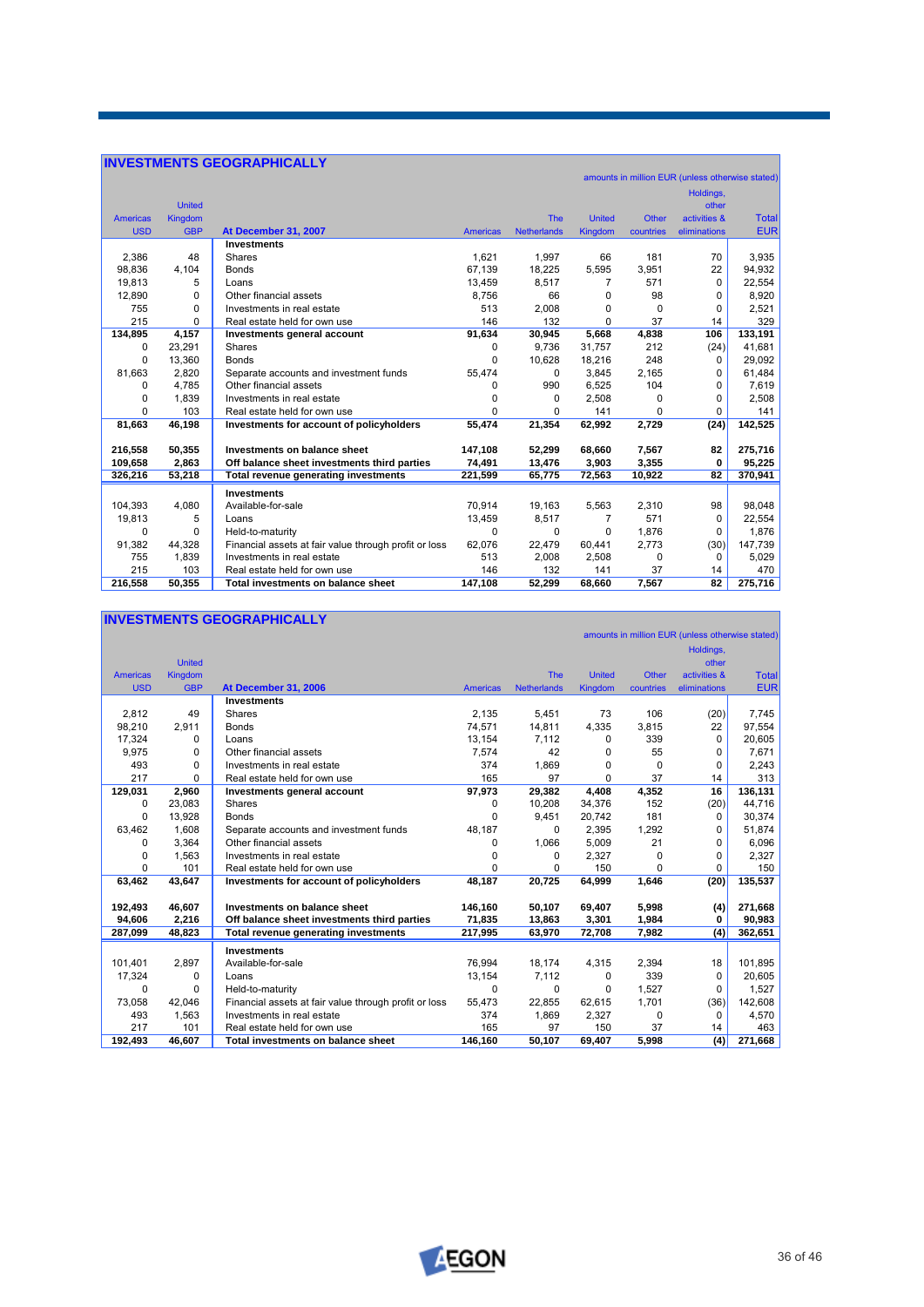# **AEGON N.V. - CONSOLIDATED**

|                               |            |                |               |            | amounts in millions |               |
|-------------------------------|------------|----------------|---------------|------------|---------------------|---------------|
|                               | <b>EUR</b> |                |               | <b>EUR</b> |                     |               |
|                               |            | Fourth quarter |               |            | Full year           |               |
|                               | 2007       | $2006$ *)      | $\frac{0}{0}$ | 2007       | $2006$ *)           | $\frac{0}{0}$ |
| Operating earnings before tax | 636        | 723            | (12)          | 2,692      | 3,341               | (19)          |
| Gains/(losses) on investments | 167        | 160            | 4             | 421        | 569                 | (26)          |
| Impairment charges            | (17)       | 23             | N.M.          | (76)       | (25)                | N.M.          |
| Other income/(charges)        | (24)       | 38             | N.M.          | 40         | 86                  | (53)          |
| Income before tax             | 762        | 944            | (19)          | 3,077      | 3,971               | (23)          |
| Income tax                    | (114)      | (64)           | 78            | (526)      | (802)               | (34)          |
| Net income                    | 648        | 880            | (26)          | 2,551      | 3,169               | (20)          |

# **AMERICAS**

|                               |            |                |      |            | amounts in millions |      |
|-------------------------------|------------|----------------|------|------------|---------------------|------|
|                               | <b>USD</b> |                |      | <b>USD</b> |                     |      |
|                               |            | Fourth quarter |      |            | Full year           |      |
|                               | 2007       | 2006           | %    | 2007       | 2006                | %    |
| Operating earnings before tax | 730        | 767            | (5)  | 2.876      | 2.732               | 5    |
| Gains/(losses) on investments | 172        | 82             | 110  | 376        | (28)                | N.M. |
| Impairment charges            | (21)       | 27             | N.M. | (65)       | (15)                | N.M. |
| Income before tax             | 881        | 876            |      | 3.187      | 2,689               | 19   |
| Income tax                    | (284)      | (253)          | 12   | (1,003)    | (738)               | 36   |
| Net income                    | 597        | 623            | (4)  | 2.184      | 1.951               | 12   |

# **THE NETHERLANDS**

|                               |            |                |      |            | amounts in millions |       |
|-------------------------------|------------|----------------|------|------------|---------------------|-------|
|                               | <b>EUR</b> |                |      | <b>EUR</b> |                     |       |
|                               |            | Fourth quarter |      |            | Full year           |       |
|                               | 2007       | $2006$ *)      | %    | 2007       | $2006$ *)           | %     |
| Operating earnings before tax | 75         | 79             | (5)  | 362        | 1,122               | (68)  |
| Gains/(losses) on investments | 18         | 94             | (81) | 140        | 513                 | (73)  |
| Impairment charges            | 0          |                | N.M. | (24)       | (12)                | (100) |
| Other income/(charges)        | 0          | 0              | N.M. | 30         |                     | N.M.  |
| Income before tax             | 93         | 174            | (47) | 508        | 1,623               | (69)  |
| Income tax                    | 2          | 111            | 98   | 98         | (203)               | N.M.  |
| Net income                    | 95         | 285            | (67) | 606        | 1.420               | (57)  |

# **UNITED KINGDOM**

|                               |            |                |      |            | amounts in millions |                 |
|-------------------------------|------------|----------------|------|------------|---------------------|-----------------|
|                               | <b>GBP</b> |                |      | <b>GBP</b> |                     |                 |
|                               |            | Fourth quarter |      | Full year  |                     |                 |
|                               | 2007       | 2006           | %    | 2007       | 2006                | %               |
| Operating earnings before tax | 47         | 40             | 18   | 185        | 154                 | 20 <sub>2</sub> |
| Gains/(losses) on investments |            | 5              | (80) | (5)        | 11                  | N.M.            |
| Impairment charges            | (2)        | 0              | N.M. | (3)        | (1)                 | (200)           |
| Other income/(charges)        | (17)       | 24             | N.M. | 6          | 61                  | (90)            |
| Income before tax             | 29         | 69             | (58) | 183        | 225                 | (19)            |
| Income tax                    | 15         | (21)           | N.M. | 0          | (67)                | N.M.            |
| Net income                    | 44         | 48             | (8)  | 183        | 158                 | 16              |

# **OTHER COUNTRIES**

|                               |                        |      |      |            | amounts in millions |               |
|-------------------------------|------------------------|------|------|------------|---------------------|---------------|
|                               | <b>EUR</b>             |      |      | <b>EUR</b> |                     |               |
|                               | Fourth quarter         |      |      | Full year  |                     |               |
|                               | %<br>$2006$ *)<br>2007 |      |      | 2007       | $2006$ *)           | $\frac{0}{0}$ |
| Operating earnings before tax | 22                     | 26   | (15) | 142        | 61                  | 133           |
| Gains/(losses) on investments |                        | 5    | (80) | 14         | 20                  | (30)          |
| Other income/(charges)        |                        |      | 0    | 0          | 0                   | N.M.          |
| Income before tax             | 24                     | 32   | (25) | 156        | 81                  | 93            |
| Income tax                    | (32)                   | (31) | 3    | (83)       | (45)                | 84            |
| Net income                    | (8)                    |      | N.M. | 73         | 36                  | 103           |

\*) As adjusted for the retrospective application of the accounting change and, where applicable, for the change in definition of operating earnings to include our share in the net results of associates (see other explanatory notes)

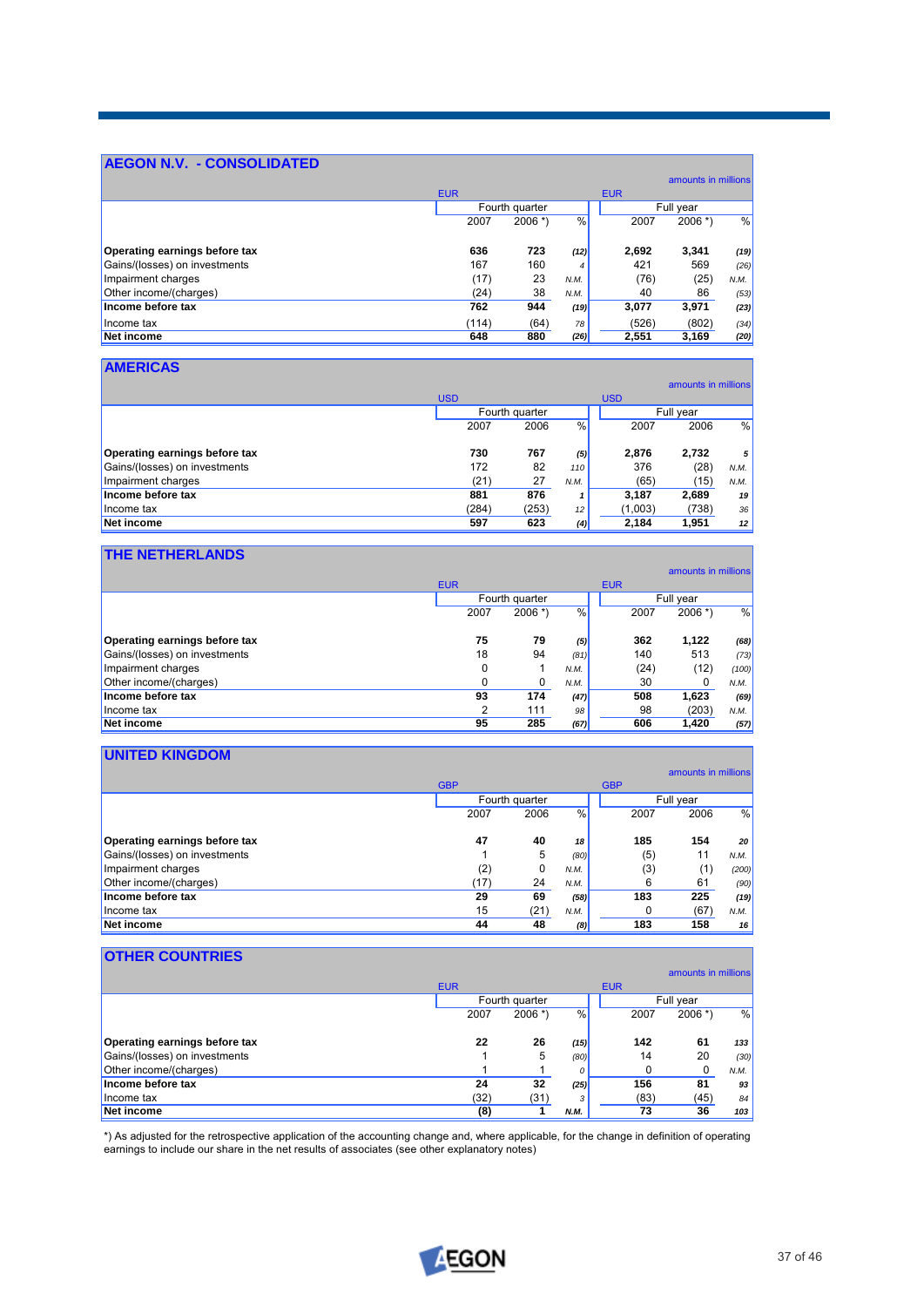|                 |                | <b>ASSETS AND CAPITAL GEOGRAPHICALLY</b> |         |                      |                |              |                                                  |
|-----------------|----------------|------------------------------------------|---------|----------------------|----------------|--------------|--------------------------------------------------|
|                 |                |                                          |         |                      |                |              | amounts in million EUR (unless otherwise stated) |
|                 | <b>United</b>  |                                          |         |                      |                |              |                                                  |
| <b>Americas</b> | <b>Kingdom</b> |                                          |         | <b>The</b>           | <b>United</b>  | <b>Other</b> | <b>Total</b>                                     |
| <b>USD</b>      | <b>GBP</b>     |                                          |         | Americas Netherlands | <b>Kingdom</b> | countries    | <b>EUR</b>                                       |
|                 |                | At December 31, 2007                     |         |                      |                |              |                                                  |
| 243,946         | 55,495         | Assets business units                    | 165,713 | 62,009               | 75,668         | 9,205        | 312,595                                          |
|                 |                | Other assets                             |         |                      |                |              | 1,525                                            |
|                 |                | Total assets on balance sheet            |         |                      |                |              | 314,120                                          |
| 19,056          | 2,166          | Capital in units                         | 12,945  | 3,079                | 2,954          | 1,413        | 20,391                                           |
|                 |                | Total capital base                       |         |                      |                |              | 21,394                                           |
|                 |                | Other net liabilities                    |         |                      |                |              | (1,003)                                          |
|                 |                | Total                                    |         |                      |                |              | 20,391                                           |
|                 |                | At December 31, 2006 *)                  |         |                      |                |              |                                                  |
| 222,624         | 50,975         | Assets business units                    | 169,039 | 59,229               | 75,912         | 7,554        | 311,734                                          |
|                 |                | Other assets                             |         |                      |                |              | 3,079                                            |
|                 |                | Total assets on balance sheet            |         |                      |                |              | 314,813                                          |
| 19,776          | 2,285          | Capital in units                         | 15,016  | 4,235                | 3,403          | 1,336        | 23,990                                           |
|                 |                | Total capital base                       |         |                      |                |              | 24,283                                           |
|                 |                | Other net liabilities                    |         |                      |                |              | (293)                                            |
|                 |                | Total                                    |         |                      |                |              | 23,990                                           |

\*) As adjusted for the retrospective application of the accounting change (see other explanatory notes)

| <b>RECONCILIATION NON-GAAP MEASURES TO INCOME BEFORE TAX</b> |            |      |                |               |            |                     |      |
|--------------------------------------------------------------|------------|------|----------------|---------------|------------|---------------------|------|
|                                                              |            |      |                |               |            | amounts in millions |      |
|                                                              | <b>EUR</b> |      |                |               | <b>EUR</b> |                     |      |
|                                                              |            |      | Fourth quarter |               |            | Full year           |      |
|                                                              |            | 2007 | $2006$ *)      | $\frac{0}{0}$ | 2007       | $2006$ *)           | %    |
| Net operating earnings                                       |            | 484  | 651            | (26)          | 2.047      | 2,570               | (20) |
| Income tax on operating earnings                             |            | 152  | 72             | 111           | 645        | 771                 | (16) |
| Operating earnings before tax                                |            | 636  | 723            | (12)          | 2,692      | 3,341               | (19) |
| Net gains and losses on investments                          |            | 167  | 160            |               | 421        | 569                 | (26) |
| <b>Other income</b>                                          |            | 2    | 2              | 0             | 214        | 12                  | N.M. |
| Impairment charges                                           |            | (17) | 23             | N.M.          | (76)       | (25)                | N.M. |
| <b>Other charges</b>                                         |            | 0    | 0              | N.M.          | (182)      | (1)                 | N.M. |
| Policyholder tax                                             |            | (26) | 36             | N.M.          | 8          | 75                  | (89) |
| Income before tax                                            |            | 762  | 944            | (19)          | 3,077      | 3.971               | (23) |

\*) As adjusted for the retrospective application of the accounting change and, where applicable, for the change in definition of operating earnings to include our share in the net results of associates (see other explanatory notes)

### **Currencies**

Income statement items: average rate 1 EUR = USD 1.3683 (2006: USD 1.2566). Income statement items: average rate 1 EUR = GBP 0.6838 (2006: GBP 0.6809). Balance sheet items: closing rate 1 EUR = USD 1.4721 (2006: USD 1.3170). Balance sheet items: closing rate 1 EUR = GBP 0.7334 (2006: GBP 0.6715).

### **Notes:**

- 1) For full year 2007, includes commissions and expenses for EUR 5,939 million (2006: EUR 6,085 million).
- <sup>2)</sup> After deduction of preferred dividend and coupons on perpetuals.
- <sup>3)</sup> Shareholders' equity per share is calculated after deduction of the preferred share capital of EUR 2.1 billion (at Dec. 31, 2006: EUR 2.1 billion) and considering the number of treasury shares. The number of common shares used in the calculation of shareholders' equity per share is 1,500 million (at Dec. 31, 2006: 1,582 million).

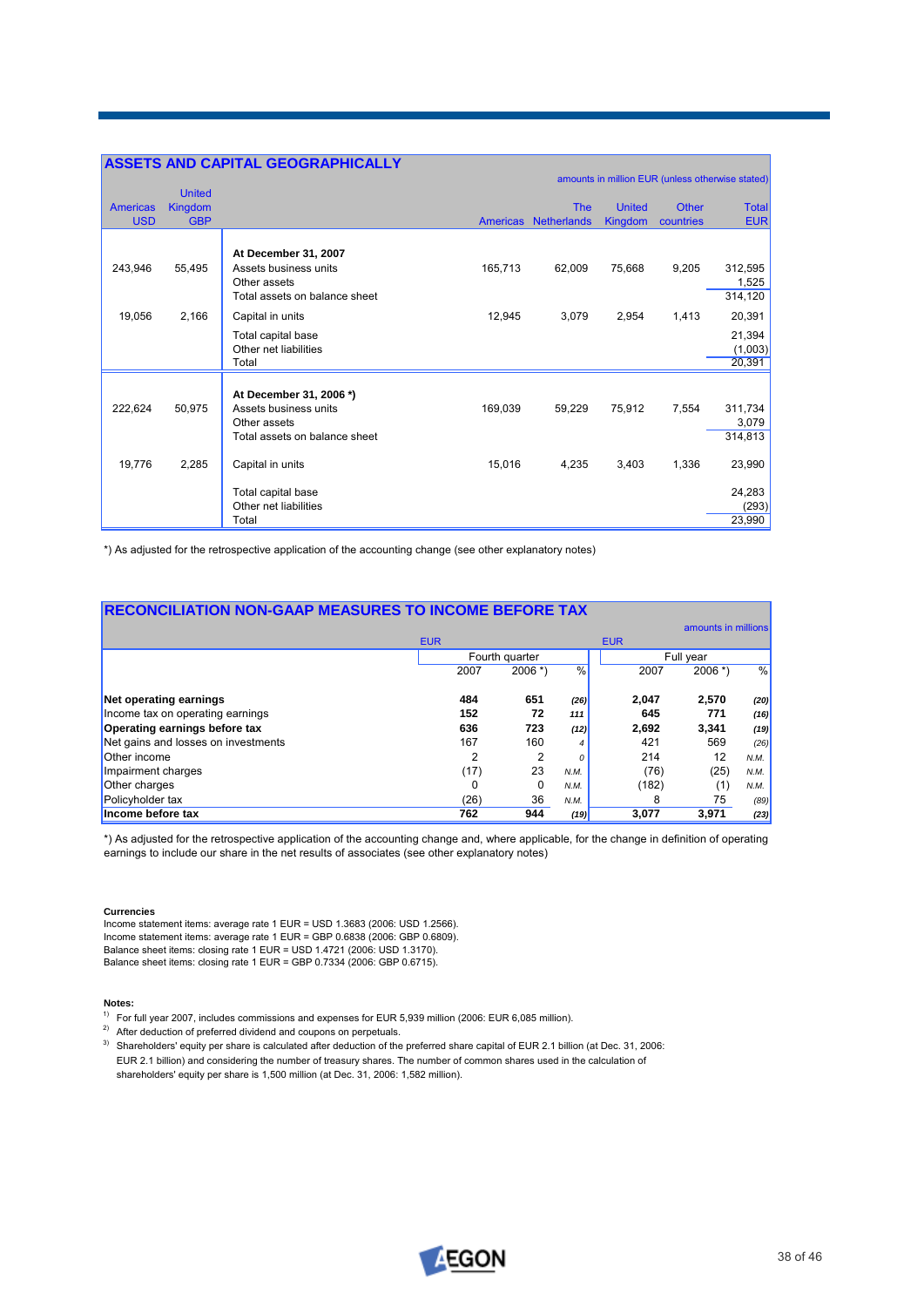# **OTHER EXPLANATORY NOTES**

The interim condensed consolidated financial statements included in Appendix I have been prepared in accordance with IAS 34 "Interim financial reporting". It does not include all of the information required for full financial statements and should therefore be read together with the 2006 consolidated financial statements of AEGON N.V. as included in AEGON's Annual Report over 2006.

# **Changes in accounting principles**

AEGON adopted SOP 05-1 effective January 1, 2007, resulting in an EUR 13 million charge, net of taxes, as the cumulative effect of adoption of this accounting principle on our IFRS equity, which has been included in Other within the statement of changes in equity. This change in accounting policy has been adopted prospectively effective January 1, 2007. Retrospective adoption is impracticable because information has not historically been accumulated at the level required by this new guidance to enable AEGON to identify deferred acquisition costs specific to prior internal replacements.

In the second quarter of 2007, AEGON changed the accounting principles it uses to value minimum interest rate guarantees related to insurance products offered by AEGON The Netherlands, including group pension contracts and traditional products. Starting with the second quarter of 2007, AEGON The Netherlands valued the guarantees at fair value. Changes in the fair value are recognized in AEGON's quarterly income statements. Prior to the second quarter of 2007 these guarantees were valued applying a corridor approach for the group pension contracts. Changes in the provision, if outside the corridor, were reflected in operating earnings. The guarantees embedded in traditional products were not valued explicitly, but were considered in the quarterly liability adequacy test.

The change in accounting for the guarantees will ensure AEGON's financial statements better reflect the economic matching of its assets and liabilities. AEGON believes that this change in accounting principles will increase the transparency of its financial results and should enhance the ability of investors, analysts and other interested parties to judge the performance of its business. The change in accounting principles applies to AEGON The Netherlands only and does not impact other country units. AEGON has decided on this change following the issue of new guidance on the treatment of guarantees in the mandatory liability adequacy test. As is allowed under Dutch Accounting Principles, AEGON decided to adopt this guideline in its primary accounting for insurance liabilities.

The impact of the change in accounting principles, which AEGON has applied retrospectively on previously reported amounts, is shown in the table on page 40.

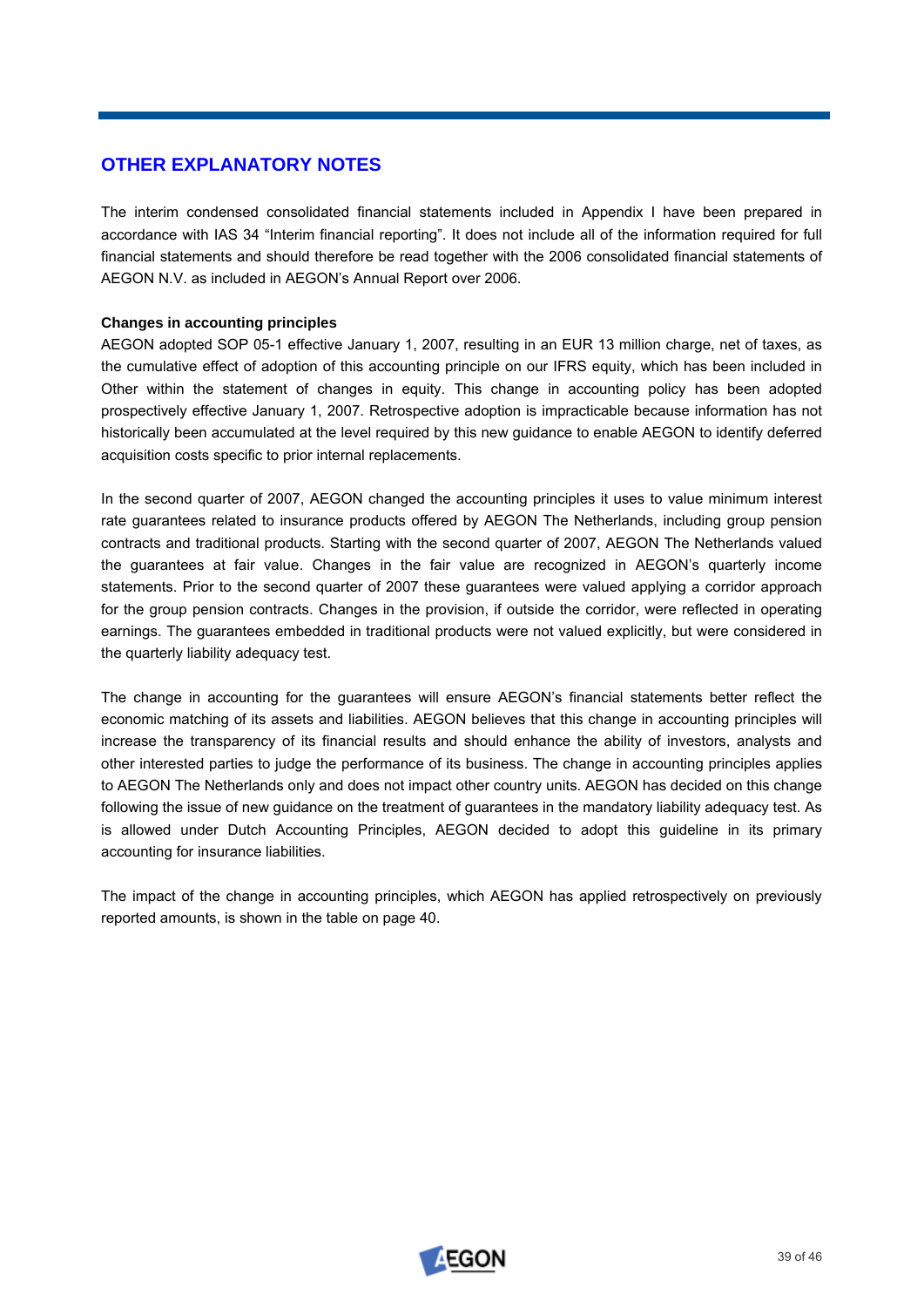| <b>IMPACT OF THE CHANGE IN ACCOUNTING POLICIES</b> |            |                                             |
|----------------------------------------------------|------------|---------------------------------------------|
|                                                    |            |                                             |
|                                                    |            | amounts in millions (except per share data) |
|                                                    | <b>EUR</b> | <b>EUR</b>                                  |
|                                                    |            | 2006                                        |
|                                                    | Fourth     |                                             |
|                                                    | quarter    | Full year                                   |
| Net income - based on                              |            |                                             |
| previous accounting principles                     | 816        | 2,789                                       |
| Change in accounting prInciples                    | 64         | 380                                         |
| Net income - adjusted                              | 880        | 3,169                                       |
|                                                    |            |                                             |
| Impact on net income and net income                |            |                                             |
| fully diluted per share, in EUR                    | 0.03       | 0.24                                        |
| Net income and net income                          |            |                                             |
| fully diluted per share - adjusted, in EUR         | 0.53       | 1.87                                        |
|                                                    |            |                                             |
|                                                    |            | At                                          |
|                                                    |            | Dec. 31                                     |
|                                                    |            | 2006                                        |
| Shareholders' equity - based on                    |            |                                             |
| previous accounting principles                     |            | 19,137                                      |
| Change in accounting prInciples                    |            | (532)                                       |
| Shareholders' equity - adjusted                    |            | 18,605                                      |

### **Changes in accounting estimates**

Starting with the second quarter of 2007 AEGON refined its method of calculating the fair value of the guarantees included in its unit-linked products in order to align these calculations with the calculations currently used for the group pension contracts and traditional products. This change in accounting estimate has been applied prospectively. The cumulative impact on net income recognized in the second quarter of 2007 amounts to EUR 135 million negative and is reported as part of Other income/(charges).

All other accounting policies and methods of computation applied in the interim financial statements are the same as those applied in the 2006 consolidated financial statements, which were prepared in accordance with the International Financial Reporting Standards (IFRS) as adopted by the European Union. For AEGON this is equal to IFRS as published by the International Accounting Standards Board.

Impairment losses in respect of goodwill or an investment in either an equity instrument or a financial asset carried at cost recognized in previous interim periods are not reversed.

The published figures in these interim financial statements are unaudited.

### **Segment reporting**

AEGON's primary format for segment reporting is by geographical area, which is consistent with the Group's management and internal reporting structure. The following segments have been established: Americas, the Netherlands, the United Kingdom, Other countries, and Holdings and other activities. The operating earnings before tax for each geographical segment are specified by line of business. In the second quarter of 2007, AEGON changed its definition of operating earnings to now include its share of net results from associates. AEGON will include the differences between movements in the fair value of guarantees and related derivatives

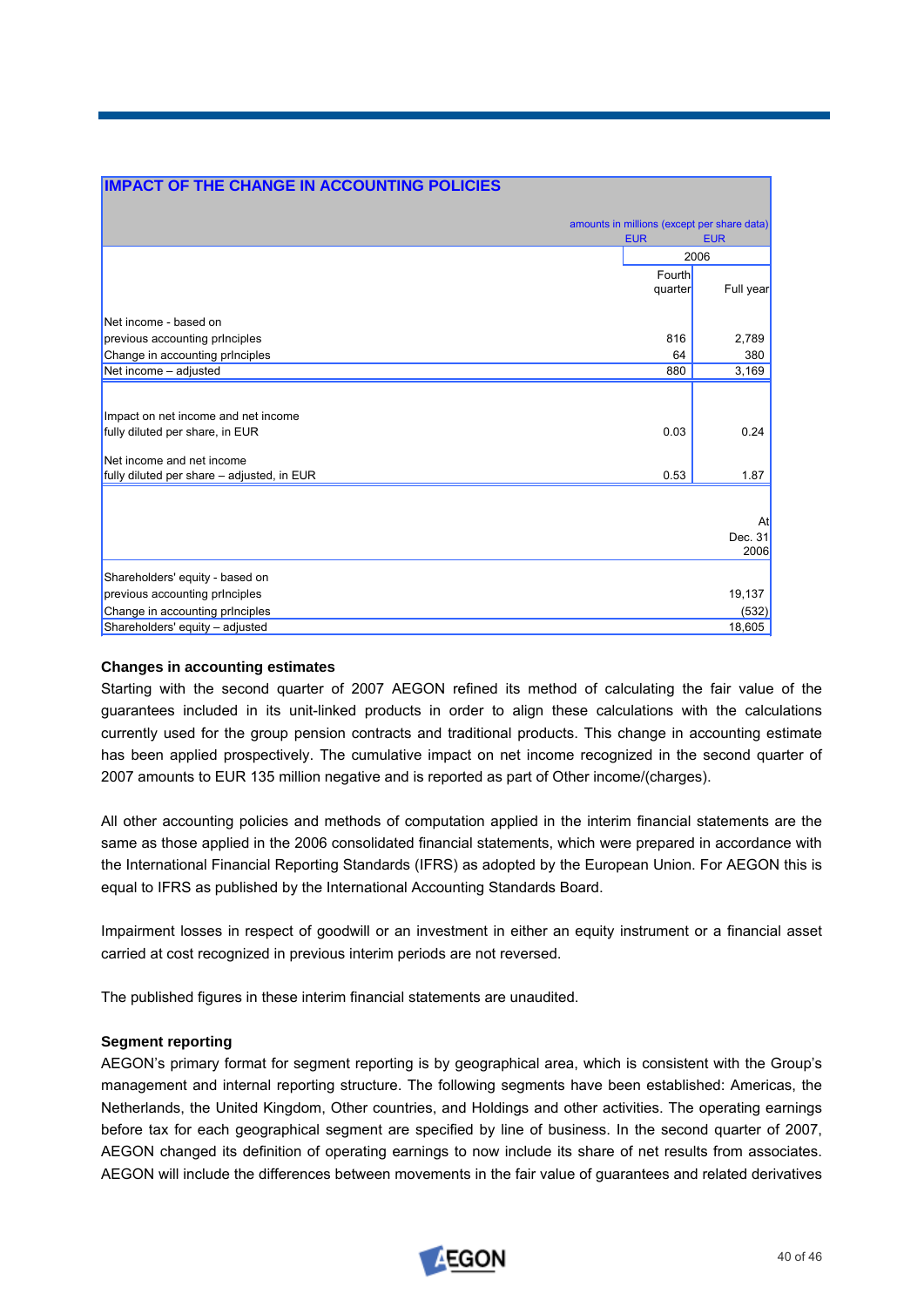in its gains and losses on investments. Prior year comparative amounts have been adjusted to conform to the new definition.

As of 2007, AEGON reports its operating earnings using a new line of business format (LOB). Until January 1, 2007, AEGON's segment reporting was based on product characteristics, such as traditional life and fixed annuities. The new LOB reporting format will more closely align with the way AEGON's businesses are managed within the geographical areas, and at the same time, highlight the performance of the key product groups: pensions, life insurance and investment products.

The following lines have been established:

- Life and protection, which includes products with mortality, morbidity and longevity risks.
- Individual savings and retirement products, which includes products with no or insignificant longevity risk, primarily fixed and variable annuity products sold by AEGON Americas.
- Pensions and asset management, which includes both individual and group pension business and 401(k) and similar products, typically sponsored by or obtained through an employer. It comprises products in the accumulation phase as well as in the pay-out phase. In addition, asset management services provided to third parties are included in this line.
- Institutional products, which includes earnings from spread-based products like Guaranteed Investment Contracts (GICs) and funding agreements sold by AEGON Americas which are marketed to institutional clients such as pension funds, retirement plans, college savings plans, money market funds. This line also includes synthetic GIC products and bank- or corporate-owned life insurance (BOLI/COLI).
- Reinsurance, which includes earnings on reinsurance business assumed from direct writers.
- Distribution, which includes commissions earned by independent financial advisors.  $\bullet$
- General insurance, which includes mainly automotive insurance, liability insurance, household insurance and fire protection.
- Other is used to report any items which cannot be directly allocated to a specific line of business.
- Interest charges and other includes funding interest expenses and holding expenses. No changes have been made to what was previously reported in this line.

A glossary on the new lines of business is included in a press release issued on April 26, 2007.

### **Presentation in the income statement**

of the income statement to one line item "Results from financial transactions". Prior to the fourth quarter of 2007, gains and losses on investments were netted by country, per category of financial asset and, in the case aggregated and presented as "Net gains on investments", whilst all loss positions were aggregated and presented as "Net losses on investments". As of the fourth quarter of 2007, all gains and losses on investments are netted to one total amount which is presented as one line item on the face of the income statement. This change in presentation aligns the presentation in the income statement with industry practice. Included in Results from financial transactions are also fair value changes and foreign exchange gains and All gains and losses on investments, except for direct investment income, have been aggregated on the face of available-for-sales financial assets, per type of instruments. Subsequently all gain positions were losses, to which a similar netting and aggregation methodology as described for gains and losses on investments has been applied.

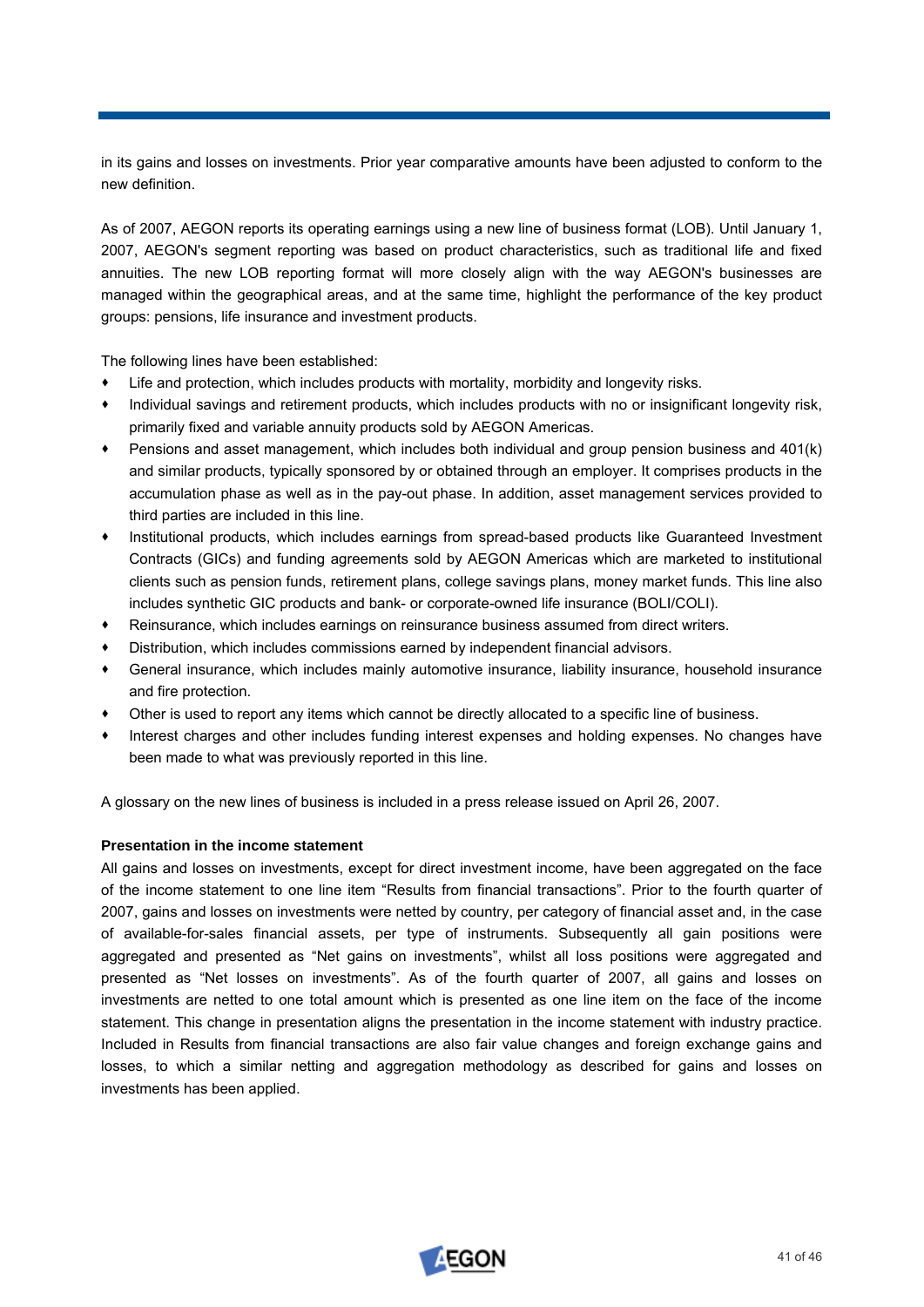The comparative information has been adjusted accordingly as follows

| <b>Results from financial transactions</b>               |                     |
|----------------------------------------------------------|---------------------|
|                                                          | amounts in millions |
|                                                          | Full year           |
|                                                          | 2006                |
|                                                          |                     |
| Net fair value and foreign exchange gains                | 837                 |
| Net fair value and foreign exchange losses               | (127)               |
| Fair value changes and foreign exchange gains and losses | 710                 |
|                                                          |                     |
| Net gains on investments                                 | 10,378              |
| Net losses on investments and impairment charges         | (1,700)             |
| Net gains and losses on investments                      | 8,678               |
|                                                          |                     |
| Reclass impairment charges to benefits and expenses      | (9)                 |
| <b>Results from financial transactions</b>               | 9,397               |

### **Capital and funding**

The report of AEGON N.V., provided on page 25, includes information on issuances, rep urchases and repayments of debt and equity securities effectuated in this interim reporting period.

### **Business combinations**

In March 2007, AEGON USA completed the acquisition of 100% of the shares of Clark Inc., a public company EUR 36 million of Clark debt assumed by AEGON and EUR 20 million cost basis of Clark common stock already owned by AEGON and transaction costs. Since the acquisition date, Clark has contributed EUR 4.6 million to the net income of AEGON. If the acquisition had taken place as of January 1, 2007, Clark should have contributed an amount of EUR 90 million to total revenues and EUR 4.7 million to net income of AEGON specializing in the sale of corporate-owned life insurance, bank-owned life insurance and other benefit programs. The total purchase price was EUR 263 million, consisting of EUR 207 million cash consideration, USA. AEGON has disposed operations for an amount of EUR 42 million regarding Clark business, not considered to be core to AEGON, to Clark's former management after the acquisition. As a result of the acquisition, assets and liabilities were recognized for EUR 549 million and EUR 325 million respectively, which included a cash position of EUR 14 million. Goodwill was recognized for an amount of EUR 84 million, reflecting the future commission revenue from inforce contracts. In addition an intangible asset was established for the present value of future commission receivables in the amount of EUR 365 million.

revenues would amount to respectively EUR 3 million and EUR 12 million. Assets of EUR 81 million and liabilities of EUR 9 million were recognized due to the acquisition. Goodwill amounting to EUR 23 million reflects the future new business to be generated and potential synergies with existing businesses. By December 31, 2007 the accounting for PTE Ergo Hestia S.A. was not yet finalized. In March 2007, AEGON has completed the acquisition of the Polish pension fund management company PTE Ergo Hestia S.A. The company was renamed to PTE AEGON Poland. The cost of the acquisition amounted to EUR 72 million, which was paid in cash. Since the acquisition date, the company has contributed EUR 2 million to net income. If the acquisition had been as of January 1, 2007, contribution to net income and total

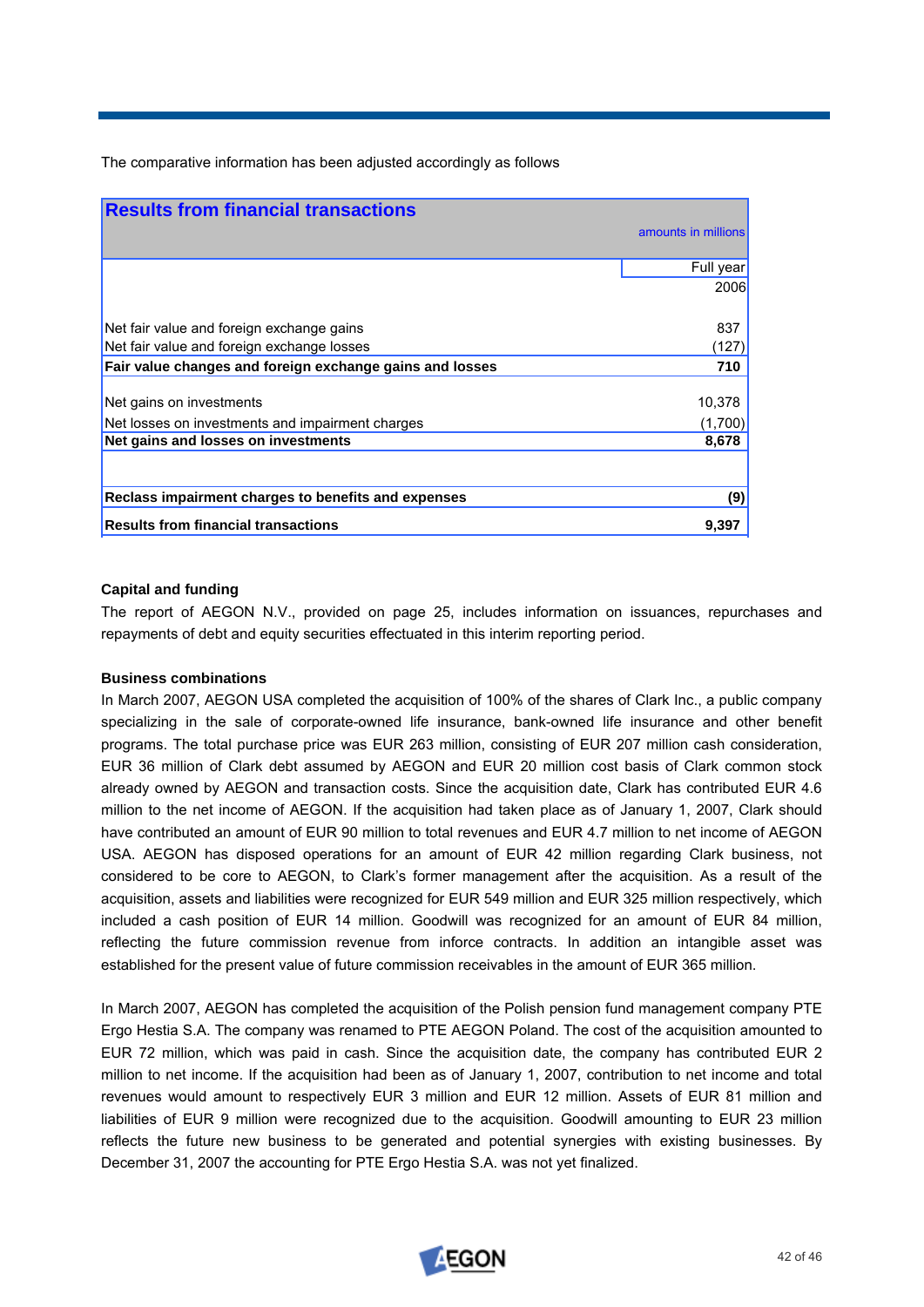In June 2007 AEGON acquired OPTAS N.V., a Dutch life insurance company specializing in employee benefit products and services within the Dutch group pension market for EUR 1.5 billion. OPTAS N.V., the successor of Stichting Pensioenfonds voor de Vervoer- en Havenbedrijven (a pension fund for companies active in the transport and port industries) was converted into a public company in 1997. At the end of 2006, OPTAS had 60,000 policyholders and reported total gross written premiums of EUR 86 million, with total assets of EUR 4.5 billion. Assets held as investment amounted to EUR 3.4 billion, the insurance liabilities were EUR 2.9 billion. A portion of the shareholders' equity of OPTAS is subject to restrictions as set out in the articles of association of the company. These restrictions assure continued fulfillment of existing policy obligations and will remain in force after the acquisition. Since the acquisition, OPTAS has contributed EUR 11 million to AEGON's income before tax. Had the acquisition taken place on 1 January 2007, OPTAS' contribution to the Group's net income is estimated at EUR 22 million; contribution to revenues would have been approximately EUR 251 million.

In December 2007, AEGON USA acquired 100% of the shares of Merrill Lynch Life Insurance Company and Merrill Lynch Life Insurance Company of New York, companies that sell non-participation life insurance and annuity products such as variable life insurance, variable annuities, market value adjusted annuities and immediate annuities. The total purchase price amounted to EUR 849 million cash consideration. The opening balance sheet of the acquired business was recorded provisionally at December 31, 2007, as the acquisition occurred within a few days of year end. The provisionally determined opening balance sheet includes total assets of EUR 10.8 billion, including EUR 8.3 billion separate account assets, EUR 1.8 billion general account investments and EUR 149 million cash and cash equivalents. Total liabilities are EUR 9.9 billion and comprise assets and liabilities of the acquired companies amounted to EUR 10.8 billion and EUR 9.9 billion respectively, the estimated fair values are subject to adjustment at the initial allocation for a one year period as more separate account liabilities of EUR 8.3 billion and insurance contract liabilities of EUR 1.7 billion. Goodwill amounts to EUR 111 million reflecting the expected profitability of new business. The carrying amount of the information relative to the fair values as of the acquisition date become available. As the acquisition was completed at the end of December, the net income of the acquired operations was not material to the AEGON's consolidated net income. Had the acquisition taken place on 1 January 2007, the contribution of these companies to the Group's net income is estimated at EUR 75 million; contribution to revenues would have been approximately EUR 271 million.

### **Commitments and contingencies**

There have been no material changes in contingent assets and liabilities reported in the 2007 consolidated financial statements of AEGON.

### **Events after the balance sheet date**

Management Company, both Hungarian entities, from UNIQA Insurance Company. The shares will be On February 21, 2008 AEGON announced that AEGON Hungary has signed an agreement to purchase 100% of the registered capital of UNIQA Asset Management Company and Heller-Saldo 2000 Pension Fund transferred to AEGON by June 30, 2008, subject to the approval of regulatory authorities. This transaction is in line with AEGON's strategy to strengthen its position in the developing pension and asset management markets in Central and Eastern Europe. AEGON Hungary's assets under management for the pension business currently amount to EUR 1.6 billion. Following the acquisition, assets under management will increase by approximately EUR 300 million. After completion, AEGON will rank second in the Hungarian mandatory and third in the voluntary pension fund market.

Emeklilik. Turkey, with its population of 74 million, has a low life insurance penetration and the private ensions market has an attractive growth potential. Ankara Emeklilik has a well-established presence in the pOn February 26, 2007 AEGON announced the acquisition of the Turkish life and pension company Ankara

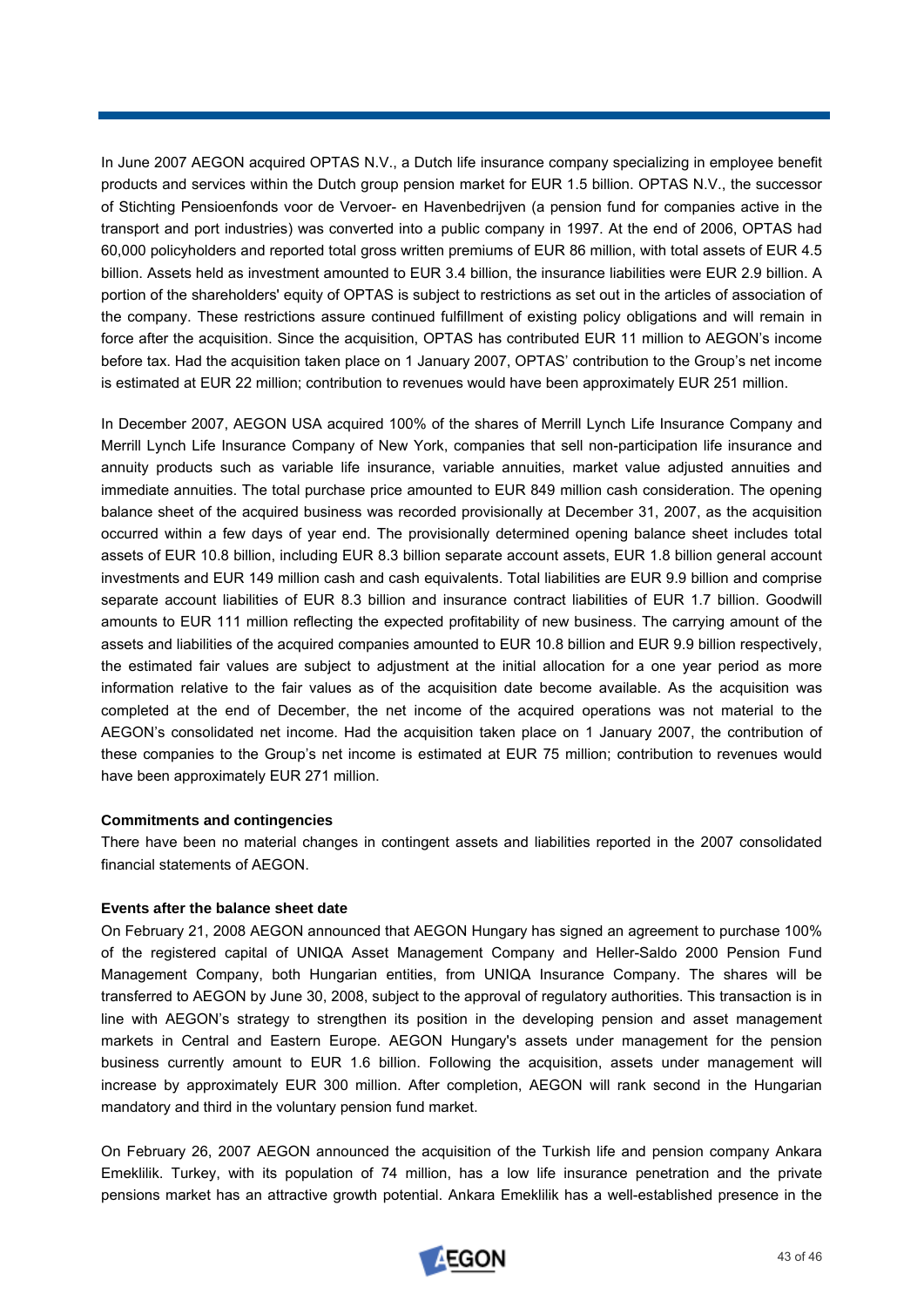Turkish life insurance and private pension market, with over 54,000 pension fund members and approximately EUR 35 million in assets under management. Ankara Emeklilik sells its products and services through a variety of different channels and has an agreement in place to distribute through a nationwide network of 236 branches belonging to Şekerbank.

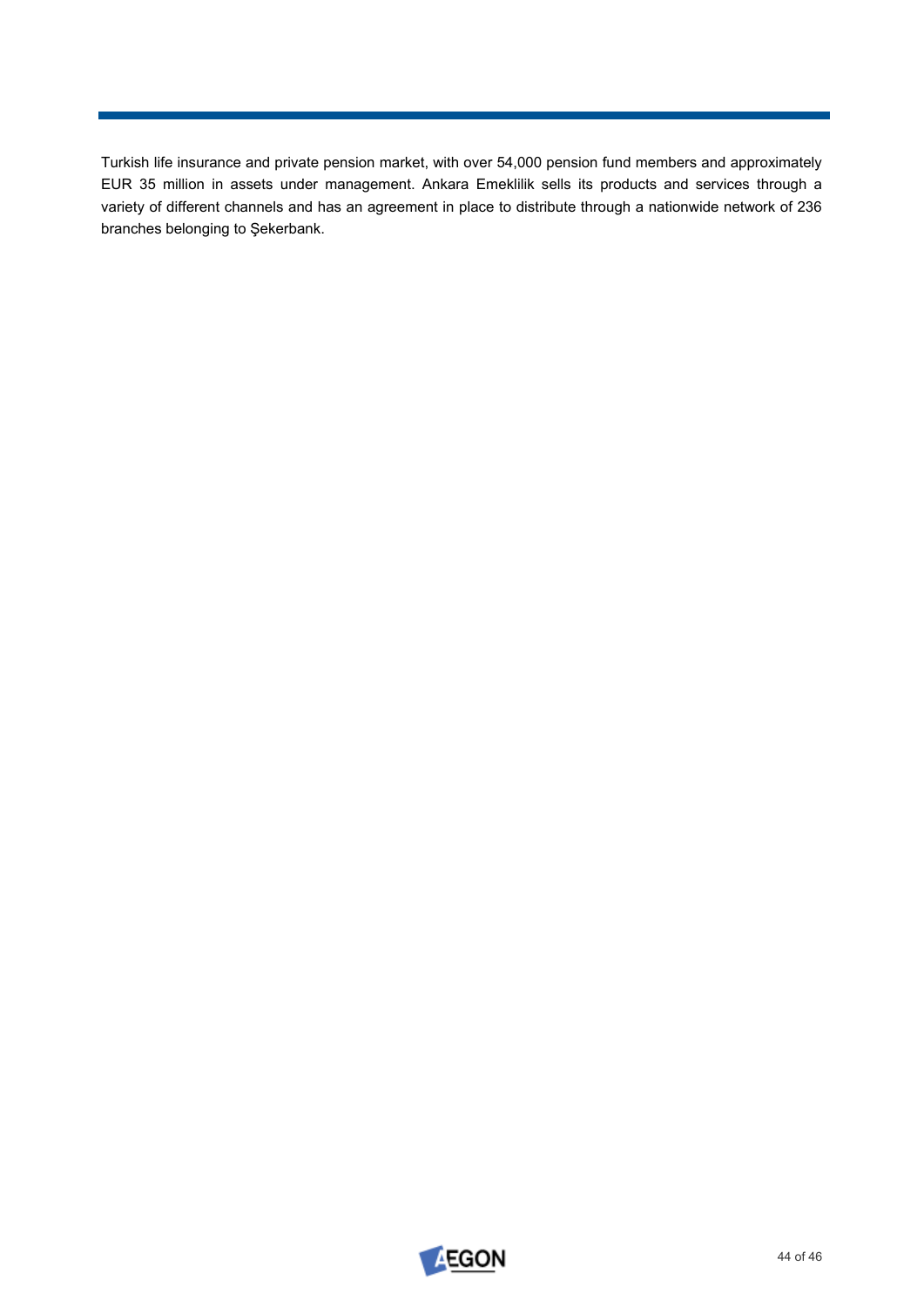# **DISCLAIMERS**

### **Cautionary note regarding non-GAAP measures**

This press release includes certain non-GAAP financial measures: 2006 (net) pro-forma operating earnings, net operating earnings, operating earnings before tax, (net) underlying earnings and value of new business. The reconciliation of net operating earnings and operating earnings before tax to the most comparable IFRS measures is provided on page 39. A reconciliation of (net) underlying earnings to operating earnings before tax is provided on page 28.

Value of new business is not based on IFRS, which are used to report AEGON's quarterly statements and should not be viewed as a substitute for IFRS financial measures.

AEGON believes that these non-GAAP measures, together with the IFRS information, provide a meaningful measure for the investment community to evaluate AEGON's business relative to the businesses of our peers.

### **Local currencies and constant currency exchange rates**

This press release contains certain information about our results and financial condition in USD for the Americas and GBP for the United Kingdom, because those businesses operate and are managed primarily in those currencies. Certain comparative information presented on a constant currency basis eliminates the effects of changes in currency exchange rates. None of this information is a substitute for or superior to financial information about us presented in EUR, which is the currency of our primary financial statements.

### **Forward looking statements**

The statements contained in this press release that are not historical facts are forward-looking statements as defined in the US Private Securities Litigation Reform Act of 1995. The following are words that identify such forward-looking statements: believe, estimate, target, intend, may, expect, anticipate, predict, project, counting on, plan, continue, want, forecast, should, would, is confident, will, and similar expressions as they relate to our company. These statements are not guarantees of future performance and involve risks, uncertainties and assumptions that are difficult to predict. We undertake no obligation to publicly update or revise any forward-looking statements. Readers are cautioned not to place undue reliance on these forward-looking statements, which merely reflect company expectations at the time of writing. Actual results may differ materially from expectations conveyed in forward-looking statements due to changes caused by various risks and uncertainties. Such risks and uncertainties include but are not limited to the following:

- Changes in general economic conditions, particularly in the United States, the Netherlands and the United Kingdom;
- Changes in the performance of financial markets, including emerging markets, such as with regard to:
	- o The frequency and severity of defaults by issuers in our fixed income investment portfolios; and
		- o The effects of corporate bankruptcies and/or accounting restatements on the financial markets and the resulting decline in the value of equity and debt securities we hold:
- $\triangle$  The frequency and severity of insured loss events;
- Changes affecting mortality, morbidity and other factors that may impact the profitability of our insurance products;
- Changes affecting interest rate levels and continuing low or rapidly changing interest rate levels;
- Changes affecting currency exchange rates, in particular the EUR/USD and EUR/GBP exchange rates;
- Increasing levels of competition in the United States, the Netherlands, the United Kingdom and emerging markets;
- Changes in laws and regulations, particularly those affecting our operations, the products we sell, and the attractiveness of certain products to our consumers;
- $\triangle$  Regulatory changes relating to the insurance industry in the jurisdictions in which we operate:
- Acts of God, acts of terrorism, acts of war and pandemics;
- Changes in the policies of central banks and/or governments;
- Litigation or regulatory action that could require us to pay significant damages or change the way we do business;
- Customer responsiveness to both new products and distribution channels;
- Competitive, legal, regulatory, or tax changes that affect the distribution cost of or demand for our products;
- Our failure to achieve anticipated levels of earnings or operational efficiencies as well as other cost saving initiatives; and
- The impact our adoption of the International Financial Reporting Standards may have on our reported financial results and financial condition.